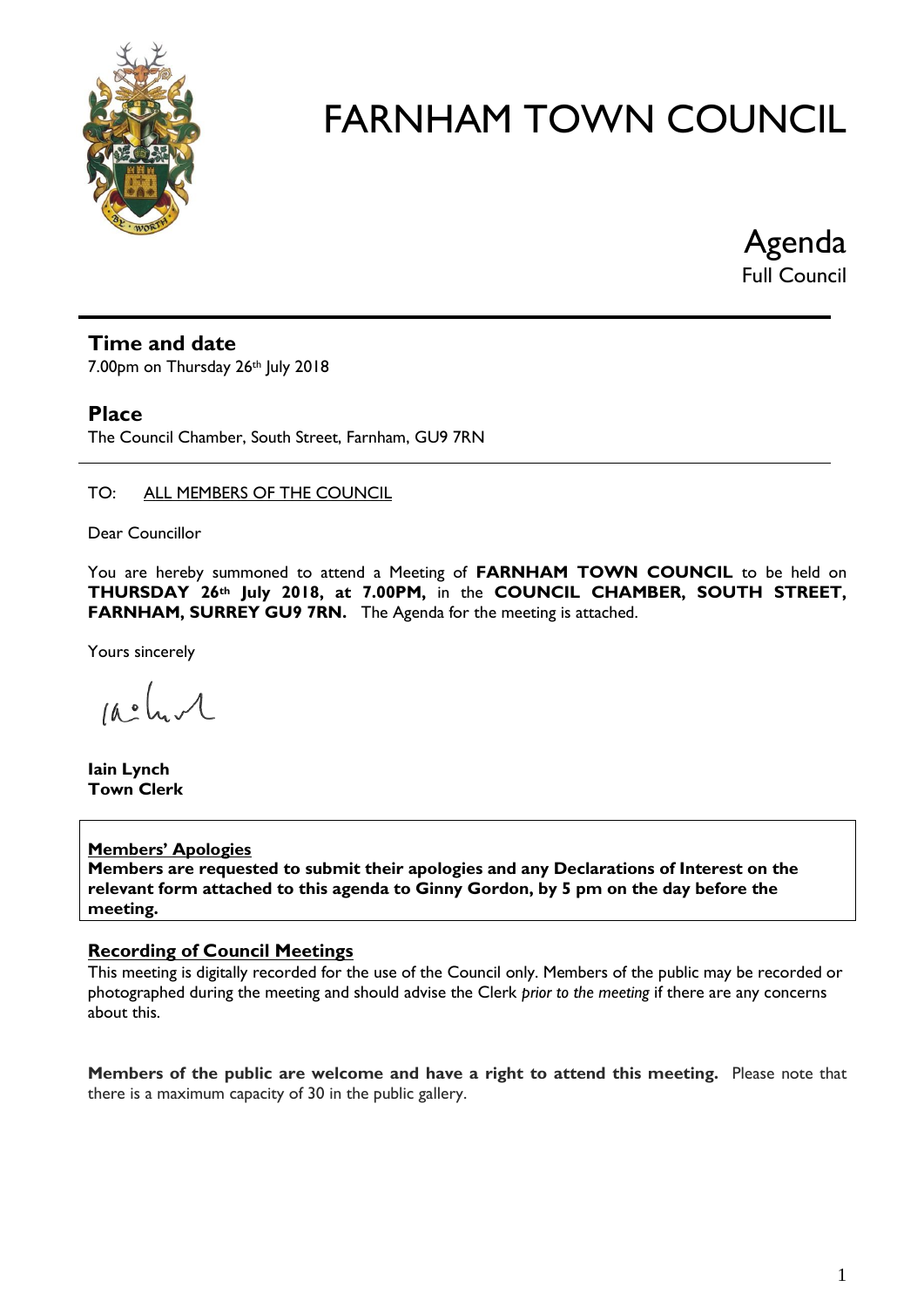

### Disclosure of Interests Form

Notification by a Member of a disclosable pecuniary interest in a matter under consideration at a meeting (Localism Act 2011).

*Please use the form below to state in which Agenda Items you have an interest.* 

*If you have a disclosable pecuniary or other interest in an item, please indicate whether you wish to speak (refer to Farnham Town Council's Code of Conduct for details)*

As required by the Localism Act 2011, I hereby declare, that I have a disclosable pecuniary or personal interest in the following matter(s).

FULL COUNCIL: Date 26<sup>th</sup> July 2018

Name of Councillor ……………………………………………………

|                          | <b>Nature of interest (please</b><br>tick/state as appropriate)                                    |              |                                                                           |
|--------------------------|----------------------------------------------------------------------------------------------------|--------------|---------------------------------------------------------------------------|
| Agenda<br><b>Item No</b> | I am a<br><b>Waverley</b><br><b>Borough</b><br>Councillor /<br><b>Surrey County</b><br>Councillor* | Other reason | <b>Type of interest</b><br>(disclosable pecuniary or<br>Other) and reason |
|                          |                                                                                                    |              |                                                                           |
|                          |                                                                                                    |              |                                                                           |
|                          |                                                                                                    |              |                                                                           |
|                          |                                                                                                    |              |                                                                           |
|                          |                                                                                                    |              |                                                                           |

### \* Delete as appropriate

k:\COMMITTEES\Interests Forms\Declaration of Interests Form Jun 12 A4.doc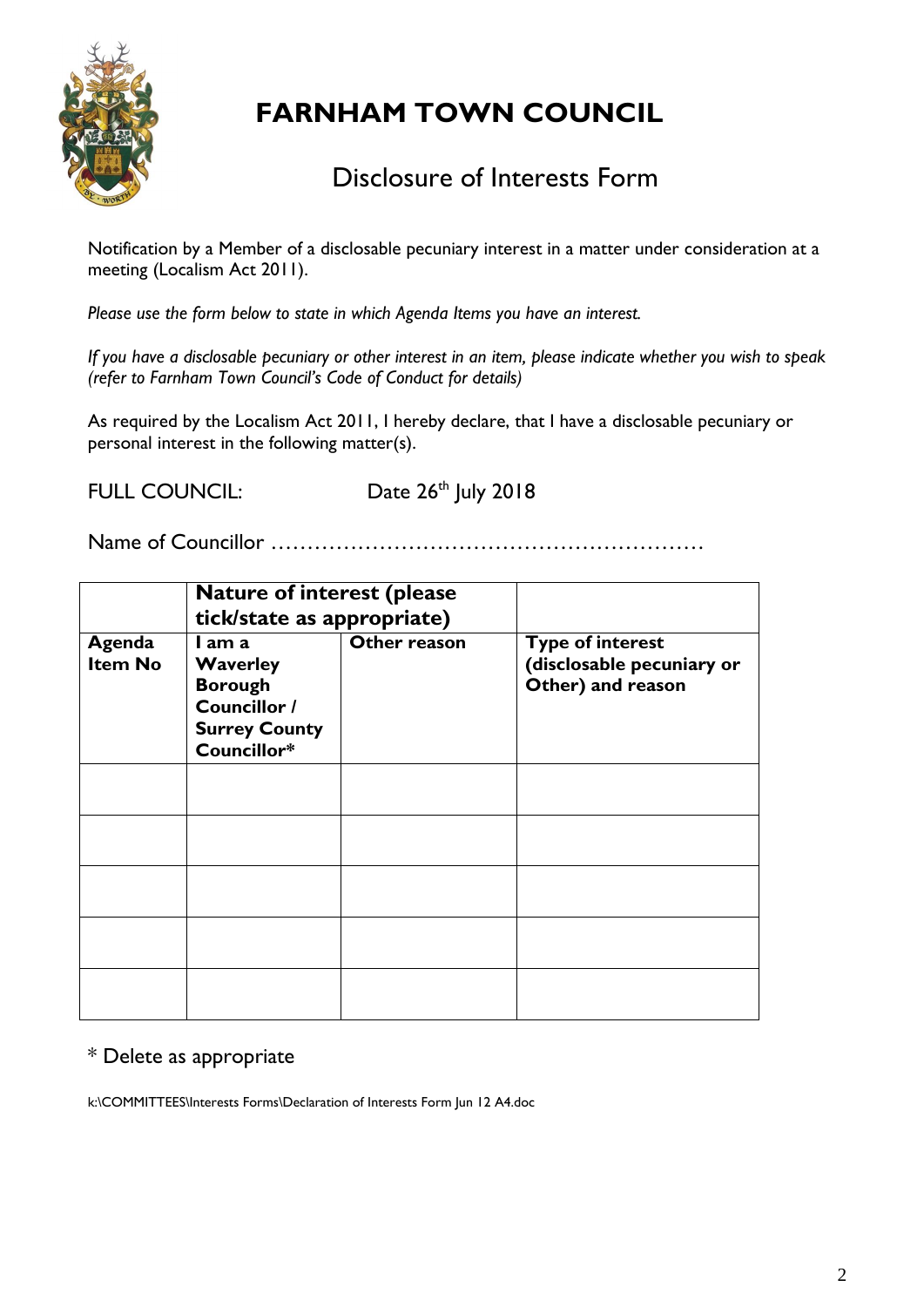

Agenda Full Council

#### **Time and date**

7.00pm on Thursday 26th July 2018

#### **Place**

The Council Chamber, South Street, Farnham

Prior to the start of the meeting, prayers will be said by Revd Michael Hopkins of Farnham United Reformed Church.

#### **1 Apologies**

To receive apologies for absence.

#### **2 Disclosure of Interests**

To receive from members, in respect of any items included on the agenda for this meeting, disclosure of any disclosable pecuniary or other interests, or of any gifts and hospitality, in line with the Town Council's Code of Conduct.

#### *NOTES:*

- *(i) The following councillors have made a general non-pecuniary interest declaration in relation to being councillors of Waverley Borough Council: Cllrs Beaman, Cockburn, Fraser, Frost, Hargreaves, Hill, Hodge, Macleod, Mirylees, Potts, and Ward.*
- *(ii) The following councillor has made a general non-pecuniary interest declaration in relation to being a councillor of Surrey County Council: Cllr Macleod*
- *(iii) Members are requested to make declarations of interest, on the form attached, to be returned to ginny.gordon@farnham.gov.uk by 5pm on the day before the meeting.*

*Members are reminded that if they declare a pecuniary interest they must leave before any debate starts unless dispensation has been obtained.*

#### **3 Election of Deputy Mayor**

Following the resignation of Cllr Hargreaves as Deputy Mayor, to elect the Deputy Town Mayor for the remainder of the municipal year 2018/19 and present the Badge of Office.

#### **4 Minutes Minutes Minutes Appendix A**

To agree the Minutes of the meeting held on 14th June 2018

#### **5 Questions and Statements by the Public**

In accordance with Standing Order 10.1, the Town Mayor will invite members of the public present to ask questions or make statements.

At the discretion of the Town Mayor, those members of the public, **residing or working** within the Council's boundary, will be invited to make representations or ask questions in respect of the business on the agenda, or other matters not on the agenda, for a maximum of 3 minutes per person or 20 minutes overall.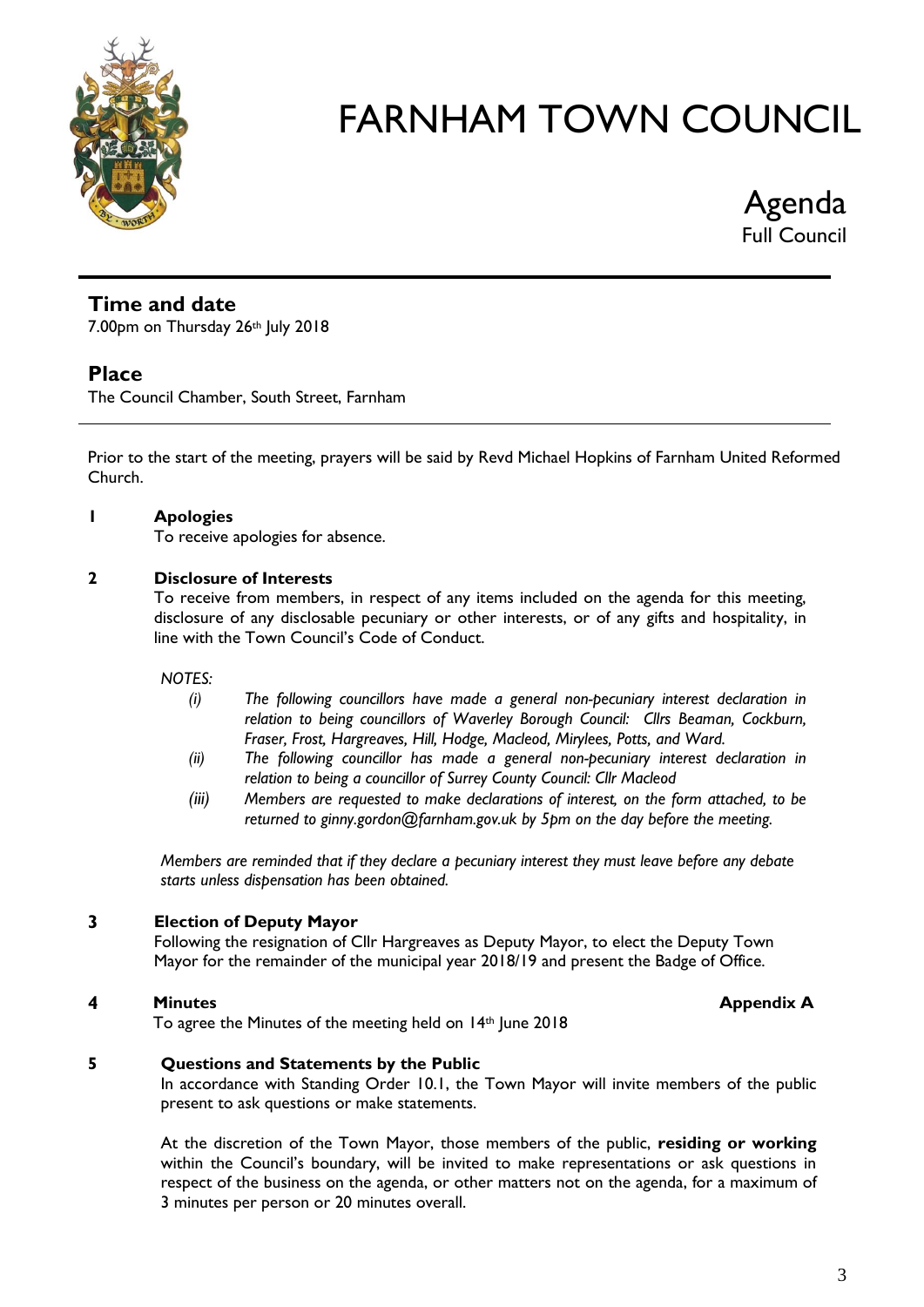#### **6 Town Mayor's Announcements**

To receive the Town Mayor's announcements.

#### **Part 1 – Items for Decision**

#### **7 Working Group Notes**

To receive the notes and any recommendations of the following Working Groups:

- i) Community & Enhancement held on 13<sup>th</sup> June 2018 **Appendix B**
- ii) Cemeteries & Appeals held on 2<sup>1st</sup> June 2018 **Appendix C**
- 
- iii) Tourism & Events held on 26<sup>th</sup> June<br>
iv) Strategy and Finance held on 17<sup>th</sup> July 2018<br> **Appendix E** iv) Strategy and Finance held on 17<sup>th</sup> July 2018

#### **8 Planning & Licensing Applications Applications Appendix F, G H**

- i) To receive the minutes of the Planning & Licensing Consultative Group held on 18th June, 2<sup>nd</sup> July and 16th July 2018.
- ii) To consider any significant Planning Applications.

#### **Part 2 – Items to Note**

#### **9 Actions taken under Scheme of Delegation**

#### **10 Reports from other Councils**

To receive from Councillors any updates on matters affecting Farnham from Waverley Borough Council and Surrey County Council.

#### **11 Reports from Outside Bodies**

To receive from Members any verbal reports on Outside Bodies.

#### **12 Date of next Meetings**

To note the date of the next standard meeting as Thursday 20th September 2018. A special Council meeting is provisionally scheduled for 16th August 2018 to consider the Regulation 14 Neighbourhood Plan.

#### **Part 3 – Confidential Items**

#### **13 Exclusion of the Press and Public (if required)**

TO PASS A RESOLUTION to exclude members of the public and press from the meeting at Part 3 of the agenda in view of any confidential items under discussion.

\* \* \* \* \* \* \* \* \* \* \* \* \* \* \*

#### **Council Membership:**

Councillors: David Attfield (Mayor), Jill Hargreaves, David Beaman, Carole Cockburn, Paula Dunsmore, John Scotty Fraser, Mrs Pat Frost, George Hesse, Stephen Hill, Mike Hodge, Sam Hollins-Owen, Mike Hyman, Andy Macleod, Kika Mirylees, Julia Potts, Susan Redfern, Jeremy Ricketts, John Ward,

Note: The person to contact about this agenda and documents is Iain Lynch, Town Clerk, Farnham Town Council, South Street, Farnham, Surrey, GU9 7RN. Tel: 01252 712667.

Distribution: Full agenda and supporting papers to all Councillors (by post).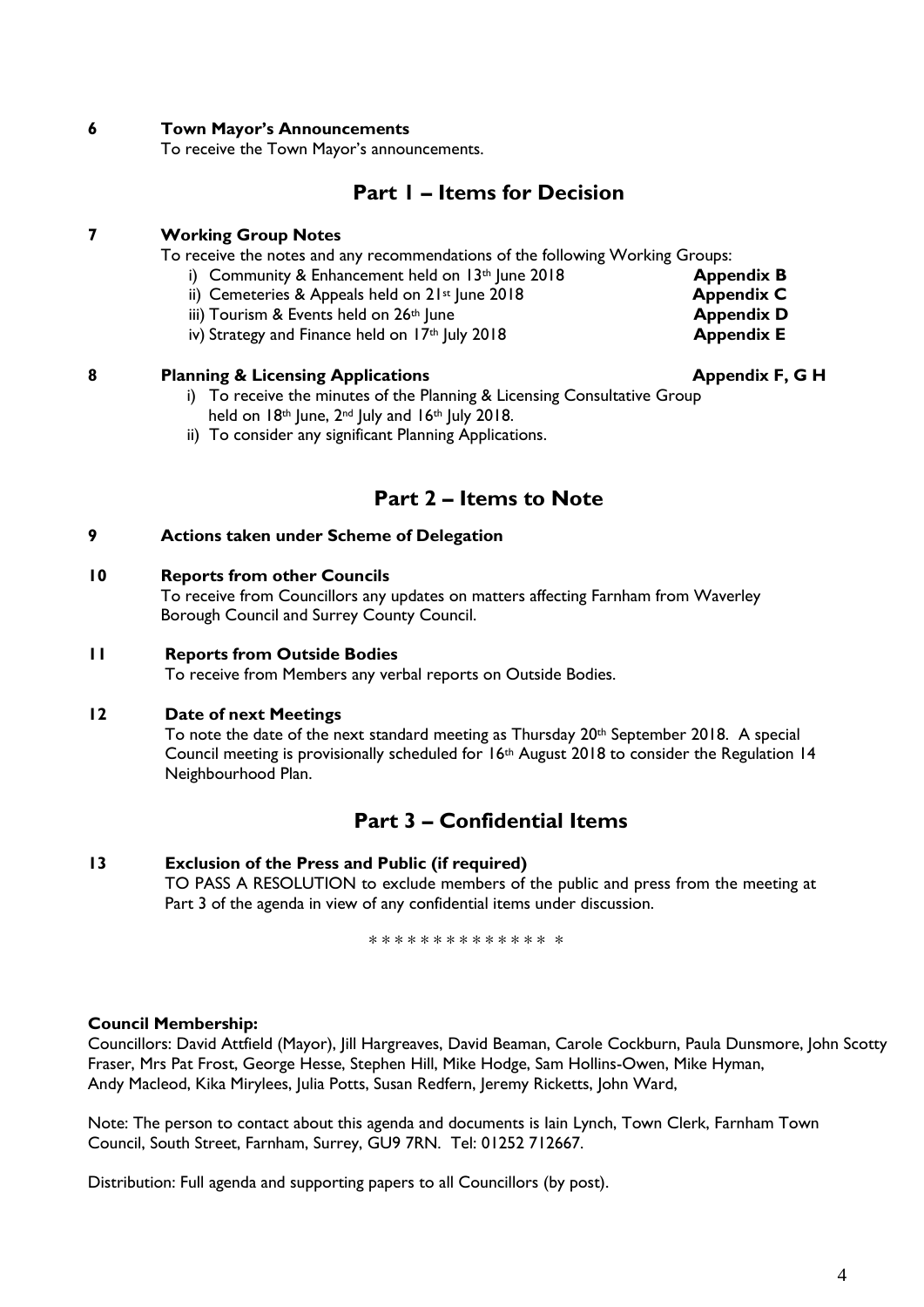



#### **Time and date**

7.00pm on Thursday 14th June 2018

### **Place**

The Council Chamber, South Street, Farnham

#### **Councillors**

- \* David Attfield (Mayor of Farnham items
- \* Jill Hargreaves (Deputy)
- \* David Beaman
- \* Carole Cockburn
- \* Paula Dunsmore
- \* John Scott Fraser
- A Pat Frost
- \* George Hesse
- \* Stephen Hill
- A Mike Hodge
- A Sam Hollins-Owen
- \* Mike Hyman
- \* Andy Macleod
- A Kika Mirylees
- A Julia Potts
- A Susan Redfern
- \* Jeremy Ricketts
- \* John Ward
- \* Present
- A Apologies for absence

#### **Officers Present:**

Iain Lynch (Town Clerk) Karen Johansen-Berg (Corporate Governance Officer) Iain McCready (Business and Contracts Manager)

There were 3 members of the public in attendance.

Prior to the meeting, prayers were led by the Revd Jacqueline Drake-Smith of St Peter's Wrecclesham.

The Mayor congratulated Cllr Hesse on his election as a councillor and wished him well in his role.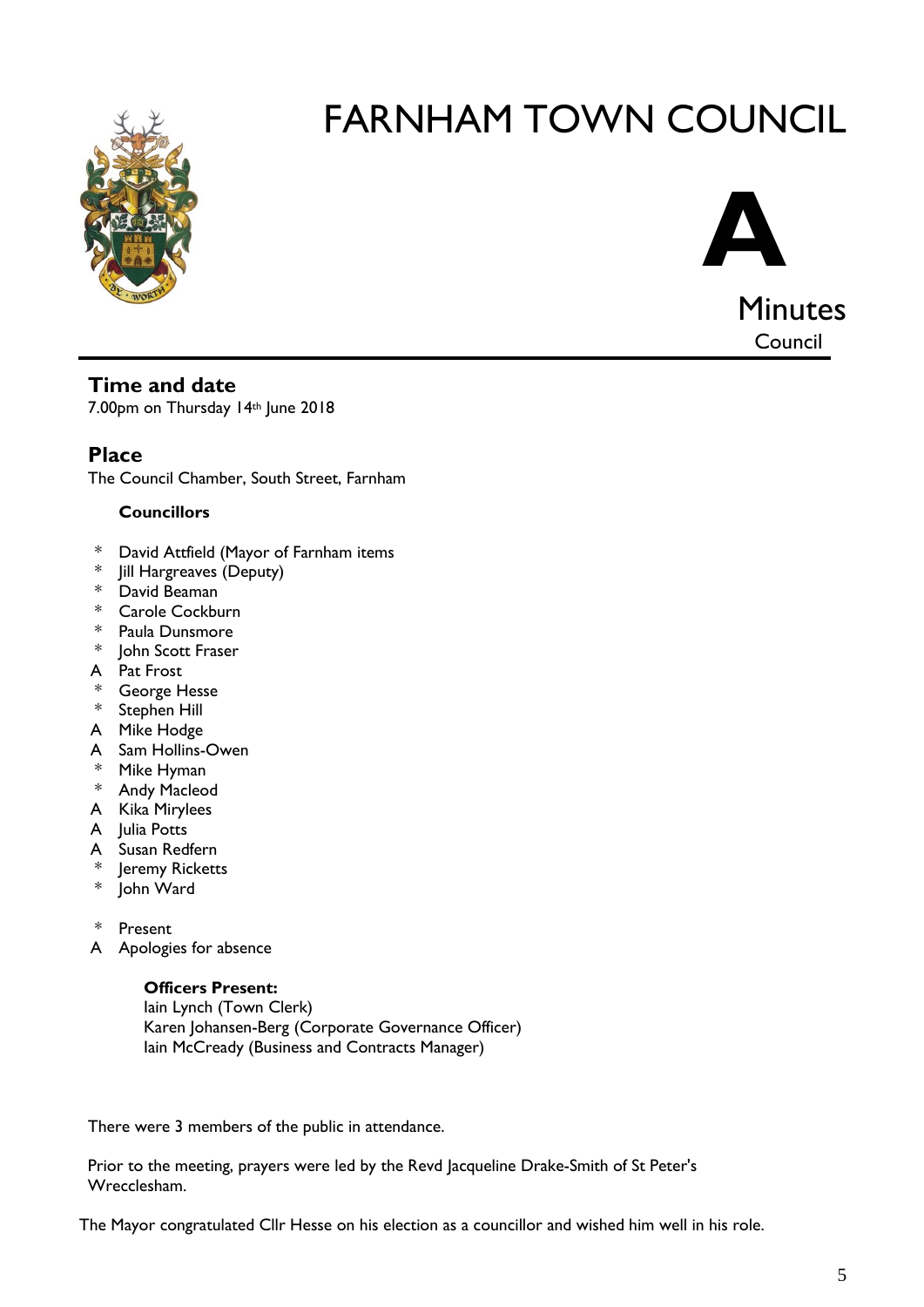#### C016/18 **Apologies for Absence**

Apologies were received from Cllrs Frost, Hodge, Hollins-Owen, Mirylees, Potts and Redfern

#### C017/18 **Minutes**

The Minutes of the Farnham Town Council Meeting held on Thursday 10<sup>th</sup> May 2018 were agreed and signed by the Mayor as a correct record.

#### C018/18 **Declarations of interests**

Apart from the standard declarations of personal interest by councillors and by those who were dual or triple hatted by virtue of being elected to Waverley Borough Council or Surrey County Council, the following disclosures of interest relating to items on the agenda were made:

Cllr Ward in relation to the recommendation for a grant for the Farnham Buildings Preservation Trust.

#### C019/18 **Questions and Statements by the Public**

There were no questions from the public.

#### C020/18 **Town Mayor's Announcements**

The Mayor thanked everyone who attended the Civic Service which had gone very well. He reported on a number of early engagements attended including:

- the University for the Creative Arts Graduate Show which he thought amazing, and encouraged all councillors to attend if they had not yet had the opportunity to do so;
- the Spring Festival organised as the start of the summer programme of events which had been excellent; and
- the Kids Out event organised by the Rotary Clubs which had been thoroughly enjoyed by everyone participating.

#### **Part 1 – Items for Decision**

#### **Strategy and Finance Working Group**

C021/18 Cllr Cockburn introduced the notes of the Strategy and Finance Working Group meeting held on 5th June 2018, at Appendix B to the Agenda.

> The finance items relating to the Annual Return were deferred for consideration later on the agenda.

> Cllr Cockburn provided an update for Council on the review of the Neighbourhood Plan and the analysis of submitted sites. Details on housing completions were awaited from Waverley Borough Council but it was hoped that things could progress to consultation once these matters had been finalised.

> Cllr Cockburn drew attention to a number of matters relating to the Local Plan Part 2 which were currently subject to consultation and councillors were asked to submit their comments to assist the drafting of Council's comments. Cllr Cockburn and Jenny de Quervain had met with Waverley officers to ensure that Local Plan Part 2 and the Neighbourhood Plan were coordinated as far as possible.

#### **It was RESOLVED** *nem con* **that the Town Clerk submit a response to the Local Plan Part 2 in consultation with the Infrastructure Planning Group.**

Having declared an Interest, Cllr Ward left the meeting at this point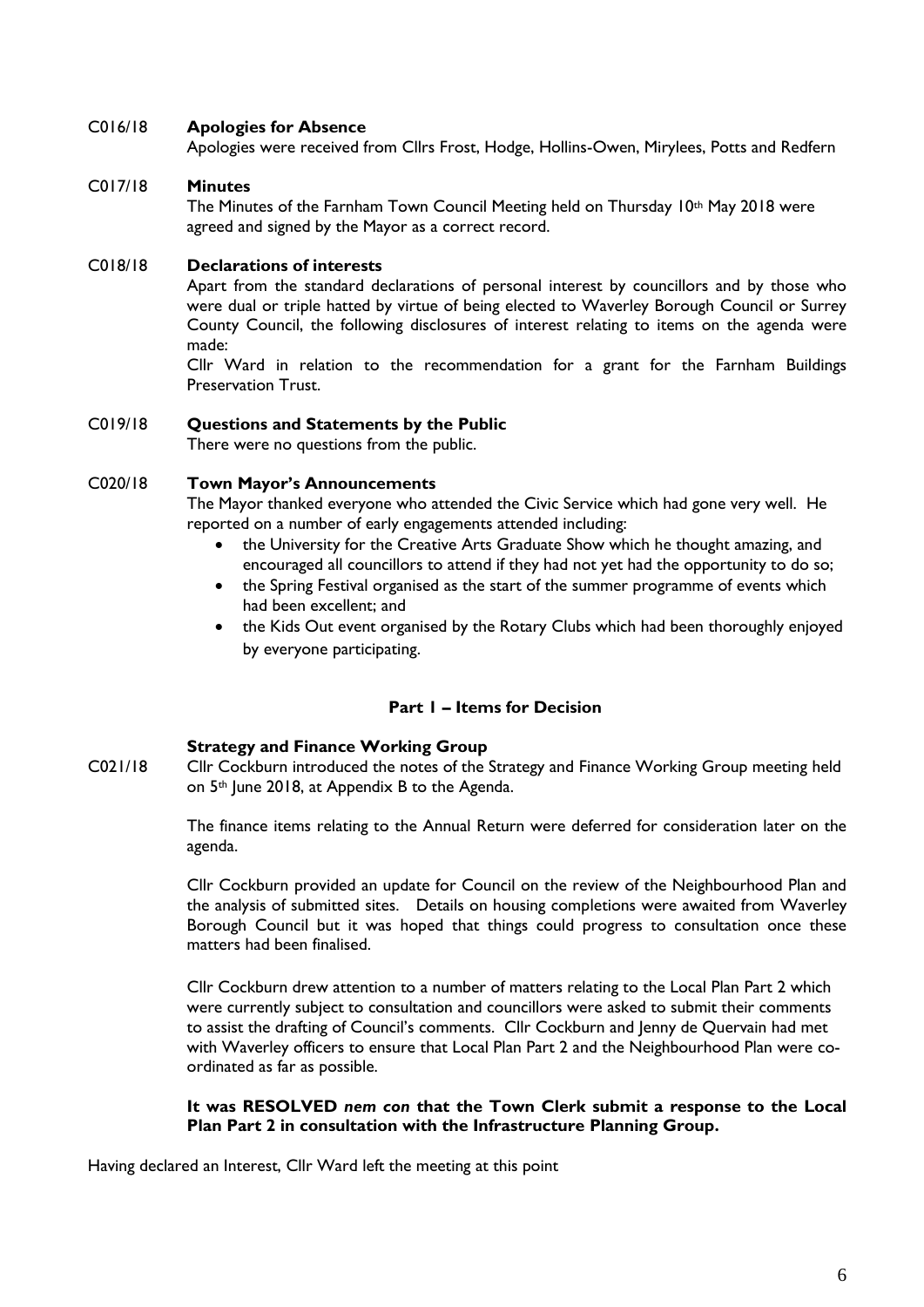C022/18 Cllr Cockburn provided an update on grant matters and two applications had been recommended for funding support. In addition, Council noted that the Farnham Parochial Charity and the Farnham Maltings were in discussion to create a combined Farnham Community Fund. Further preparatory work would be progressed and the Council's support had been requested as it nominated trustees to the Farnham Parochial Charity. A further report would be submitted in due course.

#### **It was RESOLVED** *nem con* **that**

- **i) A grant of £1250 be paid to the Farnham Buildings Preservation Trust and a grant of £500 be paid to Safe Drive Stay Alive;**
- **ii) The proposal to create a new Farnham Community Fund bringing together the Farnham Parochial Charity and the proposed Maltings Cultural Fund be supported.**

Cllr Ward returned to the meeting at this point.

- C023/18 Cllr Cockburn provided an update on property matters considered by the Assets Task Group, and Council noted officers were reviewing options for replacement CCTV.
- C024/18 Cllr Cockburn reported on the Well-being Task Group that had created a focus on three areas for the year ahead:
	- i) To promote *Clean Air Farnham* at as many events as possible.
	- ii) To promote dementia friendly shopping in Farnham.
	- iii) To create a dedicated 'What's On' calendar for social prescribing activities, to be hosted on Farnham Town Council's website.

Councillor Ricketts read a statement to members in relation to addressing issues of air quality. Whilst welcoming the work started already, Cllr Ricketts felt more could be done by Farnham Town Council to set a positive example. He proposed a recommendation that any decisions made in Council take into account the implications of those decisions on the health of the community.

Cllr Cockburn confirmed that Cllr Ricketts did have the support of Council but that other Councillors did not necessarily express their views in the same way.

C025/18 Cllr Cockburn drew attention to recent and current consultations, and progress made as a result of the new GDPR legislation.

#### C026/18 **Year End Accounts 2017/18**

Cllr Cockburn introduced the series of appendices (C, D, E, F, G, H) relating to the 2017/18 Accounts. She noted that the documents had been considered in working Groups.

Cllr Cockburn advised that the detailed year-end papers had been circulated to all councillors and had been reviewed by the Strategy & Finance Working Group in preparation for the Audit by PFK Littlejohn. The year-end papers included:

- i) The Summary 2017/18 Income and Expenditure Outturn and bank reconciliation;
- ii) The draft Financial Statements for 2017/18 and earmarked reserves at 31st March 2018;
- iii) The final Internal Auditor's Report for the Year Ended 31 March 2018;
- iv) The Annual Governance Statement;
- v) The variances list between the 2016/17 and 2017/18 Annual Returns;
- **vi)** The Annual Governance and Accountability Return for the Year Ended 31 March 2018.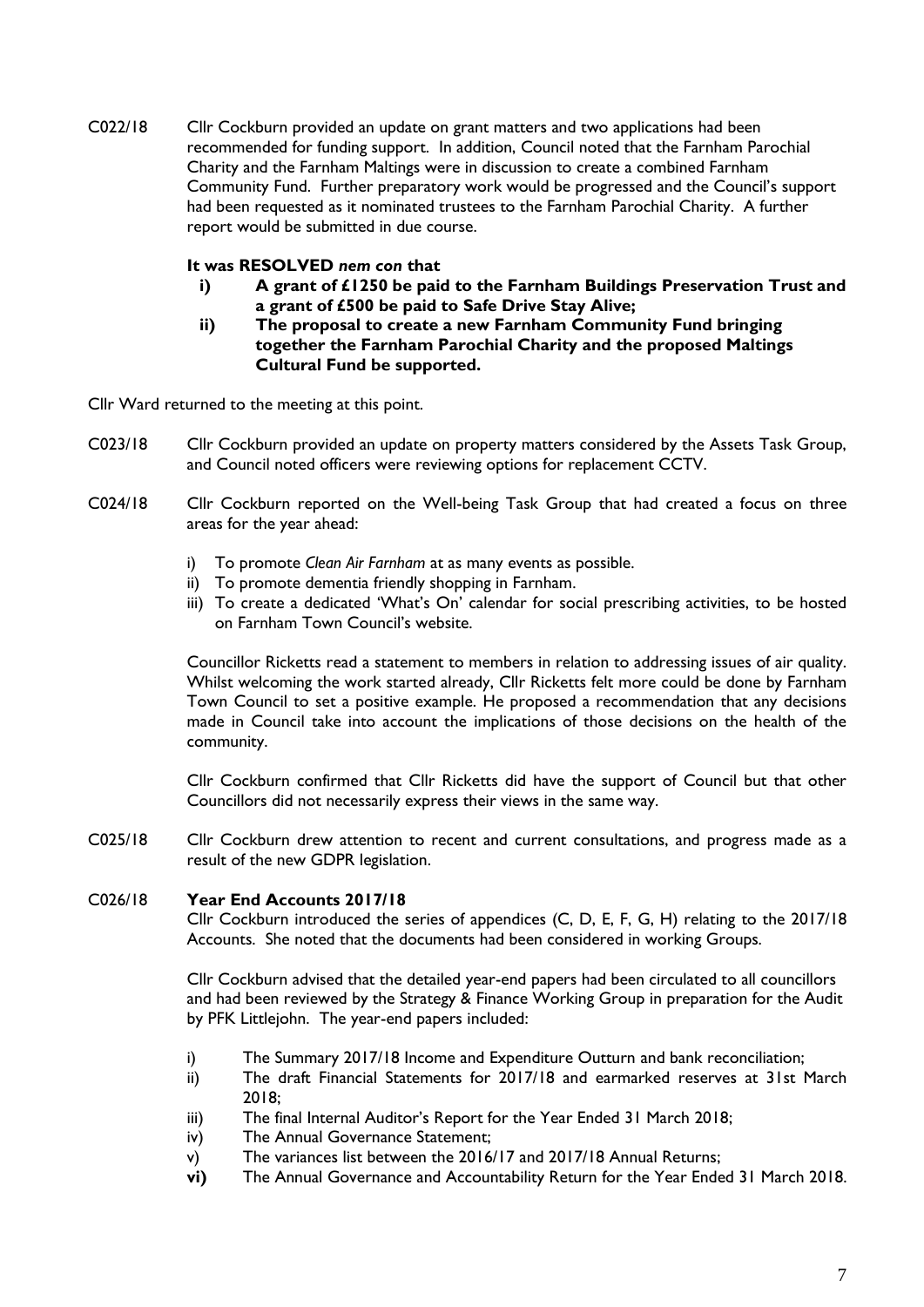Council noted the overall outturn for 2016/17 with expenditure of £1,269,436 against a programmed budget of £1,248,802 with income being  $£1,313,940$  against budgeted income of £1,248,802, resulting in a surplus of £44,505 for the year. Council felt that this had been a good outturn.

Council also noted the changes to the Asset register which had increased to £1,858,775 from £1,668,578 and received the draft Report and Financial Statements for 2017/18 with the General and Earmarked Reserves set out. The reserves were in line with the Council's policy.

Council welcomed the Internal Auditor's report which included the cumulative reports from his earlier visits, and noted there were no additional issues raised as part of the year-end visit. In terms of the Annual Governance Statement, Council understood the reason for the 'No' response to question 4. It arose as a result of giving the public the opportunity of inspecting the 2016/17 accounts and financial papers when the agenda for Council had been published, rather than the day after the accounts had been approved by Council. In terms of the Annual Governance and Accountability Return, Council noted the Internal Auditor's approval and agreed the variances relating to Section 2.

#### **It was RESOLVED** *unanimously* **that:**

- **1) The Annual Governance Statement (Section 1 of the Annual Governance and Accountability Return) be approved;**
- **2) The Internal Auditor's year-end report be welcomed;**
- **3) The variances list and reasons be agreed;**
- **4) The Report and Financial Statements for 201/718 be adopted for signature; and**
- **5) The Annual Governance and Accountability Return and associated papers be approved for signature and submission to the External Auditor.**

#### **Planning & Licensing Consultative Group**

C27/18 Cllr Hyman introduced the minutes of the Planning & Licensing Consultative Group held on 23<sup>rd</sup> April, 14th May, and 4th June 2018, at appendices I, J, and K.

> The meeting on  $23rd$  April (Appendix I) were advised there had been 6 applications for large developments, 4 of which had attracted concern. The Group had considered 27 other applications that had resulted in 5 objections, 3 which were of concern. The Group had also considered 4 consultations, including the Esso pipeline.

> Council's attention was drawn in particular to WA/2018/0458: erection of a new building in the Woolmead and NMA/2018/0049: Land at East Street. Improvements to the area were welcomed but the Woolmead development would need to work with the Brightwells development to avoid further disruption to the town and ensure there was sufficient access to all temporary infrastructure, including the bridge.

> Application WA/2018/0560: construction of a part single two-storey building to accommodate a sports hall, eight classrooms and associated facilities at Farnham Heath End School had been welcomed with a caveat that additional traffic management plans be implemented to minimise disruption to neighbours.

The meeting on 14<sup>th</sup> May (Appendix J) had received 38 applications and 4 appeals. There were 6 objections, and 3 applications were found to be incompatible with other applications. With regard to applications for large developments, attention was drawn to WA/20180069: land around Switchback Lane and north of Pear Tree Lane, Rowledge. Although the application formed part of a site referenced in the Farnham Neighbourhood Plan, Farnham Town Council maintained its objections as the application was deemed to contravene the Plan in terms of density, scale and character for the northern part of the site.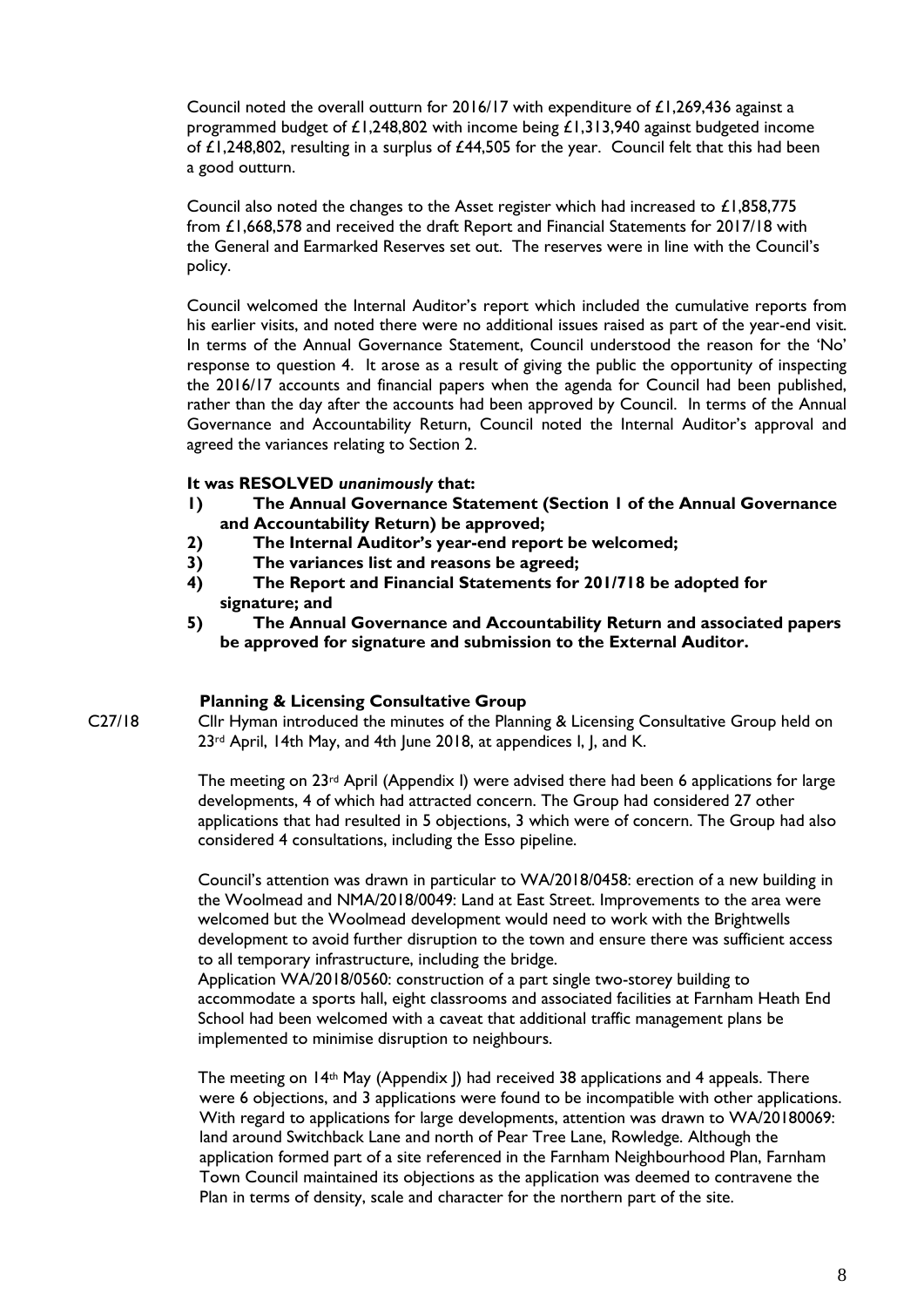With regard to the appeal regarding land north of Poyle Road, Tongham, the outline application for up to 150 residential dwellings, Farnham Town Council had maintained objections for a number of reasons, and had noted the absence of an Appropriate Assessment as required by a recent ECI ruling.

The meeting on  $4<sup>th</sup>$  June 2018 (Appendix K) had considered 54 applications. 3 appeals and 3 consultations, including the Esso Pipeline. Council was advised that Routes M and Q had been deselected and members welcomed Esso's decision to go ahead with the preferred option. There had been 9 objections (four in relation to trees), one was an area of concern.

Cllr Fraser reported that the Energy Storage application at Wrecclesham had been approved by Waverley but that the health risks were not considered as they were 'not a planning matter'. Cllr Cockburn advised these were matters Waverley Councillors should raise directly.

Cllr Beaman advised of the new shortened process for commenting on planning applications which limited the opportunity for comment by Town and Parish Councils. Other Councillors agreed this would cause difficulties.

#### **Part 2 – Items Noted**

#### C028/18 **Actions under the Scheme of Delegation**

Town Clerk and Cllr Cockburn were liaising with Crest Nicholson to help minimise disruption to the town during construction of the Brightwells development, and would report back with further details in due course.

Town Clerk also advised that the Waverley Economic Strategy 2018-2023 - Draft for Consultation had not been received until after the last Strategy & Finance Working Group meeting of 5th June. The Strategy would be presented for adoption at Waverley's full Council meeting on 17<sup>th</sup> July 2018. Town Clerk had written to the Portfolio Holder and CEO at Waverley Borough Council to request a deferral beyond the deadline of 26<sup>th</sup> June to allow Farnham Town Council sufficient time for a comprehensive response.

Waverley's Economic Strategy would be considered at the next Farnham Town Council Strategy & Finance Working Group meeting on 17<sup>th</sup> July 2018, and Councillors were asked to pass on any comments to the Corporate Governance Officer for collation into an officers' report by 2<sup>nd</sup> July.

#### C029/18 **Reports from other Councils**

Cllr Andy Macleod advised he had invited Surrey County Council's new Chief Executive, Joanna Killian, and his fellow County Councillors to Farnham and he hoped to meet Farnham Town Council with her.

Following a visit by a senior property officer from Surrey County Council, the proposal to replace bollards with planters at the Farnham Library was welcomed and that Farnham Town Council would be maintaining them but there was disappointment at the current state of the gardens and the way they had been allowed to deteriorate under the current contractor. Members reaffirmed interest in any potential to transfer the gardens back from Surrey County Council to Farnham Town Council.

Cllr Cockburn advised that the Community Infrastructure Levy inquiry would take place on 17th July.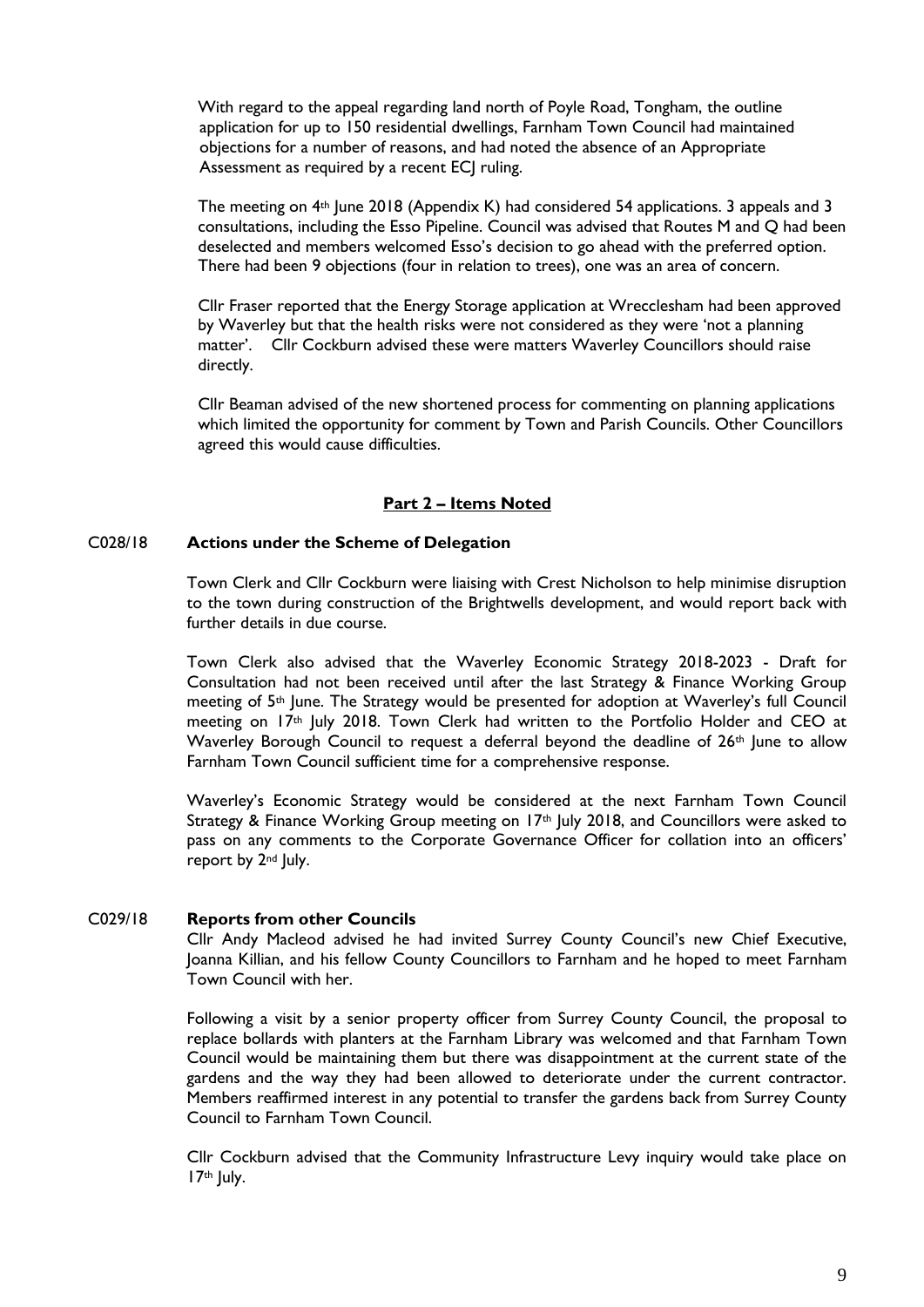Cllr Cockburn would be meeting with Gayle Wootton regarding the Local Plan Part 2 and would raise information required for the Regulation 14 Consultation. In relation to green spaces, Haslemere had three recreation grounds listed under green spaces, although Farnham had been advised these could not be included. Farnham would be re-visiting its list with a view to including the Library Gardens, and requesting a common approach from Waverley with all recreation grounds listed.

In addition to the Economic Strategy 2018-23, Waverley had also produced a Corporate Strategy which had only just been received as with the Economic Strategy citing a very tight deadline for response. Details of the Strategy were tabled. The Economic Strategy would be an agenda item for both the next Tourism & Events Working Group and the Strategy & Finance Working Group, and Council Members were encouraged to submit their comments, particularly with regard to impacts and actions affecting their own particular wards.

Members agreed that the yellow barriers attached to damaged railings in Farnham were unsightly and that Surrey County Council be asked to replace them with others more conducive to the Conservation area if the repairs were not completed promptly.

Cllr Beaman advised Surrey County Council had a consultation on electric vehicles and would send Town Clerk a copy of his comments.

Cllr Hill commended members to the Farnham in Bloom preparations but noted that the litter-picking scheduled to take place on 9th July before judging clashed with the Otter Auction that evening. Additional dates would be arranged.

Cllr Ricketts alerted members to the 200<sup>th</sup> anniversary of Florence Nightingale's birth and suggested Farnham Town Council explore opportunities to mark the event, given her connection with the town.

#### C030/18 **Reports from Outside Bodies**

There were no reports from representatives on Outside Bodies.

#### C031/18 **Date of next meeting**

Members noted that the next Council Meeting would take place on Thursday 26th July 2018.

The Town Mayor closed the meeting at 8.17pm

Date Chairman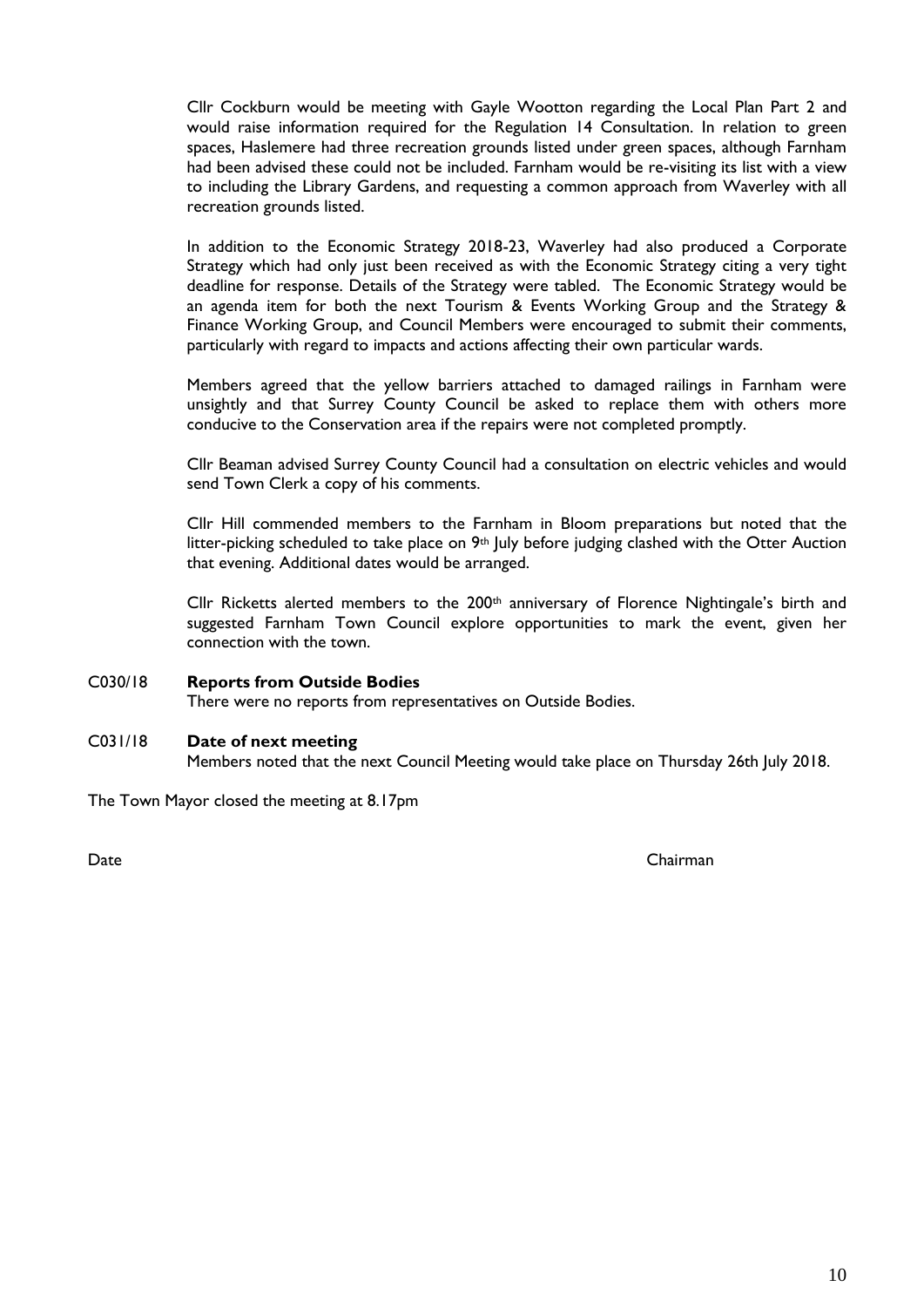



Notes

Community Enhancement Working Group

#### **Time and date** 11am Wednesday 13th June 2018

#### **Place**

Byworth Room, South Street, Farnham

#### **Attendees:**

Members: Councillors David Beaman, Carole Cockburn, George Hesse, Stephen Hill and Susan Redfern.

Officers: Iain Lynch (Town Clerk), Iain McCready (Business and Facilities Manager), Lara Miller (Community Enhancement Officer).

#### **1. Apologies**

Apologies were received from Councillor Mike Hyman and John Ely (Farnham in Bloom Community Group).

Councillor Jeremey Ricketts was absent from the meeting.

#### **2. Declarations of Interest:**

There were no declarations of interest.

#### **3. Notes of Meeting held on Wednesday 14 March 2018**

| <b>POINTS</b>                                  | <b>ACTION</b> |
|------------------------------------------------|---------------|
| The notes of the previous meeting were agreed. |               |

#### **4. Farnham in Bloom**

| <b>POINTS</b>                                                 | <b>ACTION</b> |
|---------------------------------------------------------------|---------------|
| <b>Farnham in Bloom Community Group</b>                       |               |
| i) Members noted that John Ely's commitments had recently     |               |
| changed and as a result he would no longer be able to attend  |               |
| meetings to give an update on the Community Group.            |               |
| ii) Members noted the Community Group's recent activity,      |               |
| including work on the Farnham in Bloom carnival float, litter |               |
| picking and working with Post 19 to maintain the East Street  |               |
| flower bed.                                                   |               |
| iii) Members reviewed the Farnham in Bloom launch and Green   |               |
| House Open Day events, both of which were a success.          |               |
| Forest Lodge once again were fantastic hosts of the Launch,   |               |
| which was well attended. The greenhouses open day was also    |               |
| well received and attracted some new visitors.                |               |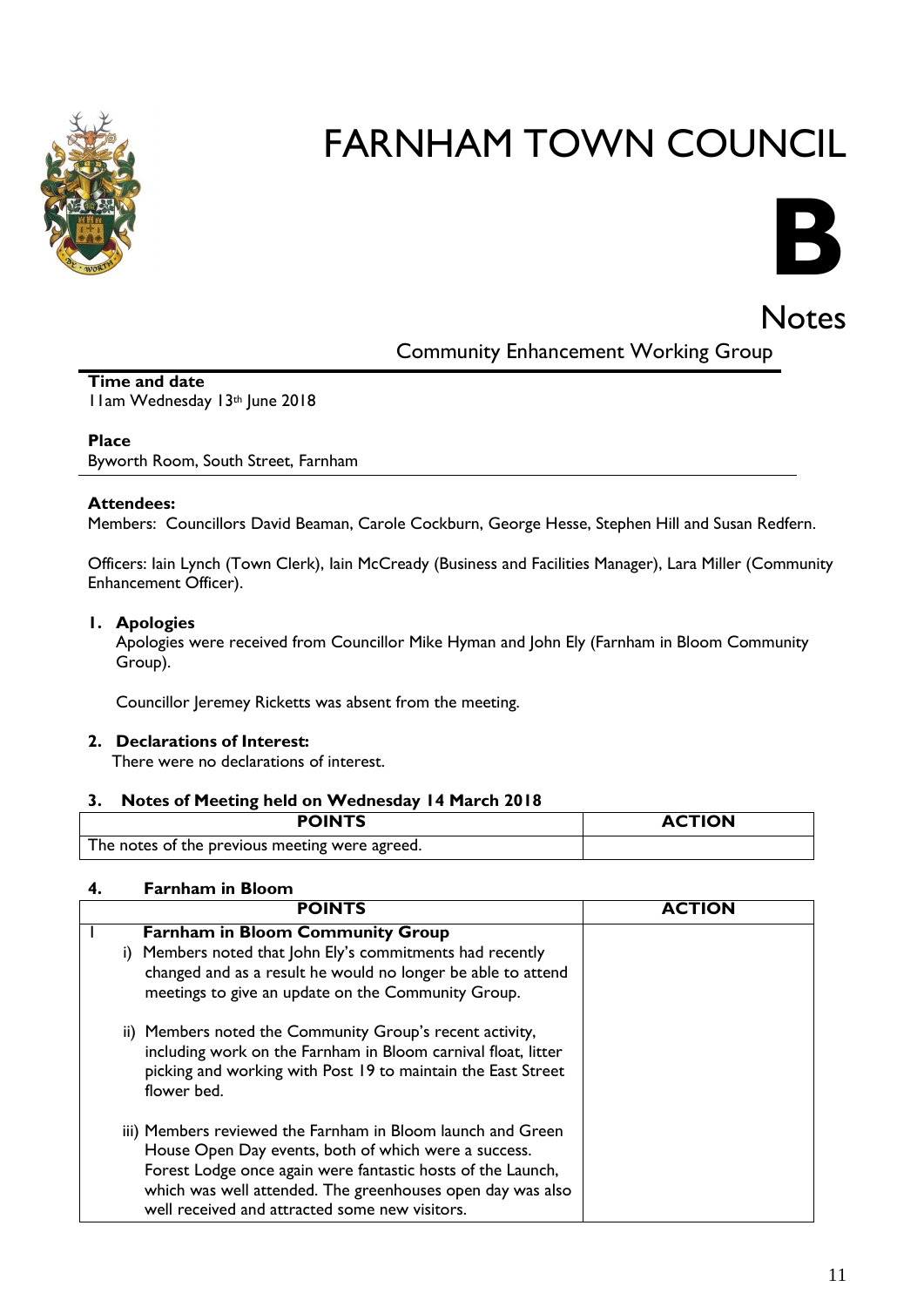| iv) Members received an update on South & South East in Bloom<br>judging and noted that preparations were underway.<br>Members noted that the judging routes would be similar to<br>previous years, with the exception of visiting the Ridgeway<br>Community School as part of the Large Town judging route<br>instead of St Andrew's Infant School. The Ridgeway is one of<br>a small number of schools awarded five stars by the RHS for<br>school gardening and so would make a great addition to the<br>route. |  |
|--------------------------------------------------------------------------------------------------------------------------------------------------------------------------------------------------------------------------------------------------------------------------------------------------------------------------------------------------------------------------------------------------------------------------------------------------------------------------------------------------------------------|--|
| Members noted upcoming dates for Farnham in Bloom:<br>V)<br>30 June - Farnham Carnival<br>9 July at 6:30pm - Litter pick of town centre route<br>10 July at 10am - Large Town judging<br>10 July - Badshot Lea cemetery judging<br>$\blacksquare$<br><b>11 July</b> at 10am - Town Centre judging<br>12 July - West Street cemetery judging<br>$\blacksquare$<br>14 July - Farnham Allotment Show<br>17 - 19 July - Blooming Art Exhibition at the Maltings                                                        |  |
| vi) Members received an update on Farnham in Bloom<br>sponsorship to date, noting that for a second year in a row<br>officers had exceeded the target of £20,000. Members also<br>noted that a new Corporate Sponsor - the Farnham Institute<br>Charity - had been secured for the next two years.                                                                                                                                                                                                                 |  |

#### **5. Allotments**

| <b>POINTS</b>                                                                                                                                                                                                                                               | <b>ACTION</b>                                                       |
|-------------------------------------------------------------------------------------------------------------------------------------------------------------------------------------------------------------------------------------------------------------|---------------------------------------------------------------------|
| Members received an update on Farnham allotments, noting<br>that Farnham Town Council remained unable to manage the<br>Weybourne Allotments and take on the lease, as Waverley<br>Borough Council were still waiting cancellation of the existing<br>lease. |                                                                     |
| Members also noted that officers were continuing to improve<br>infrastructure and pathways across all sites.                                                                                                                                                |                                                                     |
| Members reviewed the newly drafted allotment tenancy<br>ii)<br>agreement and agreed that it be implemented once reviewed<br>with the Allotment Liaison Group.                                                                                               | Members agreed that the<br>new allotment tenancy be<br>implemented. |

### **6. Bins by Boots Opticians**

| <b>POINTS</b>                                                   | <b>ACTION</b> |
|-----------------------------------------------------------------|---------------|
| Members noted the latest update from Waverley Borough           |               |
| Council on the bins by Boots Opticians.                         |               |
| Following the expiration of the Community Protection Notice     |               |
| warnings issued in March, Matt Nicholls from Waverley           |               |
| Borough Council organised a meeting between Farnham             |               |
| Town Council officers and the offending businesses to seek a    |               |
| resolution to the ongoing problem. The meeting was well         |               |
| attended, with the exception of two businesses, (Dorothy        |               |
| Perkins and Preferred Travel). The outcomes of the meeting      |               |
| were that Toni and Guy would reduce the capacity of their       |               |
| two bins as an intermediary solution in anticipation that a bin |               |
| storage area would be created in Central car park. Hazy         |               |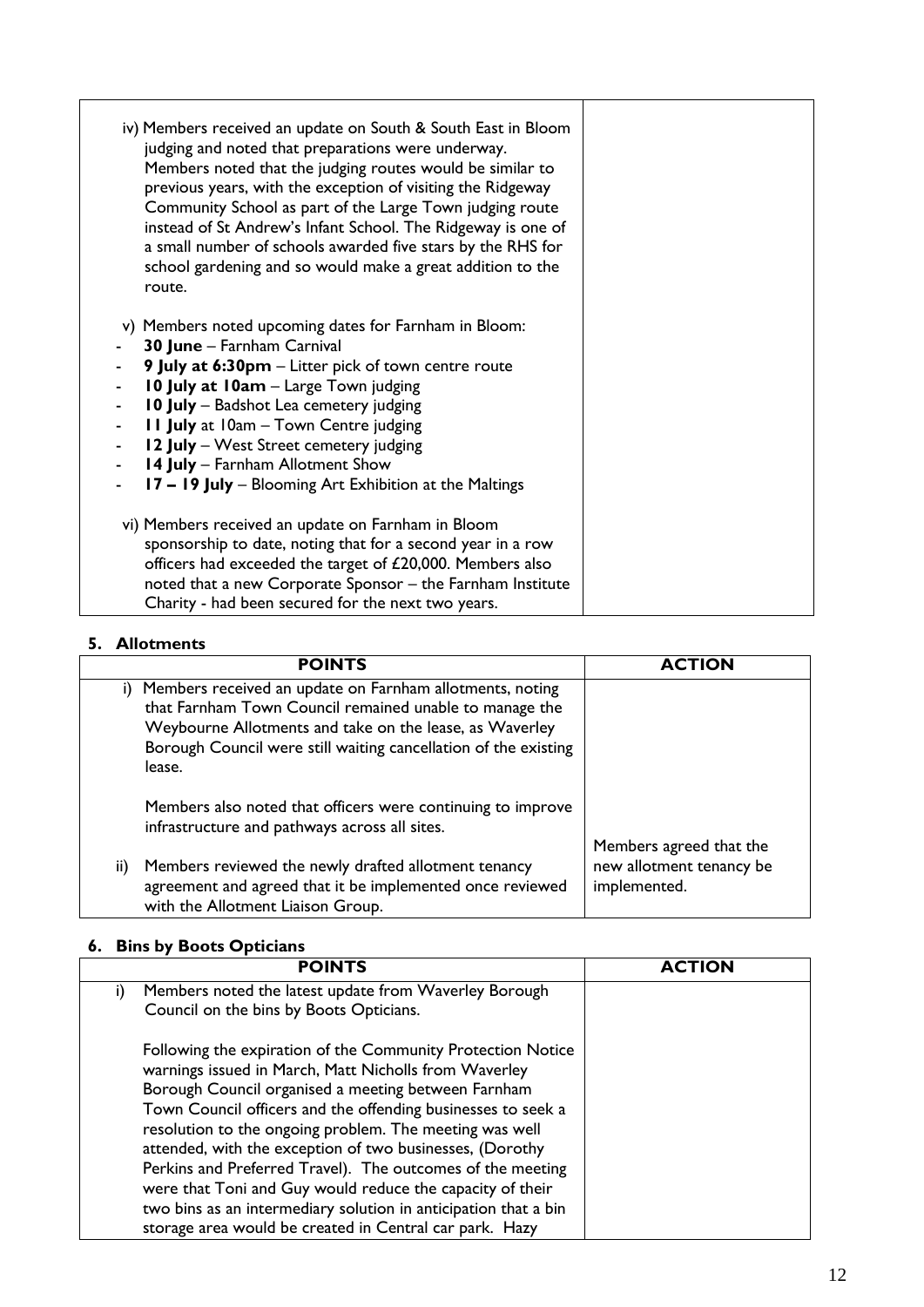| Trails would remove their bin and arrange to have more<br>frequent collections. Since the meeting, bins in the alley had<br>been reduced to four 660L bins and the Chambers bin that<br>had no owner had been removed by Chambers.)            |  |
|------------------------------------------------------------------------------------------------------------------------------------------------------------------------------------------------------------------------------------------------|--|
| Members also noted that Matt Nicholls had obtained quotes<br>for bin storage construction and installation and finished the<br>report which is now awaiting Waverley's Legal and Finance<br>comments before going through a committee process. |  |

#### **7. Street Furniture Update**

|      | <b>POINTS</b>                                                                                                                                                                                    | <b>ACTION</b>                                                                     |
|------|--------------------------------------------------------------------------------------------------------------------------------------------------------------------------------------------------|-----------------------------------------------------------------------------------|
| i)   | Members noted that there were no new requests for street<br>furniture.                                                                                                                           |                                                                                   |
|      | Cllr Cockburn thanked officers for their work in<br>implementing the new benches on the Bourne recreation and<br>praised the teamwork involved.                                                  |                                                                                   |
|      | Cllr Hesse questioned whether the bin that had been<br>removed adjacent to College Gardens would be replaced.                                                                                    | Cllr Beaman agreed to<br>contact Waverley Borough<br>Council to see if there were |
| ii)  | Members noted that there were currently a number of<br>unsightly yellow barriers around the town including South<br>Street and Downing Street which could impact judging of<br>Farnham in Bloom. | any plans to reinstate the bin<br>adjacent to College Gardens.                    |
| iii) | Members noted that there were no new graffiti reports.                                                                                                                                           |                                                                                   |

#### **8. National Refill Scheme**

| <b>POINTS</b>                                                                                                                                                                                                  | <b>ACTION</b>                                                                                                                                                              |
|----------------------------------------------------------------------------------------------------------------------------------------------------------------------------------------------------------------|----------------------------------------------------------------------------------------------------------------------------------------------------------------------------|
| Members reviewed the suggestion for Farnham to implement<br>the national Refill campaign to cut down on plastic waste in<br>the town by encouraging local businesses to offer the<br>community free tap water. | <b>Recommendation to</b><br><b>Council: Farnham Town</b><br><b>Council support the Refill</b><br><b>Campaign and encourage</b><br>local businesses to adopt<br>the scheme. |

#### **9. Library Gardens**

| <b>POINTS</b>                                                                                                                                                                                                                                                                              | <b>ACTION</b> |
|--------------------------------------------------------------------------------------------------------------------------------------------------------------------------------------------------------------------------------------------------------------------------------------------|---------------|
| Cllr George Hesse joined the meeting to update members on<br>the Library Gardens which are currently in a poor state. The<br>ultimate goal would be for the gardens to be open seven days<br>a week and for the access path to St Andrew's church and<br>Bishop's Meadow to be reinstated. |               |
| Members noted that officers had met with property officers<br>from Surrey County Council, who had a planning application<br>to carry out a number of repair works.                                                                                                                         |               |

#### **10. Date of Next Meeting**

| <b>POINTS</b>                                                                                      | <b>ACTION</b> |
|----------------------------------------------------------------------------------------------------|---------------|
| It was agreed that the date of the next meeting would be Wednesday<br>05 September 2018 at 9.30am. |               |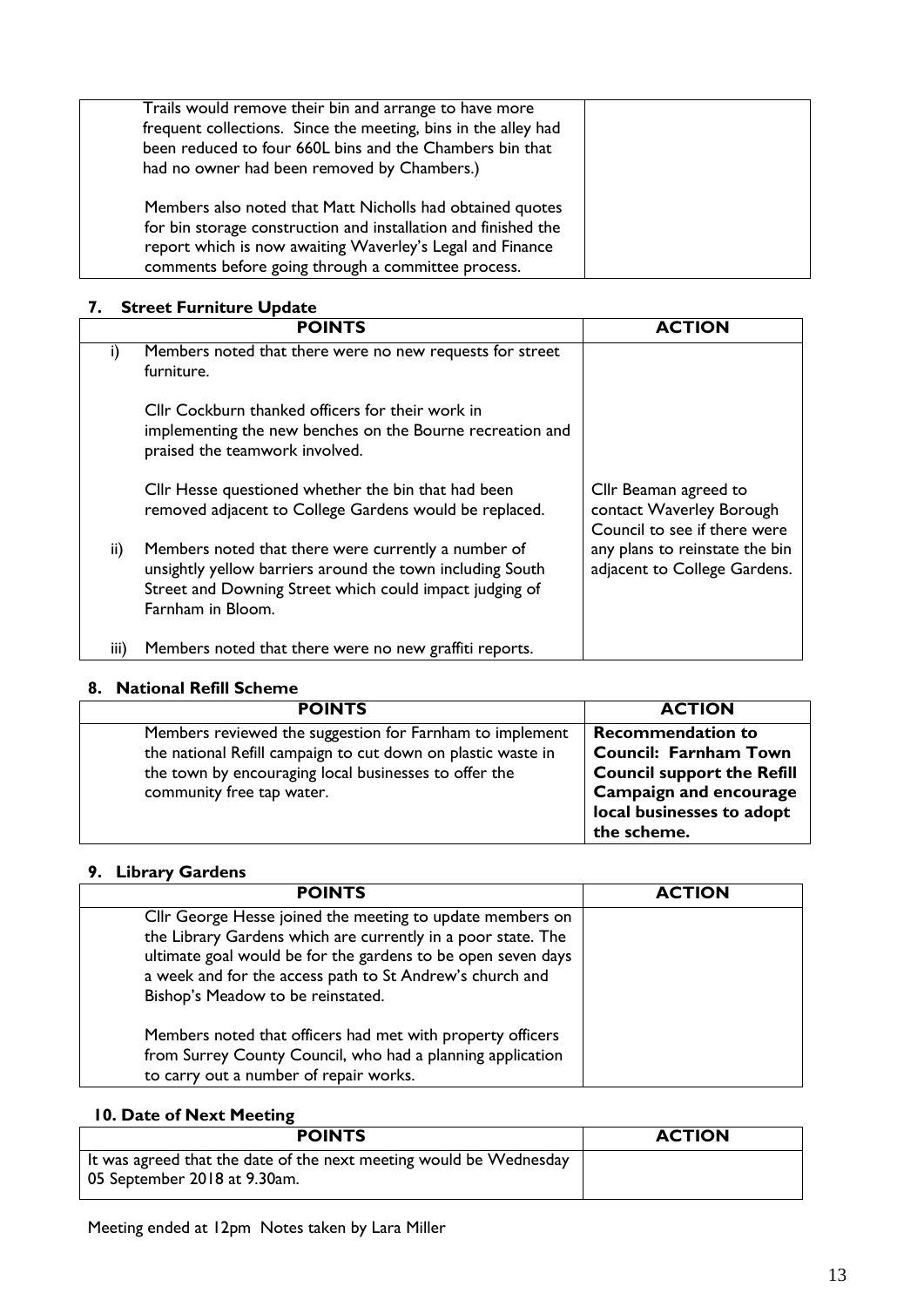

### **Notes** Cemeteries and Appeals Working Group

**C**

#### **Time and date**

9.30am on Thursday 21st June 2018

#### **Place**

Byworth Room, Council Offices, South Street, Farnham

**Attendees:** Councillors Carole Cockburn, Jill Hargreaves, Mike Hodge and Susan Redfern

**Officers present**: Iain Lynch (Town Clerk), Iain McCready (Business and Facilities Manager), Adrienne Owen (Cemetery Services Administrator)

#### **1. Apologies for Absence**

Apologies were received from Cllr John Ward

#### **2. Declarations of Interest**

No declarations of interest were received.

#### **3. Notes of Last Meeting**

| <b>POINTS</b>                                                            | <b>ACTION</b> |
|--------------------------------------------------------------------------|---------------|
| The notes of the meeting held on Thursday 21st June 2018 were<br>agreed. |               |

#### **4. Cemetery Regulations**

| <b>POINTS</b>                                                     | <b>ACTION</b>                 |
|-------------------------------------------------------------------|-------------------------------|
| The Working Group was updated on the progress of the              | The Officers to continue with |
| implementation of the new cemeteries regulations in relation to   | the enforcement of the rules  |
| overplanting and non-approved fencing around the graves.          | and regulations.              |
| i)<br>The Working Group also discussed the principles around wind | <b>Recommendations to</b>     |
| chimes, balloons and ornaments beyond the boundaries of           | <b>Council:</b>               |
| graves. There were safety issues with broken glass or plastic     | i) One tree in each           |
| occurring but members considered a recent representation from     | <b>Cemetery be</b>            |
| a bereaved family particularly about remembering children. The    | designated a memorial         |
| Working Group recommends that one tree in each Cemetery be        | tree suitable to allow        |
| designated a tree for wind chimes, usually near the children's    | wind chimes to be             |
| section.                                                          | placed within it.             |
|                                                                   | ii) The use of Desk Style     |
| The Working Group considered the proposal of allowing desk<br>ii) | Ledgers be used within        |
| ledger style memorials in Lawn Cemeteries. The Working Group      | the Lawn Cemeteries           |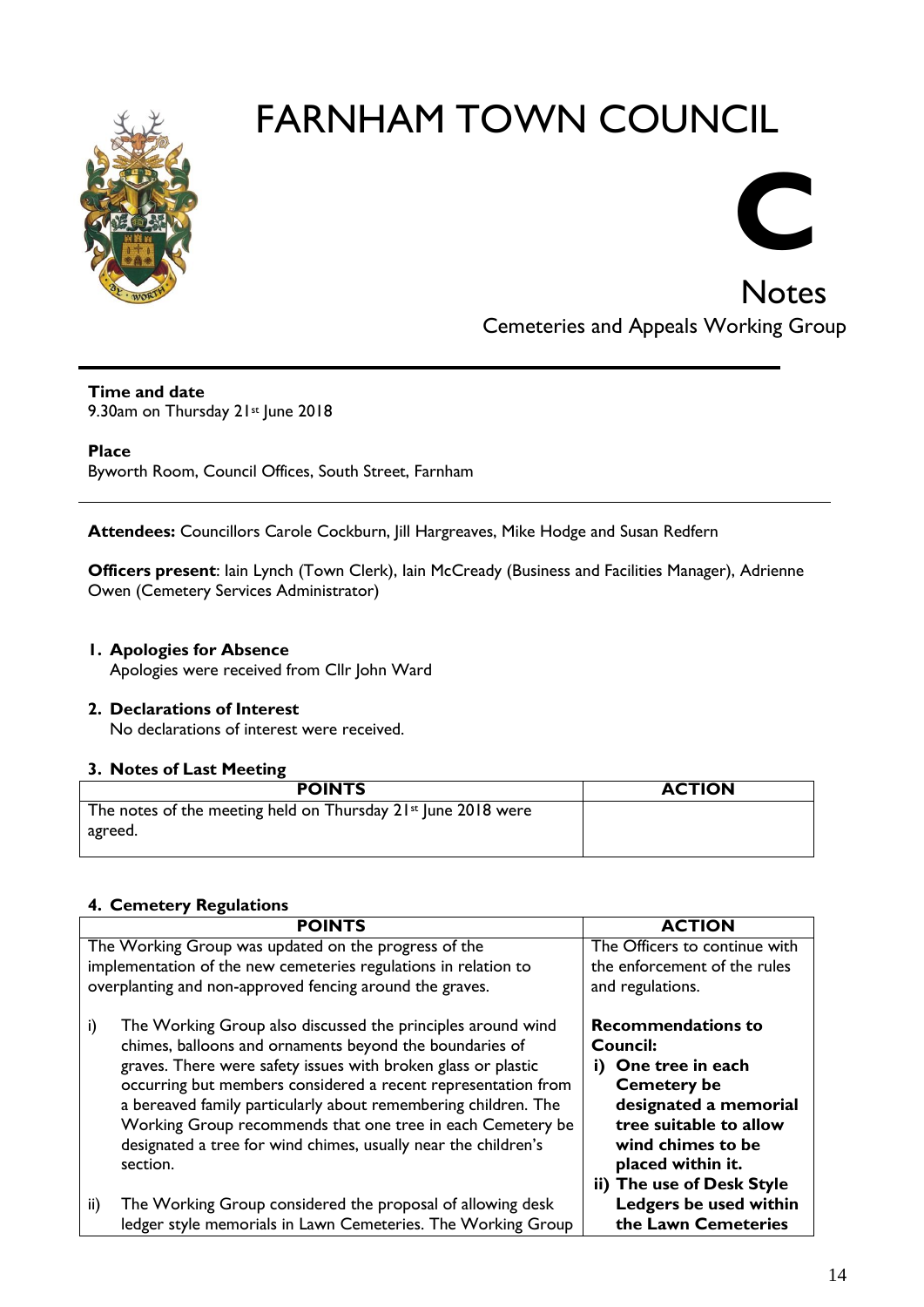|      | were informed of that the benefits of this style of memorial were                                                                                                                                                                                                               | iii) Child headstone                          |
|------|---------------------------------------------------------------------------------------------------------------------------------------------------------------------------------------------------------------------------------------------------------------------------------|-----------------------------------------------|
|      | better weathering and longevity.                                                                                                                                                                                                                                                | measurements be the<br>same as cremation plot |
| iii) | The Working Group were informed by Officers that there were<br>no sizes cited currently for child headstones in the current rules<br>and regulations. The Working Group agreed that they should be<br>included, and the sizes would be the same as for Cremation<br>Headstones. | headstones.                                   |

### **5. Memorial Repairs**

| <b>POINTS</b>                                                    | <b>ACTION</b>                |
|------------------------------------------------------------------|------------------------------|
| The Working Group was informed on the current status of the      | The Business and Facilities  |
| memorial repair programme within West Street Cemetery. Phase     | Manager to progress with the |
| I and 2 had been completed by A. Prince and the cost for Phase 3 | programme in line<br>with    |
| was £860 which would fix 13 headstones.                          | budgets.                     |
|                                                                  |                              |
|                                                                  |                              |

#### **6. Maintenance of the Cemeteries**

|     | <b>POINTS</b>                                                                                                                                                                                                                                                                                                                                     | <b>ACTION</b>                                                                                                                                                                                    |
|-----|---------------------------------------------------------------------------------------------------------------------------------------------------------------------------------------------------------------------------------------------------------------------------------------------------------------------------------------------------|--------------------------------------------------------------------------------------------------------------------------------------------------------------------------------------------------|
|     | The Working Group was briefed on the current maintenance scheme,<br>pathway repairs and railings.                                                                                                                                                                                                                                                 |                                                                                                                                                                                                  |
| i)  | The Working Group noted that the Probation Services team<br>continue to paint railings at Green Lane Cemetery. The<br>Working Group were also informed that replacement of<br>damaged railings at Green Lane and West Street Cemetery<br>would begin this year, with some of the railings coming from<br>the Brightwells/East Street development. | The Business and Facilities<br>Manager to monitor and<br>action in line with current<br><b>Budgets</b>                                                                                           |
| ii) | The Working Group were informed that pathway works for<br>2018/2019 would be within Green Lane and West Street<br>Cemeteries and are being reviewed for implementation later<br>this year.                                                                                                                                                        | The Business and Facilities<br>Manager to identify pathways<br>to refurbish and seek pricing.                                                                                                    |
|     | iii) The Working Group was asked to consider the removal of<br>two plastic benches from within Badshot Lea Cemetery to a<br>more suitable location so two wooden purchasable memorial<br>benches could be installed. The Working Group agreed that<br>this would be acceptable.                                                                   | <b>Business and Facilities Manager</b><br>to arrange for plastic benches<br>be removed from Badshot Lea<br>Cemetery and located to a<br>more suitable place and install<br>two memorial benches. |
|     | The Working Group noted the current work on the Garden of<br>Reflection.                                                                                                                                                                                                                                                                          |                                                                                                                                                                                                  |

#### **Date of next meeting**

The date of the next meeting was agreed as Thursday 6<sup>th</sup> September 2018 at 9:30am.

The meeting closed at 12:00 Notes by Iain McCready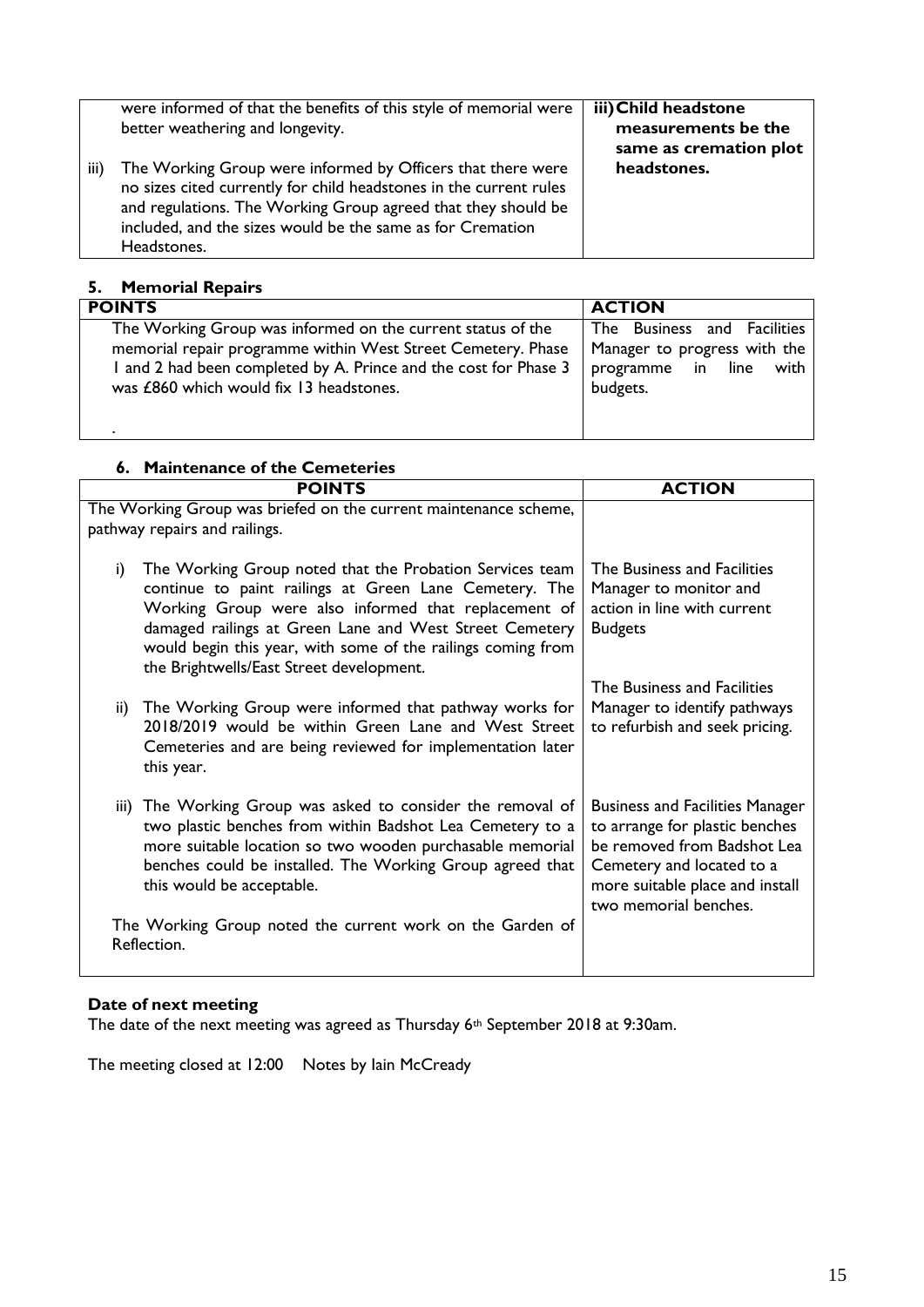

# **D**

### Tourism & Events Working Group

#### **Time and date** 2.30pm on Wednesday 23 July 2018

#### **Place**

Byworth Room, Council Offices, South Street, Farnham

| <b>Attendees:</b>        | Councillors C Cockburn, D Beaman, M Hodge (appointed chair),<br>A Macleod, |
|--------------------------|----------------------------------------------------------------------------|
| <b>Officers Present:</b> | Helena Jarman (Events Officer), lain Lynch (Town Clerk).                   |

**Others in attendance:** Sebastian Bone and Chris Shepheard

#### **1. Apologies**

Apologies for absence were received from Councillors J Hargreaves and S Hill

#### **2. Notes of the last meeting**

The notes of the meeting of 13 March 2018 were agreed as an accurate record.

#### **3. Disclosure of Interests**

There were no disclosures of interest.

#### **4. Film of Farnham- Presentation by Sebastian Bone**

| <b>POINTS</b>                                                                                                                                                                                                                                                                                                                                                                                                                                                                                                                                        | <b>ACTION</b>                                                                                        |
|------------------------------------------------------------------------------------------------------------------------------------------------------------------------------------------------------------------------------------------------------------------------------------------------------------------------------------------------------------------------------------------------------------------------------------------------------------------------------------------------------------------------------------------------------|------------------------------------------------------------------------------------------------------|
| Sebastian Bone provided a brief overview of his company Focal<br>Point, which delivers creative production services. Members<br>received a proposal to create a short film of Farnham in order<br>to promote Farnham as a tourism destination to visitors. The<br>concept, which had the support of the Farnham Visitors Forum,<br>would be to create one long version to then be cut down into<br>smaller clips that could be hosted on social media pages and<br>websites to promote various aspects of the town.                                  | Defer to next meeting. Events<br>officer to prepare a summary of<br>outline options to be discussed. |
| Members queried the specific focus of the film and also an<br>approximate cost. Currently, a cost of £10,000 was estimated,<br>however the figures depended on a number of varying factors<br>including, scriptwriting, number of versions, schedule etc. It was<br>agreed that a brief needed to be prepared and the defined<br>focus for one or more clips be agreed. Members agreed to<br>defer for further consideration and to discuss at a future<br>meeting.<br>Members thanked Focal Point for attending the meeting with<br>their proposal. |                                                                                                      |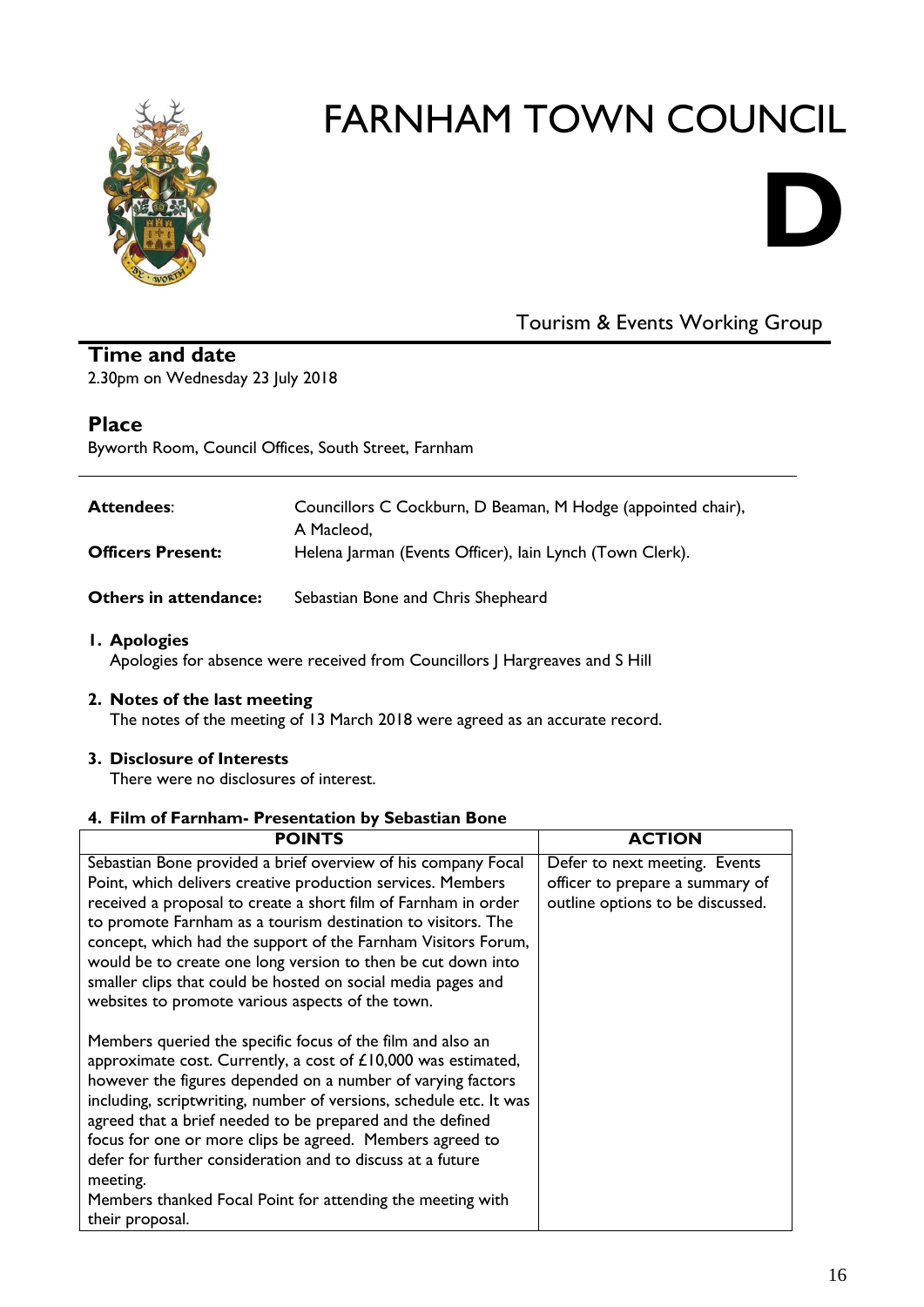#### **5. Walking Festival**

| <b>POINTS</b>                                                                                                                                                                                                                                                                                                                                                                                                                                                                                                                                                                                                            | <b>ACTION</b>                                                                                  |
|--------------------------------------------------------------------------------------------------------------------------------------------------------------------------------------------------------------------------------------------------------------------------------------------------------------------------------------------------------------------------------------------------------------------------------------------------------------------------------------------------------------------------------------------------------------------------------------------------------------------------|------------------------------------------------------------------------------------------------|
| Members received a debrief on the recent Walking Festival. It<br>was noted that the festival was a great success, with over 250<br>people taking part across the two weeks. The Events Officer<br>had previously sent out a feedback form to all participants;<br>results revealed that more themed walks and evening walks<br>would be welcomed. With regard to promotion of the festival,<br>the brochure appeared to be the method that the majority of<br>participants had found out details of the festival.<br>Members noted that a Walking Festival debrief meeting would<br>be taking place on Thursday 12 July. | Further details on the formal<br>debrief to be incorporated into<br>planning the 2019 festival |

Sebastian Bone and Chris Shepheard left the meeting at this point.

#### **6. Recent Events**

| <b>POINTS</b>                                                 | <b>ACTION</b> |
|---------------------------------------------------------------|---------------|
| Members reviewed the recent spring festival and music in the  |               |
| meadow concerts that have taken place to date. Members        |               |
| noted officers were seeking additional support for the weekly |               |
| concerts. This would support staff with covering the officer  |               |
| role and with setting up the picnic benches.                  |               |

#### **7. Forthcoming Events**

| <b>POINTS</b>                                                                                                                                                                                                                                                                                                                                                                                                                                                                                                                                                                                                                                                                                                                                                                                                                               | <b>ACTION</b> |
|---------------------------------------------------------------------------------------------------------------------------------------------------------------------------------------------------------------------------------------------------------------------------------------------------------------------------------------------------------------------------------------------------------------------------------------------------------------------------------------------------------------------------------------------------------------------------------------------------------------------------------------------------------------------------------------------------------------------------------------------------------------------------------------------------------------------------------------------|---------------|
| Members received updates on the current plans for the<br>upcoming Gin and Food Festivals. It was noted that<br>applications for stalls were nearing capacity. Members also<br>discussed the addition of Hoppa providing a park and ride<br>service for visitors to the market (both running from North<br>and South Farnham). The Town Clerk also updated members<br>on discussions with Crest Nicholson in trying to achieve a<br>one-day reopening of the lane closure that will be in place on<br>the A31. Although the initial response from Crest Nicholson<br>was not supportive, members agreed that further<br>conversations with the developers and Surrey County<br>Council needed to take place in order to minimise traffic<br>disruption in and around Farnham on the day of the Food<br><b>Festival and Christmas Market.</b> |               |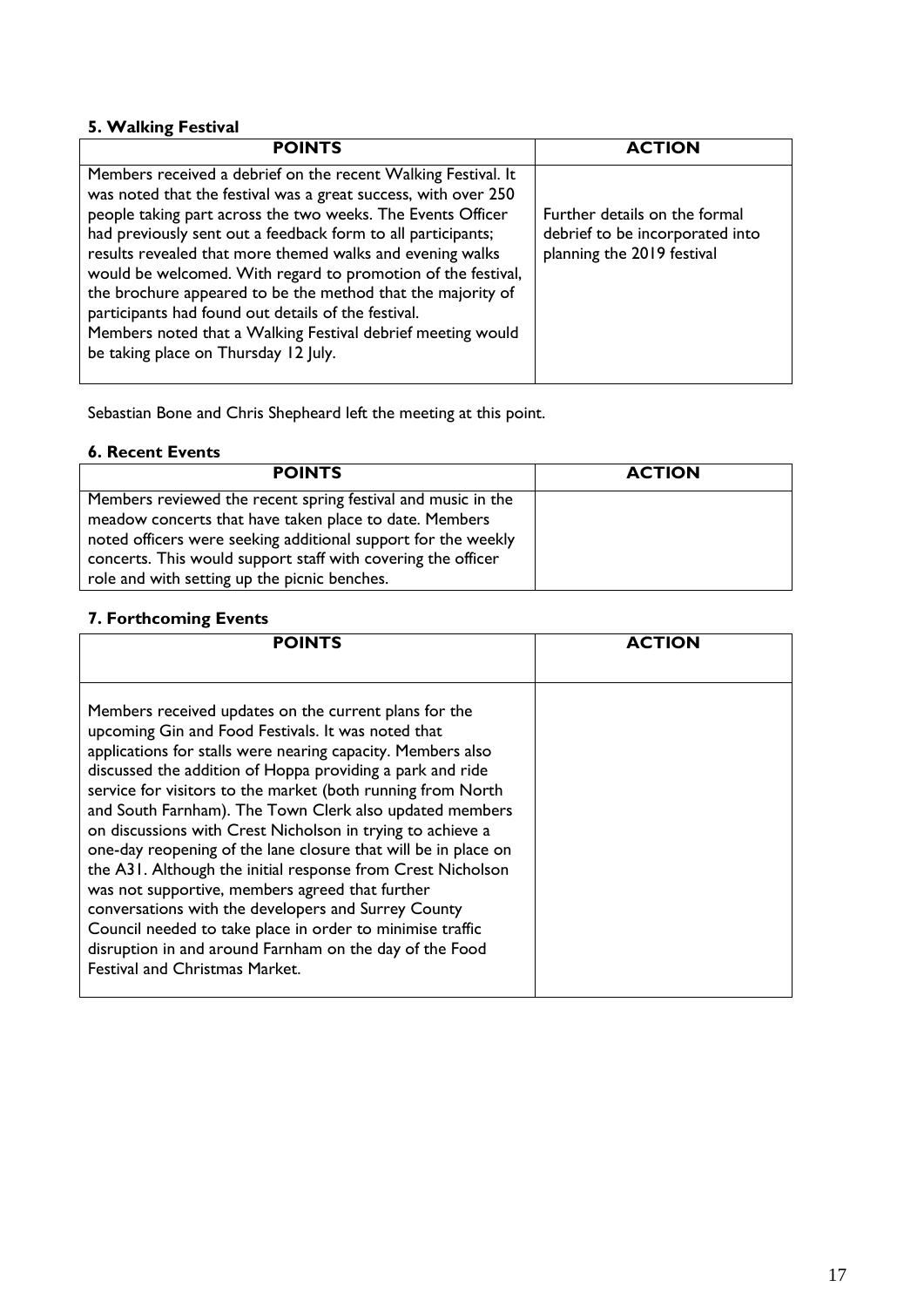#### **8. Economic Strategy**

| <b>POINTS</b>                                                                                                       | <b>ACTION</b>                    |
|---------------------------------------------------------------------------------------------------------------------|----------------------------------|
| Members discussed the Economic Strategy produced by                                                                 | Members to provide input for the |
| Waverley Borough Council. Members noted that the time for<br>comments had now been extended and would be considered | response.                        |
| by Strategy & Finance. Members were to forward comments                                                             |                                  |
| to the Town Clerk.                                                                                                  |                                  |

#### **10. Update on Other Matters and Items for Noting**

| <b>POINTS</b>                                                                                                                                                                                                                                                                                                                                                                                                                                                                                                                                                                                                                                                                                                                                                                                                                                                                                                                                                  | <b>ACTION</b>                                                                                                                                                                                                                       |
|----------------------------------------------------------------------------------------------------------------------------------------------------------------------------------------------------------------------------------------------------------------------------------------------------------------------------------------------------------------------------------------------------------------------------------------------------------------------------------------------------------------------------------------------------------------------------------------------------------------------------------------------------------------------------------------------------------------------------------------------------------------------------------------------------------------------------------------------------------------------------------------------------------------------------------------------------------------|-------------------------------------------------------------------------------------------------------------------------------------------------------------------------------------------------------------------------------------|
| Members received a proposal in relation to the 2018<br>Christmas Lights Switch on event. The Vineyard Church had<br>enquired about the possibility of organising a Christmas<br>celebration event to be held straight after the switch on. It<br>was noted that resources would be shared (stage, toilets) and<br>there would be an effect on the organisations involved with<br>the event (funfair, stallholders etc.). However there was<br>likely to be a large screen supplied by the Church event that<br>the Council would be invited to use (to either display<br>performers on the stage and/or lights being switched on<br>around the town). Furthermore, the later event may attract<br>visitors to the Christmas Lights Switch on and vice versa.<br>Members agreed in principal to this agreement going forward.<br>The Event Officer will arrange further discussions to take<br>place with Churches Together for an extended Christmas<br>event. | <b>Recommendation to Council:</b><br>The Christmas Lights Switch-<br>on event share infrastructure<br>with Churches Together for<br>an extended Christmas<br>celebration.<br>Event Officer to organise with<br>The Vineyard Church. |

#### **11. Date of Next Meeting**

The next meeting was agreed as Tuesday 4 September at 10am.

Notes taken by Helena Jarman (Events Officer).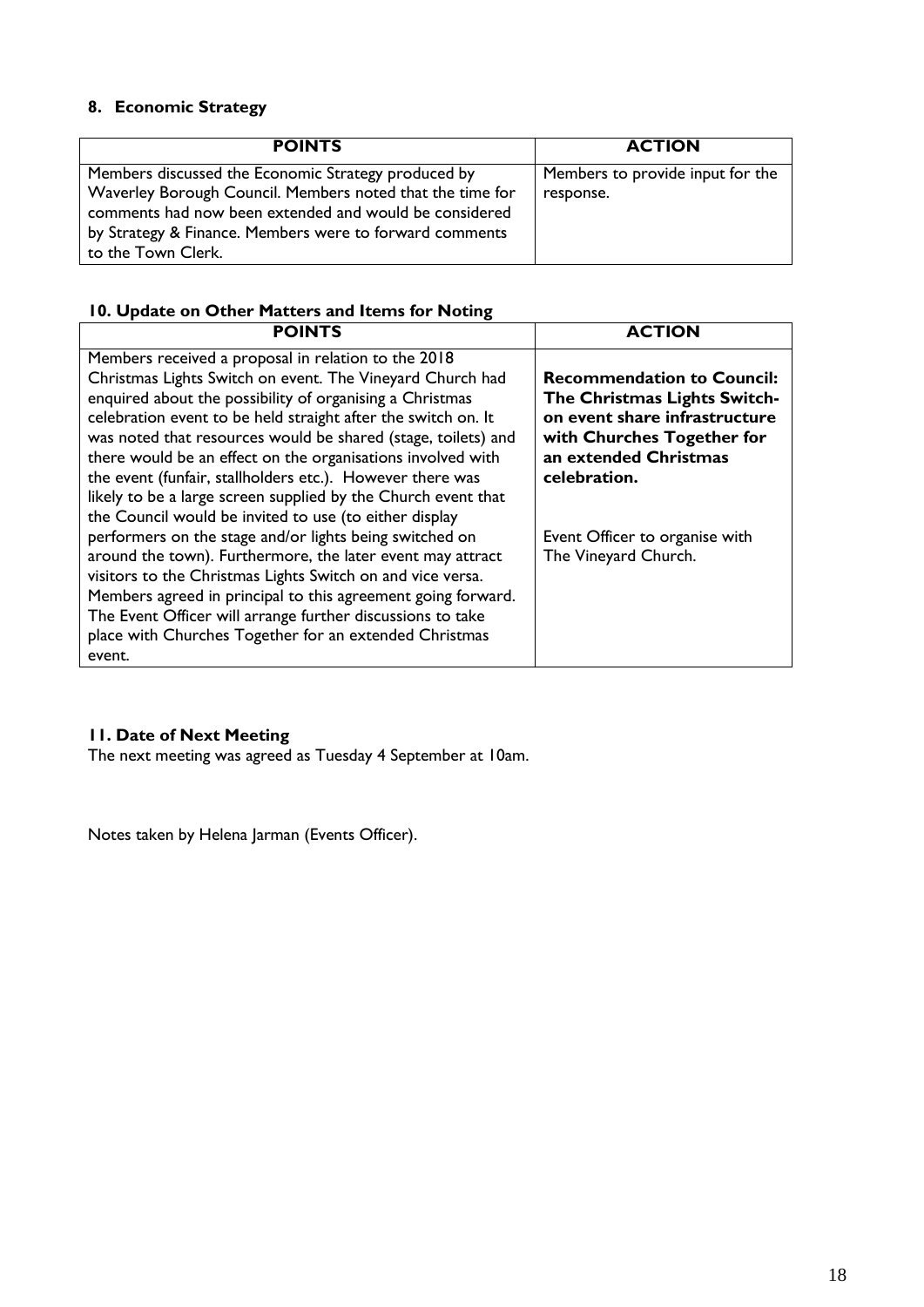



### **Notes** Strategy and Finance Working Group

**Time and date** 9.30am Tuesday 17th July 2018

**Place**

Town Clerk's Office, South Street, Farnham

#### **Attendees:**

Members: Councillors Carole Cockburn, David Beaman, Pat Frost, Jill Hargreaves, Stephen Hill.

Officers present: Iain Lynch (Town Clerk) Karen Johansen-Berg (Corporate Governance Officer)

**1. Apologies**

No apologies had been received.

**2. Declarations of Interest**  No Declarations of Interest were made.

#### **3. Notes of Meeting held on 5th June 2018**

| <b>POINTS</b>                                  | <b>ACTION</b> |
|------------------------------------------------|---------------|
| The notes of the previous meeting were agreed. |               |

#### **4. Quarterly Finance Report**

| <b>POINTS</b>                                                                                                                                                                                                                                                                                                                                                                                                                                                                                                                                                                                | <b>ACTION</b> |
|----------------------------------------------------------------------------------------------------------------------------------------------------------------------------------------------------------------------------------------------------------------------------------------------------------------------------------------------------------------------------------------------------------------------------------------------------------------------------------------------------------------------------------------------------------------------------------------------|---------------|
| Members received and considered the following documents:<br>Members agreed the summary of Income and<br>ı.<br>Expenditure by Committee as outlined in Appendix Bi.<br>Members discussed a number of matters arising in<br>a.<br>summary of Income and Expenditure by account code<br>at Appendix Bii. It was noted that under code 4800,<br>there was a budget variance of $£4,650$ . This was as a<br>result of staff changes and a small number of grant<br>payments paid in the previous financial year being<br>duplicated in the current financial year. These were<br>being recovered. |               |
| A request from Farnham Floorball for funding support<br>b.<br>for participating in an international tournament had<br>been received. Members were advised that although the                                                                                                                                                                                                                                                                                                                                                                                                                  |               |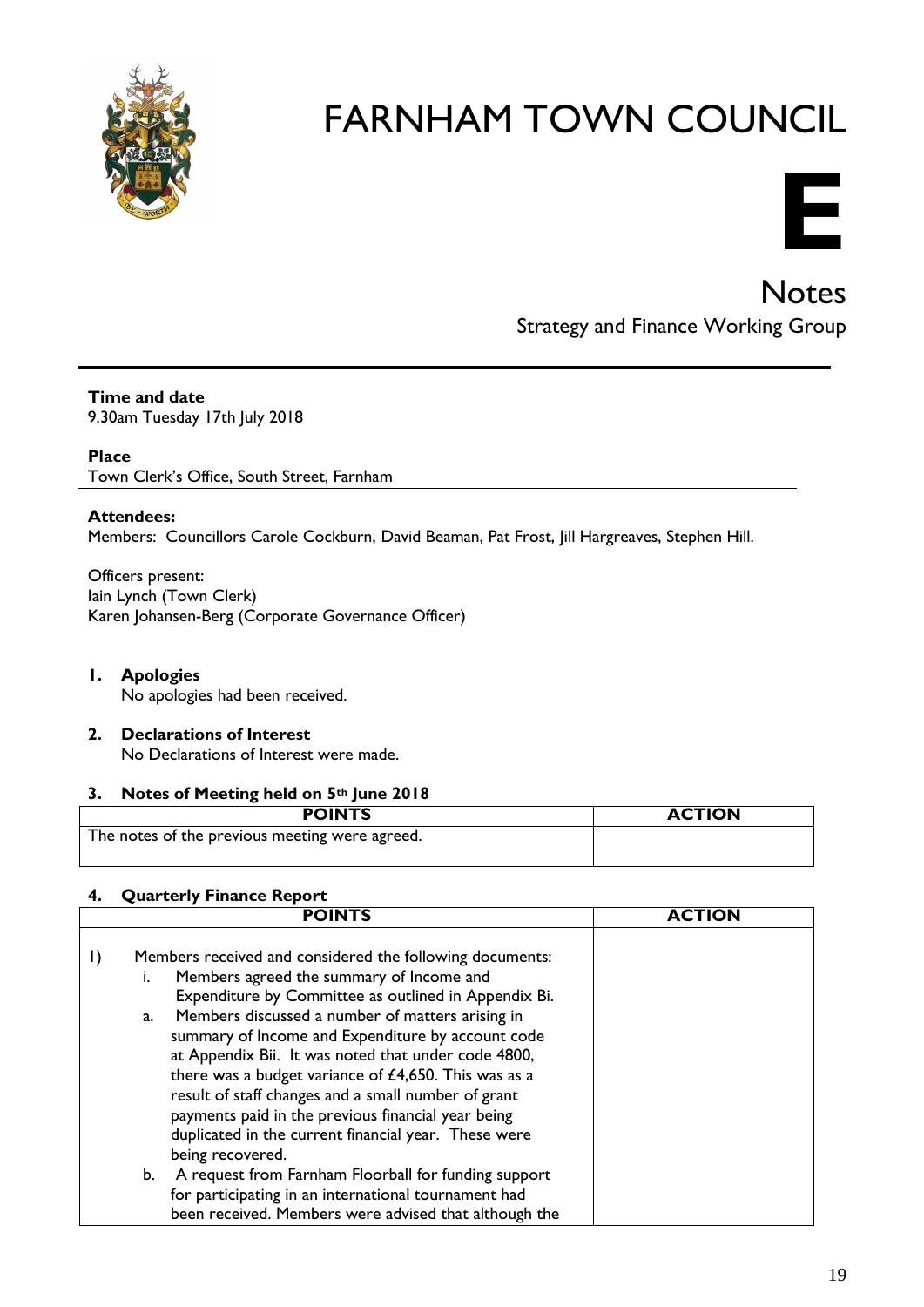|      | Town Council did not normally fund individuals, this is          | <b>Recommendation to</b>                          |
|------|------------------------------------------------------------------|---------------------------------------------------|
|      | possible and had happened on two previous occasions              | Council:                                          |
|      | for international representation. It was agreed that a           | A grant of £500 be paid                           |
|      | contribution of £500 be awarded to the Farnham                   | to the Farnham Floorball                          |
|      | Floorball team.                                                  | team.                                             |
| c.   | Under code 1030, Commercial Lettings Income, a                   |                                                   |
|      | surveyor had been appointed to review rents and                  |                                                   |
|      | leases. Town Clerk was in discussion with the tenant of          |                                                   |
|      | West Street Chapel for an extended lease. A further              |                                                   |
|      | report would be made.                                            |                                                   |
| d.   | Code 1060 Section - Section 106 Contributions:                   | Corporate Governance                              |
|      | Funding for Farnham Maltings railings was discussed.             | Officer to complete the new                       |
|      | Members were advised that the funding application to             | <b>Arts Council funding</b>                       |
|      |                                                                  |                                                   |
|      | the Arts Council for the £15k balance had been                   | application form for                              |
|      | delayed. As the blacksmith was waiting to start work             | submission.                                       |
|      | officers were reviewing whether the work could be                |                                                   |
|      | carried out and paid for in two phases with the first            | <b>Recommendation to</b>                          |
|      | phase being paid from Section 106 funding and the final          | <b>Council:</b>                                   |
|      | phase paid through the Arts Council funding. Members             | <b>Farnham Town Council</b>                       |
|      | acknowledged that should Arts Council funds not be               | underwrite the balance                            |
|      | forthcoming, there was sufficient monies in the reserves         | of funding should the                             |
|      | to cover the £15k balance. Members agreed with this              | <b>Arts Council application</b>                   |
|      | approach.                                                        | not be successful.                                |
| e.   | Under 1080 - Allotment Rent Income: Members were                 |                                                   |
|      | advised that a number of tenancies had been terminated           |                                                   |
|      | in the current year as a result of poor upkeep. Rents            |                                                   |
|      | reduce to half from July so there could be an income             |                                                   |
|      | shortfall at the end of the year. Members agreed that            |                                                   |
|      | despite this maintaining standards was vital and noted           |                                                   |
|      | new allotment tenants were being sought as quickly as            |                                                   |
|      | possible.                                                        |                                                   |
| ii.  | The Bank Reconciliation at Appendix C of the agenda              |                                                   |
|      | was agreed.                                                      |                                                   |
| iii. | The Statement of Money Market Investment accounts                |                                                   |
|      | as at 30 <sup>th</sup> June 2018 at Appendix D of the agenda was |                                                   |
|      | agreed.                                                          |                                                   |
| iv.  | The statement of Debtors as at 11 <sup>th</sup> July 2018 at     |                                                   |
|      | Appendix E of the agenda was agreed. There were no               |                                                   |
|      | matters of concern.                                              |                                                   |
|      |                                                                  | <b>Recommendation to</b>                          |
|      | <b>Other financial items:</b>                                    |                                                   |
|      |                                                                  | <b>Council: Subject to</b>                        |
|      | A request had been received for a new bench in Rowledge          | landowner's approval, a<br>new bench be installed |
|      | neat the doctors' surgery Cllr Frost agreed to consult           |                                                   |
|      | with the Doctors' Surgery to gain their permission for the       | near the doctors' surgery                         |
|      | bench installation.                                              | in Rowledge.                                      |

#### **5. Neighbourhood Plan Update and related matters**

|      | <b>POINTS</b>                                                     | <b>ACTION</b> |
|------|-------------------------------------------------------------------|---------------|
|      | Councillor Cockburn advised members that it was hoped to have     |               |
|      | the consultation in place by mid-August and a special Council     |               |
|      | meeting was earmarked for the 16th.                               |               |
| ii)  | Town Clerk confirmed that FTC had sent a response to the Local    |               |
|      | Plan Part 2.                                                      |               |
| iii) | It was noted that the Sweetman Judgement required that every      |               |
|      | application had an appropriate assessment and discussions were in |               |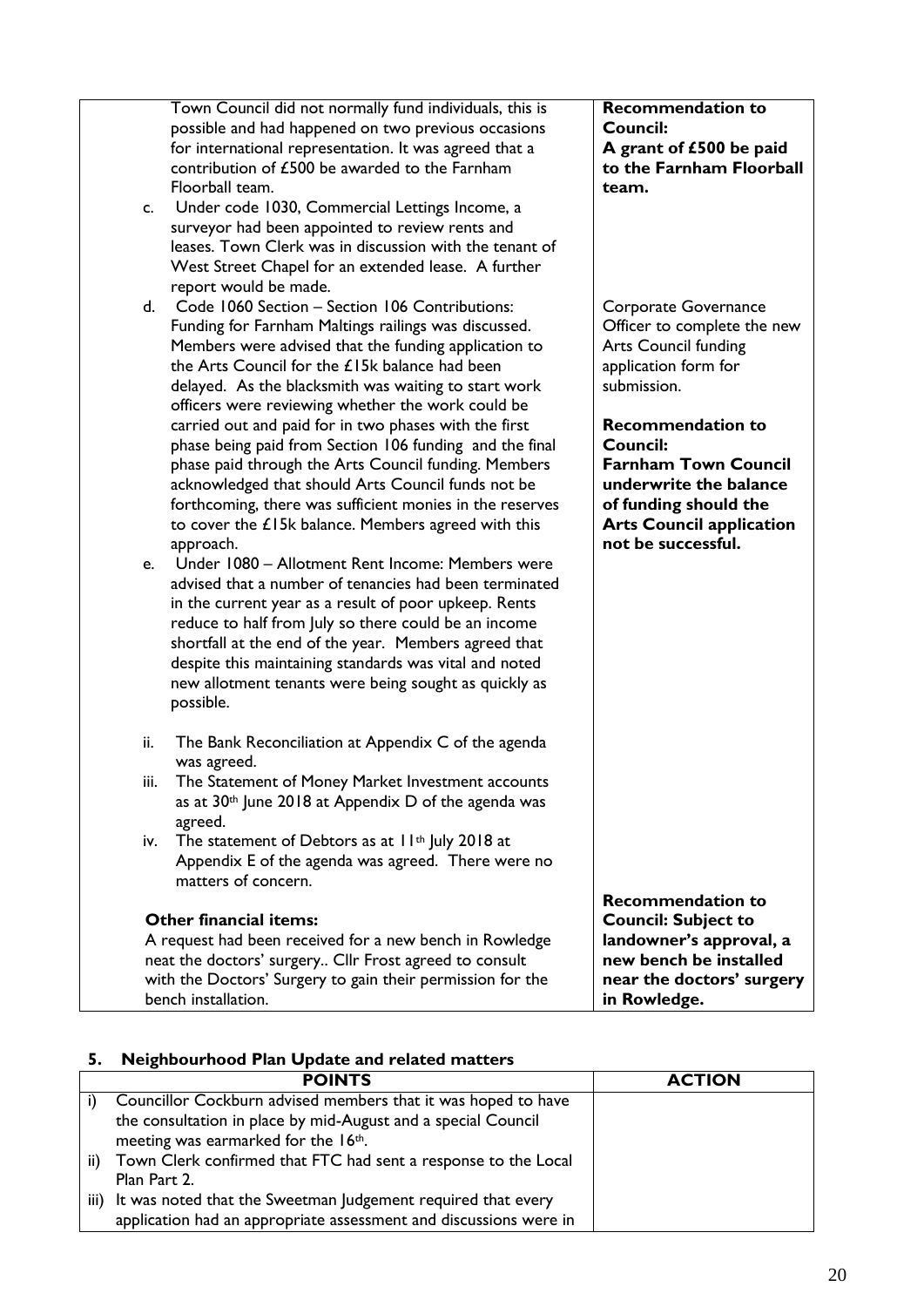place about the level of assessment required for the Neighbourhood Plan allocations.

| 6. Contracts and Assets Working Group                                                                                                                                                                                                                                                                                                                                                                                                                                                                                                                                                                                                                                                  |                                                     |  |
|----------------------------------------------------------------------------------------------------------------------------------------------------------------------------------------------------------------------------------------------------------------------------------------------------------------------------------------------------------------------------------------------------------------------------------------------------------------------------------------------------------------------------------------------------------------------------------------------------------------------------------------------------------------------------------------|-----------------------------------------------------|--|
| <b>POINTS</b>                                                                                                                                                                                                                                                                                                                                                                                                                                                                                                                                                                                                                                                                          | <b>ACTION</b>                                       |  |
| Members received the notes of the Assets Task Group held on 18th<br>June 2018.                                                                                                                                                                                                                                                                                                                                                                                                                                                                                                                                                                                                         |                                                     |  |
| Audit of council assets stored at the Depot: it was<br>$\bullet$<br>reported that an Assets Inspection had taken place. As a<br>result, an updated Asset Inventory would be presented at the<br>next Assets Task Group meeting to include any relevant<br>disposals for consideration.<br><b>Roof to the Garage:</b> it was noted that remedial work on the<br>$\bullet$<br>garage roof would be commissioned from within existing<br>budgets.<br><b>Future purchase of Containers:</b> Following the effectiveness<br>$\bullet$<br>of the moisture control treatment in one of the current<br>containers, it was agreed that any future container should<br>include moisture control. | <b>Business and Facilities</b><br>Manager to action |  |

#### **7. Wellbeing Task Group**

| <b>POINTS</b>                                                                                                                                                                                                                                                                                                                                                                                                        | <b>ACTION</b>                                                                                   |
|----------------------------------------------------------------------------------------------------------------------------------------------------------------------------------------------------------------------------------------------------------------------------------------------------------------------------------------------------------------------------------------------------------------------|-------------------------------------------------------------------------------------------------|
| Members received the notes from the last Wellbeing Task Group held<br>on 27 <sup>th</sup> June 2018, with a verbal update.                                                                                                                                                                                                                                                                                           |                                                                                                 |
| Members agreed that Wellbeing was an important area for the Town<br>Council but that FTC should not be duplicating activities already being<br>taken forward by other councils; rather its key role was to influence.                                                                                                                                                                                                |                                                                                                 |
| The Wellbeing Task Group had recommended that a sustainability<br>workshop be held in the Autumn for all Councillors, and that UCA be<br>invited to present their sustainability programme and to explore any<br>synergies and potential opportunities for collaboration. Members<br>agreed this should go ahead and afterwards discussion on the Town<br>Council's future resourcing of wellbeing would take place. | Corporate Governance<br>Officer to arrange for a<br>workshop for Councillors in<br>Autumn 2018. |
| It was suggested that the Waverley Portfolio Holder Cllr Jenny Else be<br>invited to come and discuss matters that were being progressed.                                                                                                                                                                                                                                                                            |                                                                                                 |
| <b>Copse Way Tree Planting Initiative:</b> Members were advised that a<br>response from Surrey County Council was awaited but in the interim,<br>the Wellbeing Task Group had recommended that the consultation<br>with residents of Copse Way goes ahead. Members endorsed the<br>recommendation.                                                                                                                   |                                                                                                 |

#### **8. Consultations**

| <b>POINTS</b>                                                                                                                                                                                                                                                                                                                                                    | CTION                                                                             |
|------------------------------------------------------------------------------------------------------------------------------------------------------------------------------------------------------------------------------------------------------------------------------------------------------------------------------------------------------------------|-----------------------------------------------------------------------------------|
| Members considered the consultations included in the report at                                                                                                                                                                                                                                                                                                   |                                                                                   |
| Appendix H of the agenda, annexes 1-8.                                                                                                                                                                                                                                                                                                                           |                                                                                   |
| Members reviewed the Waverley Economic Strategy 2018-<br>I)<br>2023 (Annex 1). The general consensus was that the<br>Strategy 'reports' rather than 'creates' or 'innovates'. It was<br>agreed that there was no focus on Farnham despite its<br>contribution of over 45% to Waverley's business activity,<br>and it being a key economic driver for the region. | Members to forward any<br>comments on consultations<br>to Officers for collation. |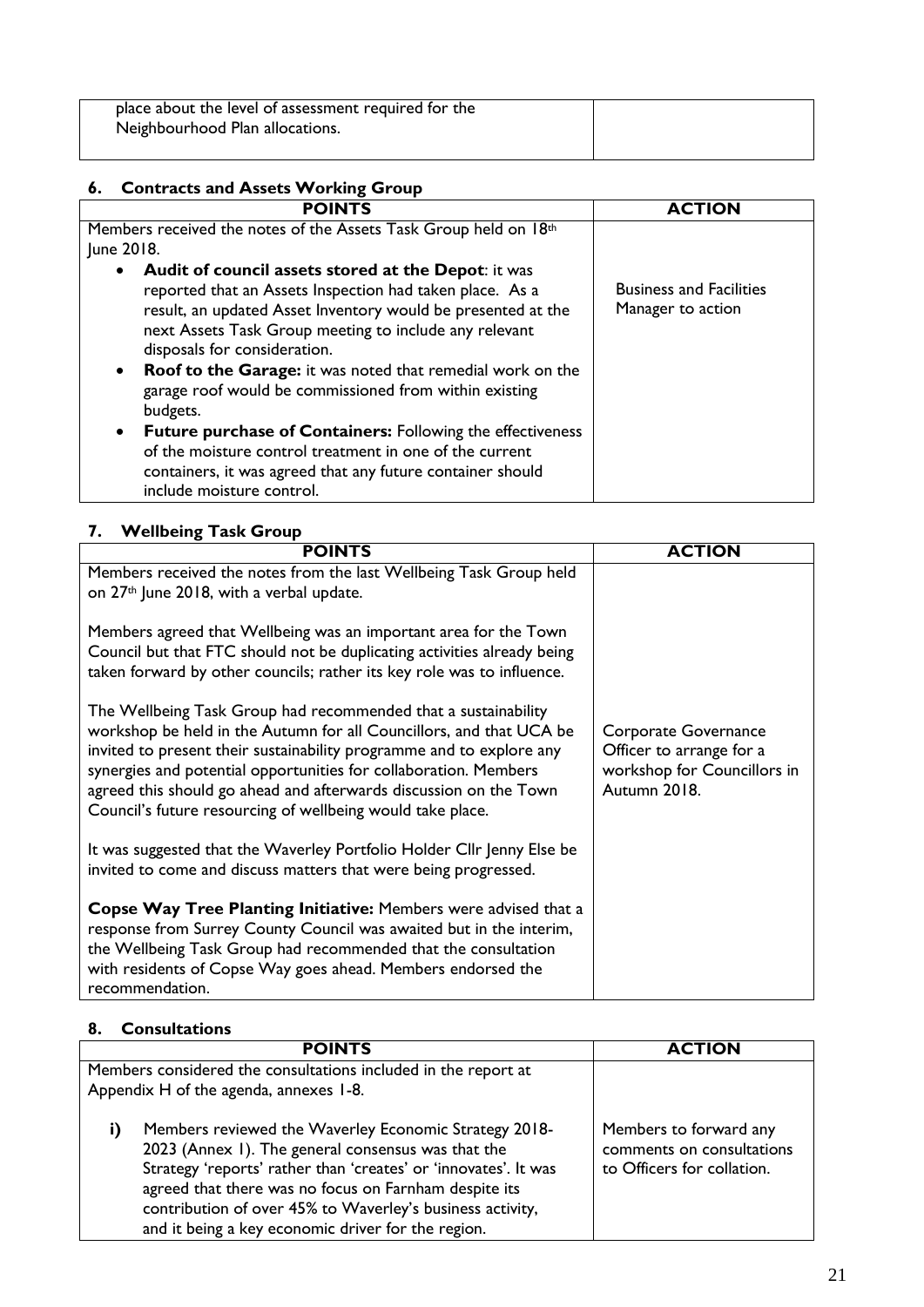The Group discussed aspects of the Strategy but were referred to pages 30-40 in particular which listed the proposed targets and associated activities for particular comment.

It was agreed that a change to the retail environment was key but was not mentioned in the narrative on p28 which outlined the Strategy's overall approach. Members were advised that Town Council had until the end of August to respond.

- **ii)** Concern was raised on the balance of retail, commercial and residential allocation in new developments. Cllr Beaman advised he was a member of a Borough Review Group from Haslemere, Cranleigh, Farnham, Godalming and other localities in the Borough who were discussing the Strategy and collating a response to feedback to Waverley but that it might not be ready by the September response deadline. . Members welcomed the suggestion of tailoring a car park strategy for each individual town.
- **iii)** Members were referred to the Waverley Corporate Strategy 2018 (Annex 2). Town Clerk advised that from the date of receipt, it had given only 5 days for comment. The Strategy had since been adopted by Waverley's Full Council. The main areas of focus were people, places and prosperity. Members welcomed this approach
- **iv)** Members reviewed Defra's Draft Clean Air Strategy 2018 (Annex 3) and noted the response deadline 14 August 2018. It was agreed that individuals would be encouraged to respond only but that the Council would welcome the Strategy to improve air quality.
- **v)** Members reviewed the Surrey County Council's Draft Low Emissions Transport Strategy (Annex 4) and noted the response deadline of 26th August 2018. Comments included suggestions that Surrey should be seeking to reduce unnecessary journeys, (particularly of HGVs) and that Town Centres generally needed to be looked at in a more holistic way. In Farnham the question of no right turns at Hickley's corner needed to be addressed. Bus companies should be encouraged to reduce emissions as in the Farnham area older buses were being used.
- **vi)** Members reviewed the Surrey County Council's Electric Vehicle Strategy (Annex 5) and noted the response deadline of August 2018. Comments included the need to encourage electrical charging points in all major developments, and work more closely with bus companies to drive transition to electric vehicles.
- **vii)** Members welcomed Waverley's Public Space Protection Order (Annex 6) and noted the response deadline of 27 July 2018. Victoria Garden was mentioned as a potential additional location to be added but it was recognised that it may not be relevant.
- **viii)** Members reviewed the County Council Draft Vision for 2030 (Annex 7), noting the response deadline of 3rd September 2018. The Town Clerk reminded members of the workshop

Members to advise comments to Town Clerk.

**Recommendation to Council: Town Clerk to prepare** 

**response to the draft Waverley Economic Strategy in consultation with the Leader.**

Corporate Governance Officer to forward email to Farnham Air Quality Steering Group members regarding three consultations received from Waverley Borough to Councillor Cockburn for reference (referenced in Annexes 3, 4 and 5)

Corporate Governance Officer to prepare response on each consultation subject to any additional comments from Council

**Recommendation to Council: The consultations on improving air quality be welcomed and comments be submitted to each consultation subject to any additional comments in discussion.**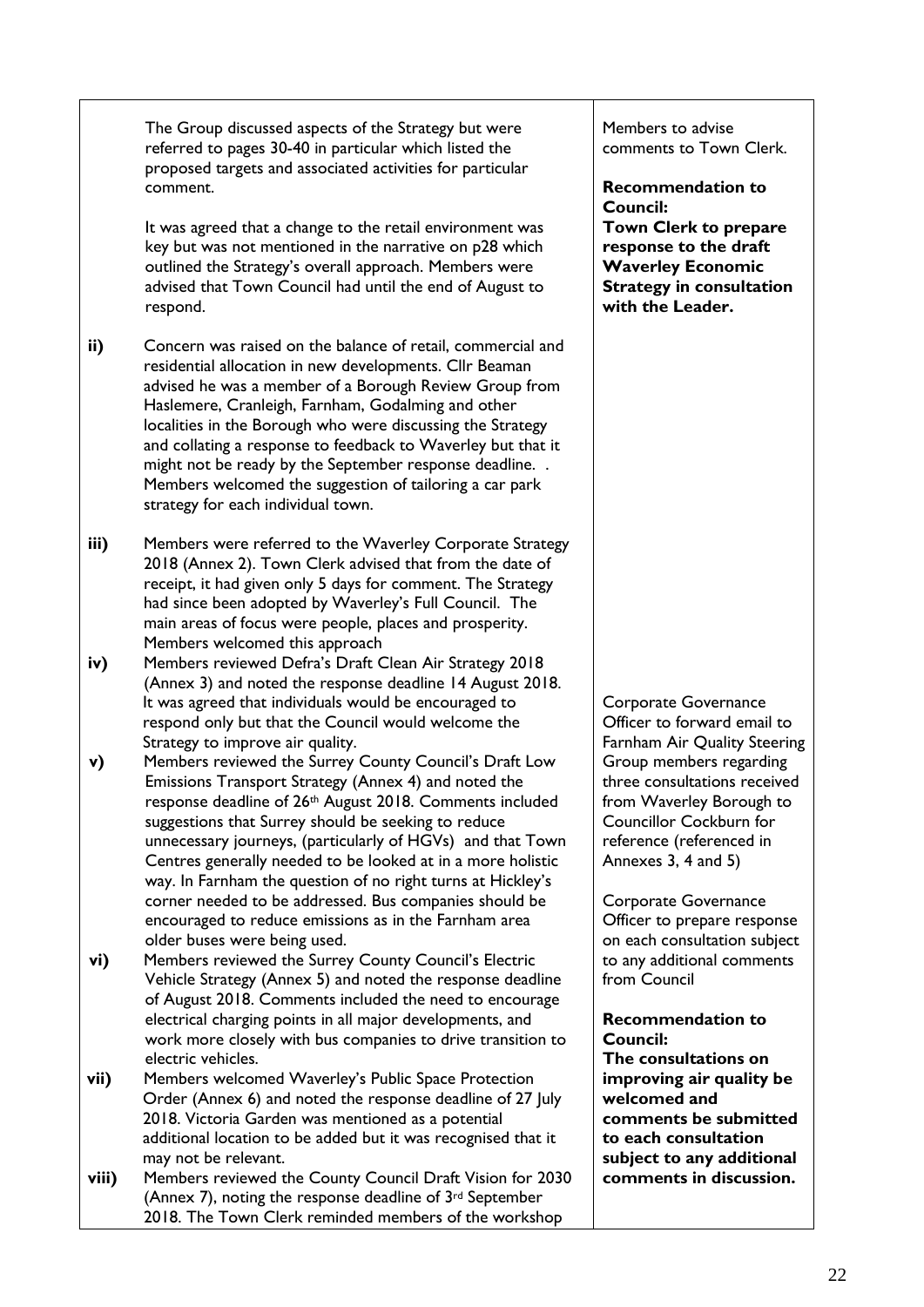| for councillors being held at Waverley's Council Chamber on<br>31 <sup>st</sup> July 2018 at 7pm, and encouraged any member who<br>could do so to attend. |  |
|-----------------------------------------------------------------------------------------------------------------------------------------------------------|--|
| Members received a verbal update on previous consultations:                                                                                               |  |
| • Waverley Housing Strategy 2018-23 (Annex 8)                                                                                                             |  |
| Surrey Local Committee Review Group findings<br>$\bullet$                                                                                                 |  |
| • Community Infrastructure Levy (CIL)                                                                                                                     |  |

#### **9. Town Clerk Update**

| <b>POINTS</b>                                                                                          | <b>ACTION</b> |
|--------------------------------------------------------------------------------------------------------|---------------|
| The Town Clerk updated members on recent staff<br>developments and on a long standing cemetery matter. |               |

#### **10. Date and time of next meeting**

| <b>POINTS</b>                                                             | <b>ACTION</b>                  |
|---------------------------------------------------------------------------|--------------------------------|
| Members agreed that the next meeting would take place on II <sup>th</sup> | Town Clerk to circulate agenda |
| September 2018 at 9.30am but with an additional short briefing and        |                                |
| meeting scheduled ahead of Council 16th August to discuss latest          |                                |
| developments on the Neighbourhood Plan.                                   |                                |

The meeting ended at 10.55am.

Notes written by Karen Johansen-Berg/Iain Lynch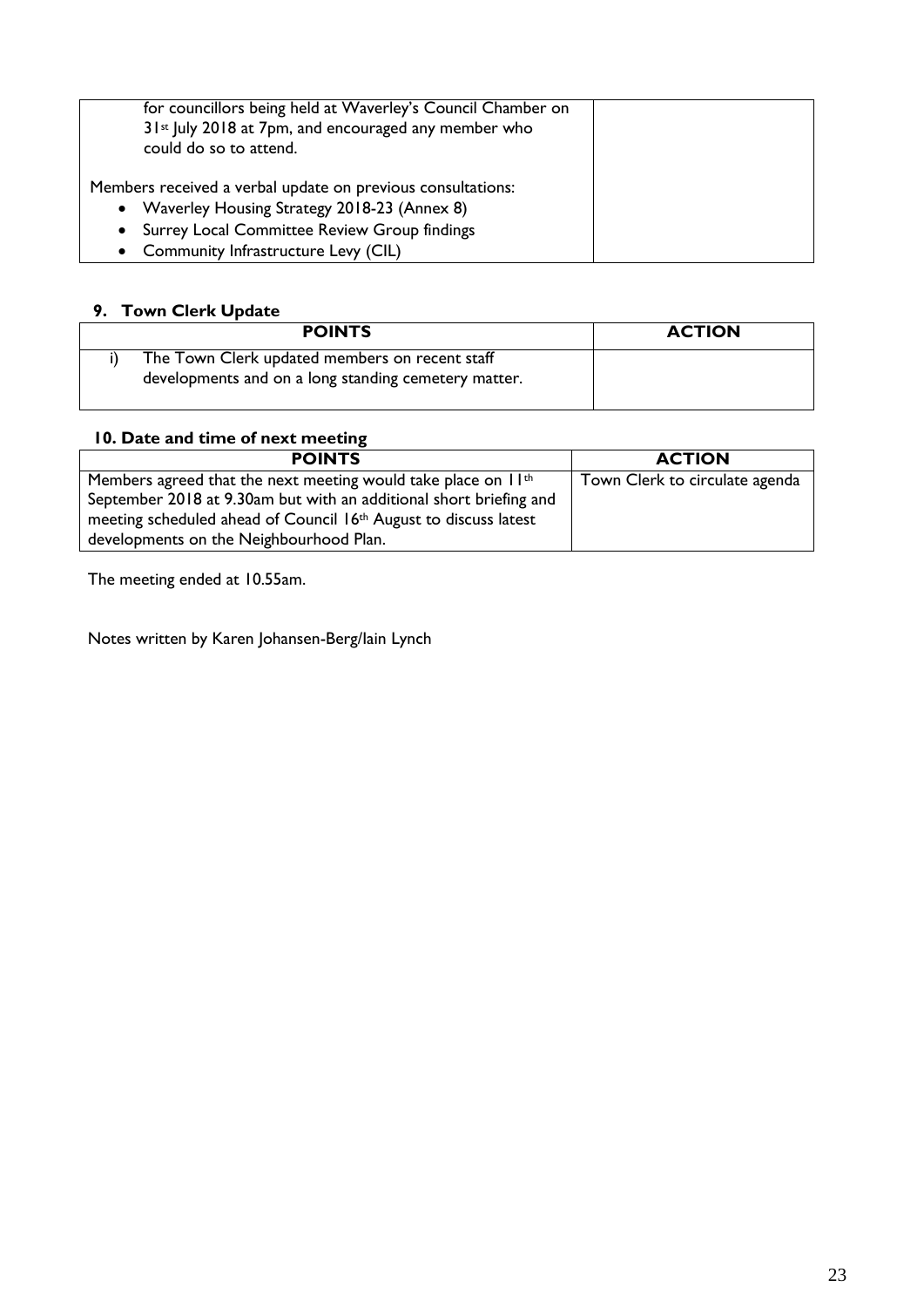

**Notes** Planning & Licensing Consultative Group

**F**

**Time and date 9.30am** on Monday 18 June 2018

**Place** Council Chamber, South Street, Farnham

#### **Planning & Licensing Consultative Group Members Present**

Councillor M Hyman – Chair Councillor C Cockburn Councillor J Fraser Councillor A Macleod Councillor J Ward

#### **Officers in attendance:** Jenny de Quervain

**NOTE: The comments and observations from Waverley Borough Councillors are preliminary ones prior to consideration at Borough Council level and are based on the evidence and representations to the Town Council.**

**1. Apologies** Councillors D Beaman

#### **2. Declarations of Interest**

Jenny de Quervain declared a non pecuniary interest in WA/2018/0960 due to proximity of the application and will be leaving the room.

#### **3. Applications considered for large developments**

#### **WA/2017/1848 Farnham Upper Hale Flo Taylor**

Erection Of Building To Provide 8 Flats With Associated Parking And Landscaping Following The Demolition Of The Existing Office Building (As Amended By Plans And Document Received 10/05/2018). 122 THE OLD BAKERY, UPPER HALE ROAD, SURREY

**Farnham Town Council objects to this application. It is within the 400m SPA Buffer Zone - no new net dwellings permitted.**

#### **WA/2018/0934 Farnham Wrecclesham and Rowledge Mr Chris Turner**

Erection of 11 dwellings following demolition of existing dwelling. 81 BOUNDSTONE ROAD, ROWLEDGE GU10 4AT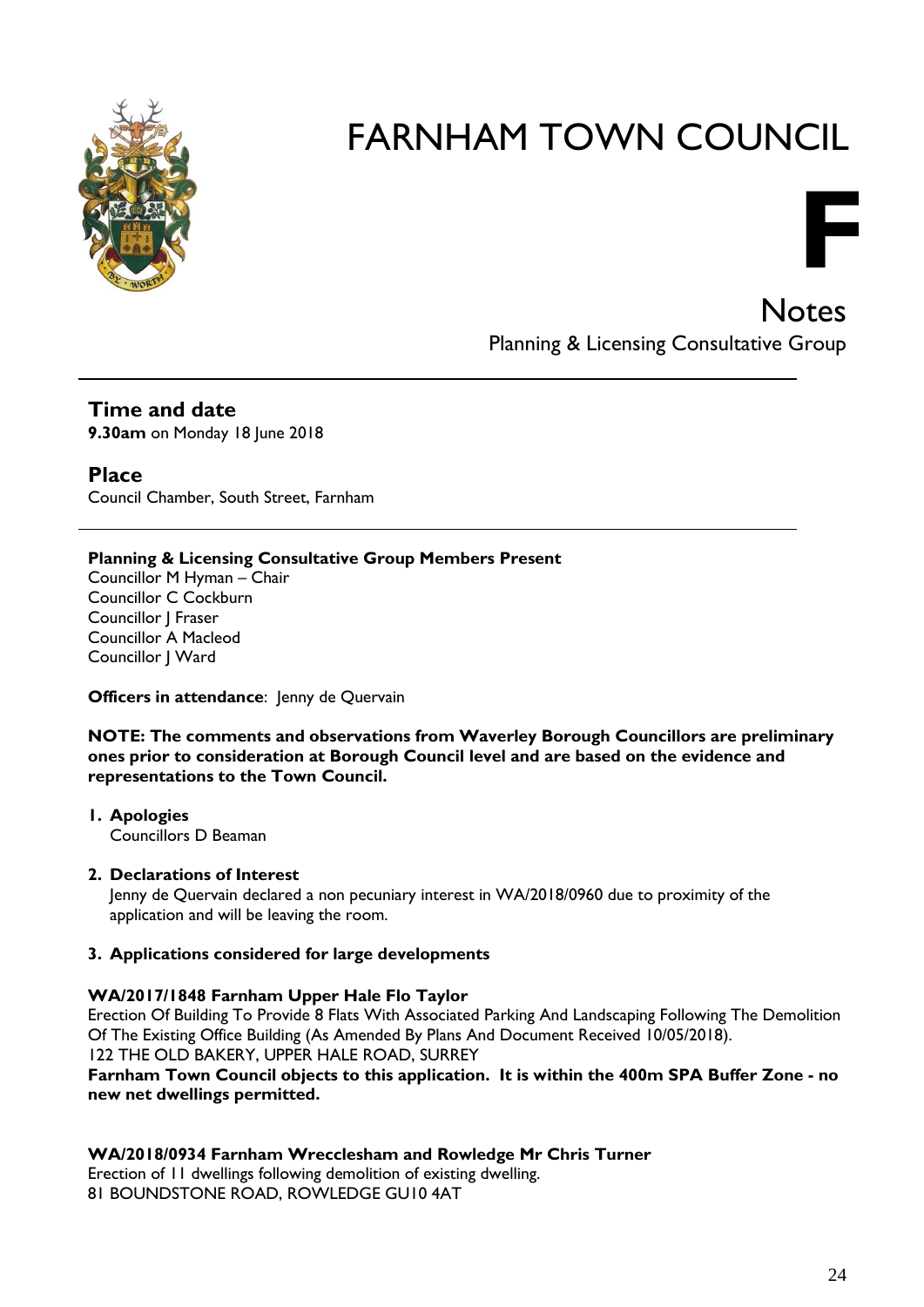**Farnham Town Council objects to this application being overdevelopment of the site, not in keeping with density and scale of the area. Although within the built up area boundary, this is not an approved Farnham Neighbourhood Plan site. Members noted the absence of an Appropriate Assessment as required by the recent ECJ ruling C-323/17.**

#### **WA/2018/0935 Farnham Moor Park Ruth Dovey**

Application submitted under S106A of the Town and Country Planning Act 1990 (as amended) to modify a planning obligation attached to planning permission WA/2016/0268 to amend the affordable housing provisions.

#### LAND AT EAST STREET, FARNHAM

**Farnham Town Council has no objections. This application refers to affordable housing S106 agreements between parties.**

#### **4. Applications considered**

#### **Farnham Bourne**

#### **NMA/2018/0071 Farnham Bourne Harry Adams**

Amendment to WA/2017/0668 to provide alterations to the width of the buildings. 2 KILN LANE, LOWER BOURNE GU10 3LR **Farnham Town Council has no objections.**

#### **WA/2018/0917 Farnham Bourne Jane McMullan**

Erection of extensions and alterations.

64 BURNT HILL ROAD, FARNHAM GU10 3LN

**Farnham Town Council has no objections subject to the extensions and alterations being in line with the Farnham Design Statement and Farnham Neighbourhood Plan Policy FNP16 and all materials be in keeping with existing.**

#### **WA/2018/0958 Farnham Bourne Ross Leal**

Erection of extension and alterations.

COURT HOUSE, 1 GONG HILL DRIVE, LOWER BOURNE GU10 3HG **Farnham Town Council has no objections subject to the extension and alterations being in line with the Farnham Design Statement and Farnham Neighbourhood Plan Policy FNP16.**

#### **WA/2018/0938 Farnham Bourne Mr Chris Turner**

Certificate of Lawfulness under Section 191 for the installation of 3 roof lights. 2 FRENSHAM ROAD, FARNHAM GU9 8HB **Farnham Town Council has no objections.**

#### **WA/2018/0966 Farnham Bourne Gemma Paterson**

Use of ancillary annexe as an independent dwelling. CORRIEMOUNT, TILFORD ROAD, FARNHAM GU9 8HX **Farnham Town Council objects to the use as an independent dwelling, the annex permission was originally conditioned as ancillary to Corriemont.**

#### **CA/2018/0074 Farnham Bourne**

GREAT AUSTINS CONSERVATION AREA WORKS TO AND REMOVAL OF TREES 5 Little Austins Road, Farnham GU9 8JR **Farnham Town Council, subject to the Arboricultural Officer's comments, will leave to the Arboricultural Officer's to advise appropriate action if removal is necessary, especially in a conservation area covered by Farnham Neighbourhood Plan Policy FNP5.**

#### **CA/2018/0076 Farnham Bourne Mr A Clout**

GREAT AUSTINS CONSERVATION AREA WORKS TO AND REMOVAL OF TREES GREAT AUSTINS MANOR, FLAT 5, 11 VICARAGE HILL FARNHAM GU9 8AF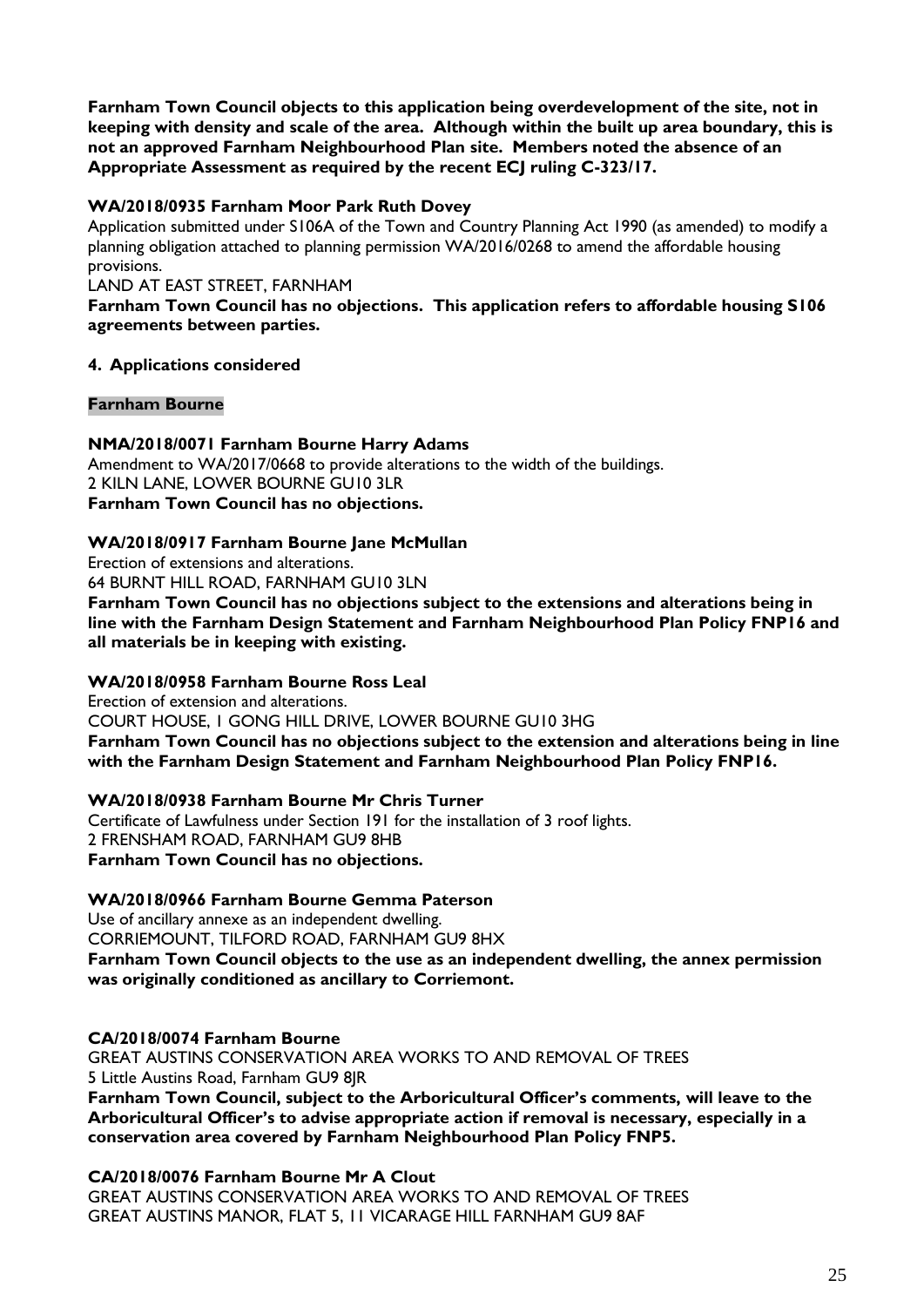**Farnham Town Council, subject to the Arboricultural Officer's comments, will leave to the Arboricultural Officer's to advise appropriate action if removal is necessary, especially in a conservation area covered by Farnham Neighbourhood Plan Policy FNP5.**

#### **TM/2018/0076 Farnham Bourne Mr A Clout**

APPLICATION FOR REMOVAL OF TREE SUBJECT OF TREE PRESERVATION ORDER 01/00 4 MANOR GARDENS, FARNHAM GU10 3QB

**Farnham Town Council, subject to the Arboricultural Officer's comments, objects to the removal of trees. If removal is necessary, replacement with an approved species in an appropriate location is expected.**

#### **Farnham Castle**

#### **WA/2018/0544 Farnham Castle Ruth Dovey**

Amended description: Provision of a dual-lane temporary construction access to the A31, comprising a bridge across the River Wey, pedestrian underpass, temporary vehicular access from South Street and other associated temporary works to enable the bridge

SITE B, EAST STREET REGENERATION, EAST STREET, FARNHAM

**Farnham Town Council objects to the use of South Street and Borelli Walk for vehicle access and the subsequent disruption and impact on air quality. The bridge should be built by means of the original proposal. Farnham Town Council objects to the loss of trees on South Street.** 

#### **WA/2018/0892 Farnham Castle Jane McMullan**

Formation of new vehicle access. 51 CRONDALL LANE, FARNHAM GU9 7DG

**Farnham Town Council has no objections subject to sufficient space to the front of the property to allow turning.**

#### **WA/2018/0923 Farnham Castle Ross Leal**

Erection of extensions and alterations. 25 BYWORTH ROAD, FARNHAM GU9 7BT **Farnham Town Council has no objections subject to the extensions and alterations being in line with the Farnham Design Statement and Farnham Neighbourhood Plan Policy FNP16 and all materials be in keeping with existing.**

#### **WA/2018/0947 Farnham Castle Mr Chris Turner**

Erection of extensions and alterations to roof to form habitable accommodation. 43A CRONDALL LANE, FARNHAM GU9 7BG

**Farnham Town Council welcomes the improved changes to this application. Farnham Town Council has no objections subject to the extensions and alterations being in line with the Farnham Design Statement and Farnham Neighbourhood Plan Policy FNP16.**

#### **WA/2018/0960 Farnham Castle Mr Chris Turner**

Erection of a dwelling and associated works.

LAND TO REAR OF WICKHAM HOUSE, 40 WEST STREET, FARNHAM GU9 7DX

**Farnham Town Council has no objections subject to the new dwelling being in line with the Farnham Design Statement and Farnham Neighbourhood Plan Policy FNP1. New development must respect the Farnham Town Centre Conservation Area and the setting of the host Grade II listed building and surrounding Grade II\* and Grade II listed buildings. Members noted the absence of an Appropriate Assessment as required by the recent ECJ ruling C-323/17.**

#### **WA/2018/0971 Farnham Castle Mr Chris Turner**

Erection of a dwelling following demolition of existing barn (revision of WA/2017/2172). BARN AT 11 OLD PARK LANE, FARNHAM

**Farnham Town Council objects to the erection of a dwelling at 11 Old Park Lane being outside of the Farnham Neighbourhood Plan Built Up Area Boundary, within the Old Park with high**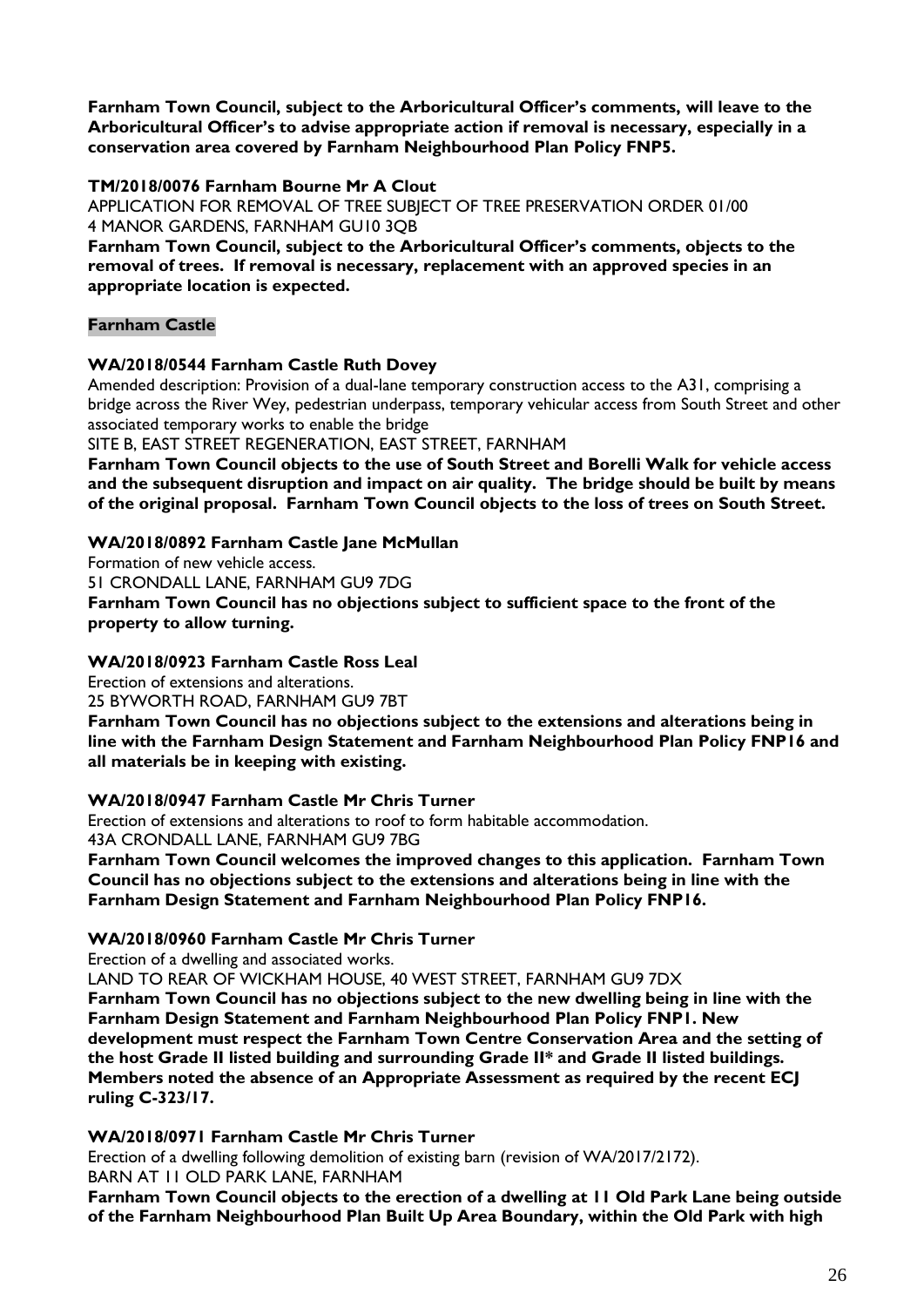**landscape sensitivity and historic value and not being in line with Policy FNP1 and FNP10. Access off an unmaintained bridleway is poor. A Great Crested Newts survey has been conducted recently but the Ecology Assessment from September 2016 is very limited in a richly biodiverse area. Members noted the absence of an Appropriate Assessment as required by the recent ECJ ruling C-323/17.**

#### **CA/2018/0075 Farnham Castle Mr A Clout**

FARNHAM CONSERVATION AREA WORKS TO TREES CRAVEN HOUSE, 98 WEST STREET, FARNHAM GU9 7EN

**Farnham Town Council, subject to the Arboricultural Officer's comments, welcomes the maintenance of trees to extend their life and associated amenity especially in a conservation area covered by Farnham Neighbourhood Plan Policy FNP2.**

#### **Farnham Firgrove**

#### **WA/2018/0894 Farnham Firgrove Jane McMullan**

Erection of extension. 17 WAVERLEY LANE, FARNHAM GU9 8BB **Farnham Town Council has no objections subject to the extension being in line with the Farnham Design Statement and Farnham Neighbourhood Plan Policy FNP16 and all materials be in keeping with existing.**

#### **WA/2018/0919 Farnham Firgrove Ross Leal**

Erection of extensions and alterations to elevations.

52 RIDGWAY ROAD, FARNHAM, GU9 8NS

**Farnham Town Council has no objections subject to the extensions and alterations being in line with the Farnham Design Statement and Farnham Neighbourhood Plan Policy FNP16 and all materials be in keeping with existing.**

#### **WA/2018/0926 Farnham Firgrove Ross Leal**

Erection of single storey extensions along with alterations to access. 27 HILLARY ROAD, FARNHAM GU9 8QX

**Farnham Town Council has no objections subject to the extensions being in line with the Farnham Design Statement and Farnham Neighbourhood Plan Policy FNP16, all materials be in keeping with existing and sufficient parking being available within the boundary of the property.**

#### **WA/2018/0933 Farnham Firgrove Ross Leal**

Erection of side and rear extensions and alterations following the demolition of the existing garage and side extension.

2 SEARLE ROAD, FARNHAM GU9 8LJ

**Farnham Town Council objects to the inappropriate and unsympathetic design and materials not being in keeping with the Arts & Crafts heritage of the property, the Farnham Design Statement and Farnham Neighbourhood Plan Policy FNP16.**

#### **WA/2018/0948 Farnham Firgrove Ross Leal**

Erection of first floor rear extension and alterations.

20 FAIRHOLME GARDENS, FARNHAM GU9 8JB

#### **Farnham Town Council objects to first floor extension and alterations and the negative impact on the neighbours' amenity.**

#### **WA/2018/0964 Farnham Firgrove Ross Leal**

Erection of extension and alterations to dwelling and garage to provide additional habitable accommodation. FLINT COTTAGE, 53 RIDGWAY ROAD, FARNHAM GU9 8NR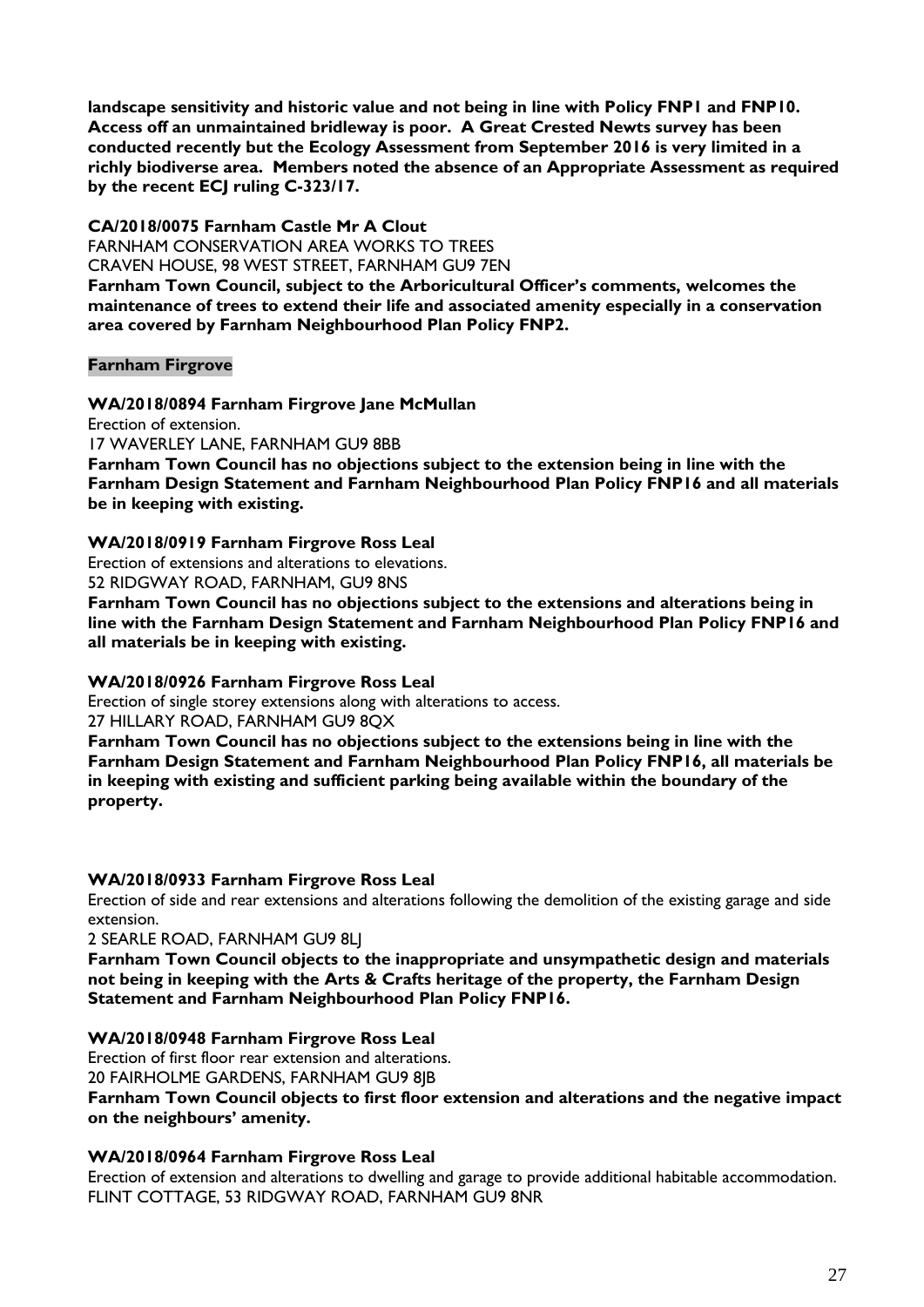**Farnham Town Council has no objections subject to the extension and alterations being in line with the Farnham Design Statement and Farnham Neighbourhood Plan Policy FNP16, all materials be in keeping with existing and sufficient parking being available within the boundary of the property.**

#### **WA/2018/0968 Farnham Firgrove Ross Leal**

Erection of a single storey extension. 7 ALFRED ROAD, FARNHAM GU9 8ND **Farnham Town Council has no objections subject to the extension being in line with the Farnham Design Statement and Farnham Neighbourhood Plan Policy FNP16 and all materials be in keeping with existing.**

#### **NMA/2018/0070 Farnham Firgrove Philippa Staddon**

Amendment to WA/2017/2349 to provide alterations to side elevation. 20 ST GEORGES ROAD, FARNHAM GU9 8NB **Farnham Town Council has no objections.**

#### **Farnham Hale and Heath End**

#### **WA/2018/0924 Farnham Hale and Heath End Jane McMullan**

Erection of second floor extension and alterations to form habitable accommodation. 83 FARNBOROUGH ROAD, FARNHAM GU9 9AL

**Farnham Town Council has no objections subject to the protection of the neighbour's amenity and the extension being in line with the Farnham Design Statement and Farnham Neighbourhood Plan Policy FNP16 and all materials be in keeping with existing.**

#### **WA/2018/0969 Farnham Hale and Heath End Jane McMullan**

Erection of 2 dwellings together with new access and parking following the demolition of the existing buildings.

#### 50 UPPER HALE ROAD, FARNHAM GU9 0NS

**Farnham Town Council objects to the overdevelopment of this restrictive site not being in line with the Farnham Design Statement and Farnham Neighbourhood Plan Policy FNP1. The access and parking provision is not acceptable vehicles CANNOT reverse on to a busy A-road. Members noted the absence of an Appropriate Assessment as required by the recent ECJ ruling C-323/17.**

#### **Farnham Moor Park**

Amended description to 2 storey not 3 storey building

#### **WA/2018/0850 Farnham Moor Park Jane McMullan**

Amended description: Erection of 2 storey classroom building following the demolition of the existing single storey classroom and covered walkway.

BARFIELD SCHOOL, GUILDFORD ROAD, RUNFOLD GU10 1PB

**Farnham Town Council has no objections and welcomes the improved facilities within the school grounds.**

#### **WA/2018/0974 Farnham Moor Park Ross Leal**

Application under Section 73 to vary Condition 1 of WA/2017/1383 (approved plan numbers) to allow alterations to design.

LAND TO WEST OF OVERWOOD HOUSE, OLD COMPTON LANE, FARNHAM

**Farnham Town Council has no objections.**

#### **NMA/2018/0072 Farnham Moor Park Jane McMullan**

Amendment to WA/2017/1997 to provide alterations to front elevation. 10 STONEYFIELDS, FARNHAM GU9 8DX **Farnham Town Council has no objections.**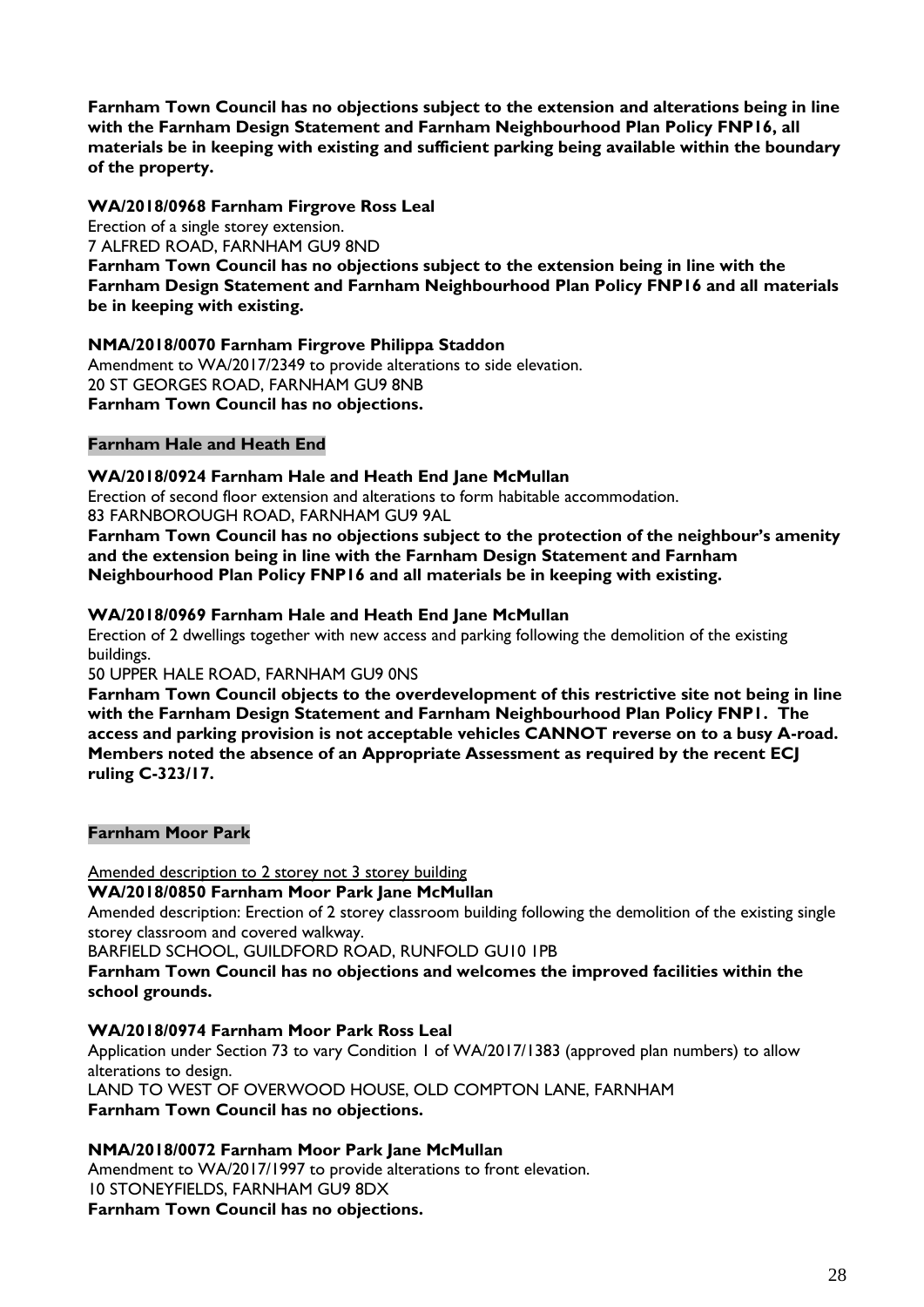#### **Farnham Shortheath and Boundstone**

#### **WA/2018/0901 Farnham Shortheath and Boundstone Gemma Paterson**

Application under Section 73 to vary Condition 1 of WA/2017/1316 (approved plan numbers) to allow widening of existing access, addition of detached garages and minor design alterations to the approved dwellings.

BOWERHILL, 31A SHORTHEATH ROAD, FARNHAM GU9 8SN

**Farnham Town Council has no objections subject to the garages remaining ancillary to the properties and no future habitation being allowed.**

#### **WA/2018/0900 Farnham Shortheath and Boundstone Ross Leal**

Erection of single storey extension and alterations.

17 JUBILEE LANE, FARNHAM GU10 4SZ

**Farnham Town Council has no objections subject to the extension and alterations being in line with the Farnham Design Statement and Farnham Neighbourhood Plan Policy FNP16 and all materials be in keeping with existing.**

#### **WA/2018/0927 Farnham Shortheath and Boundstone Jane McMullan**

Certificate of Lawfulness under Section 192 for the erection of single storey rear extension and alterations. TRACKERS, 8 BURNT HILL ROAD, WRECCLESHAM GU10 4RZ

**Farnham Town Council has no objections subject to the extension and alterations being in line with the Farnham Design Statement and Farnham Neighbourhood Plan Policy FNP16 and all materials be in keeping with existing.**

#### **Farnham Weybourne and Badshot Lea**

#### **WA/2018/0899 Farnham Weybourne and Badshot Lea Jane McMullan**

Erection of Multi-Use Games Area (Muga) with floodlighting and changing rooms. WILLIAM COBBETT PRIMARY SCHOOL, WEYBOURNE ROAD, FARNHAM GU9 9ER **Farnham Town Council has no objections and welcomes the improved facilities within the school grounds. The use of floodlighting to be limited to times specified in the Programme of Use and not extend beyond 21.00hrs. Parking provision and a traffic management plan for external use of the facilities needs to be implemented.**

**Farnham Wrecclesham and Rowledge**

**WA/2018/0945 Farnham Wrecclesham and Rowledge Ross Leal** Erection of two storey rear extension and alterations following demolition of existing conservatory. TWO OAKS, 6 SCHOOL HILL, WRECCLESHAM GU10 4QA **Farnham Town Council has no objections subject to the extension and alterations being in line** 

**with the Farnham Design Statement and Farnham Neighbourhood Plan Policy FNP16 and all materials be in keeping with existing.**

**WA/2018/0956 Farnham Wrecclesham and Rowledge Jane McMullan** Certificate of Lawfulness under Section 192 for construction of dormer extension. HILLSIDE BARN, SUMMERFIELD LANE, FRENSHAM GU10 3AN **Farnham Town Council has no objections.**

**WA/2018/0959 Farnham Wrecclesham and Rowledge Ross Leal**

Erection of extensions and alterations. SPRINGWOOD, 21 SCHOOL HILL, WRECCLESHAM GU10 4QD **Farnham Town Council objects to the overdevelopment of the property and the negative impact on the neighbours' amenity, not being in line with the Farnham Design Statement and Farnham Neighbourhood Plan Policy FNP16.**

**CA/2018/0072 Farnham Wrecclesham and Rowledge Mr A Clout** WRECCLESHAM CONSERVATION AREA WORKS TO TREES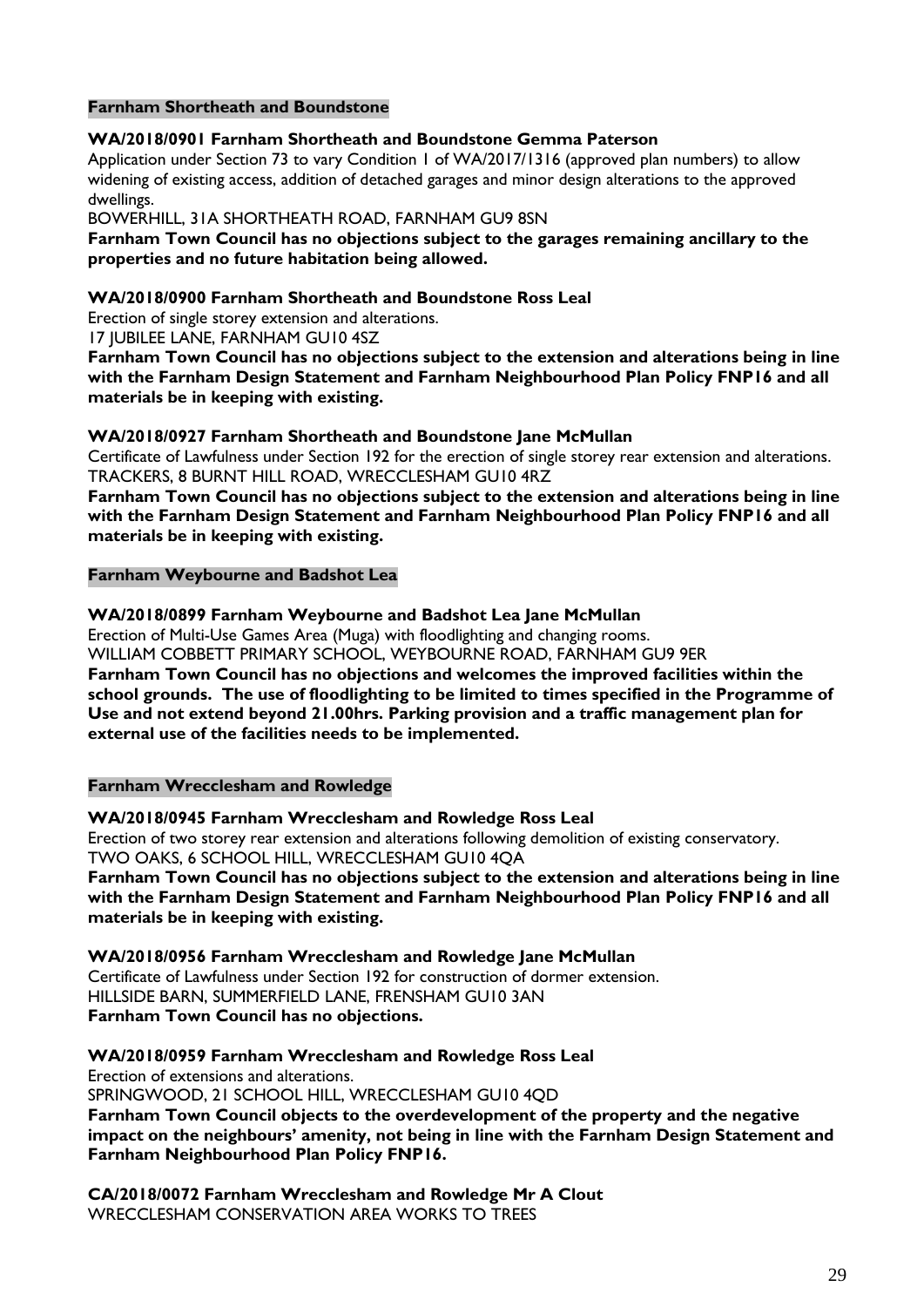#### 3 POTTERY LANE, FARNHAM GU10 4QJ

**Farnham Town Council, subject to the Arboricultural Officer's comments, welcomes the maintenance of trees to extend their life and associated amenity especially in a conservation area covered by Farnham Neighbourhood Plan Policy FNP6.**

#### **5. Appeals**

#### **APP/R3650/W/18/3196230 Land to the East of Oast House Lane**

WA/2017/0905 Outline application for the erection of 9 dwellings and associated parking APPEAL START DATE: 07/06/2018 APPLICANT: T Lyons Flavia Estates Representation to PINS by 12 July 2018

**Farnham Town Council maintains its objections to development at land to the east of Oast House Lane. This application is not in line with the Farnham Neighbourhood Plan, being Outside the Built Up Area Boundary, in the setting of Farnham Park and in an area of High Landscape Value and Sensitivity. Members noted the absence of an Appropriate Assessment as required by the recent ECJ ruling C-323/17.**

For information only **APP/R3650/W/18/3197075 Land West of 6 Nelson Road, Farnham GU9 9AP** WA/2017/2368 Farnham Hale and Heath End Erection of a dwelling and annex following demolition of outbuildings. **Decision: DISMISSED 7 June 2018 Reasons: Located within 400m of SPA and Highway Safety.**

#### **6. Other consultations**

For information only **WA/2018/0510 Farnham Castle** Works to wall of electric substation, erect new gate and railings, etc. Farnham Library Vernon House, 28 West Street, Farnham Surrey GU9 7DR **Decision: Granted 12 June 2018**

Meeting closed 10.35

Notes by Jenny de Quervain

Date of next meeting 2 July 2018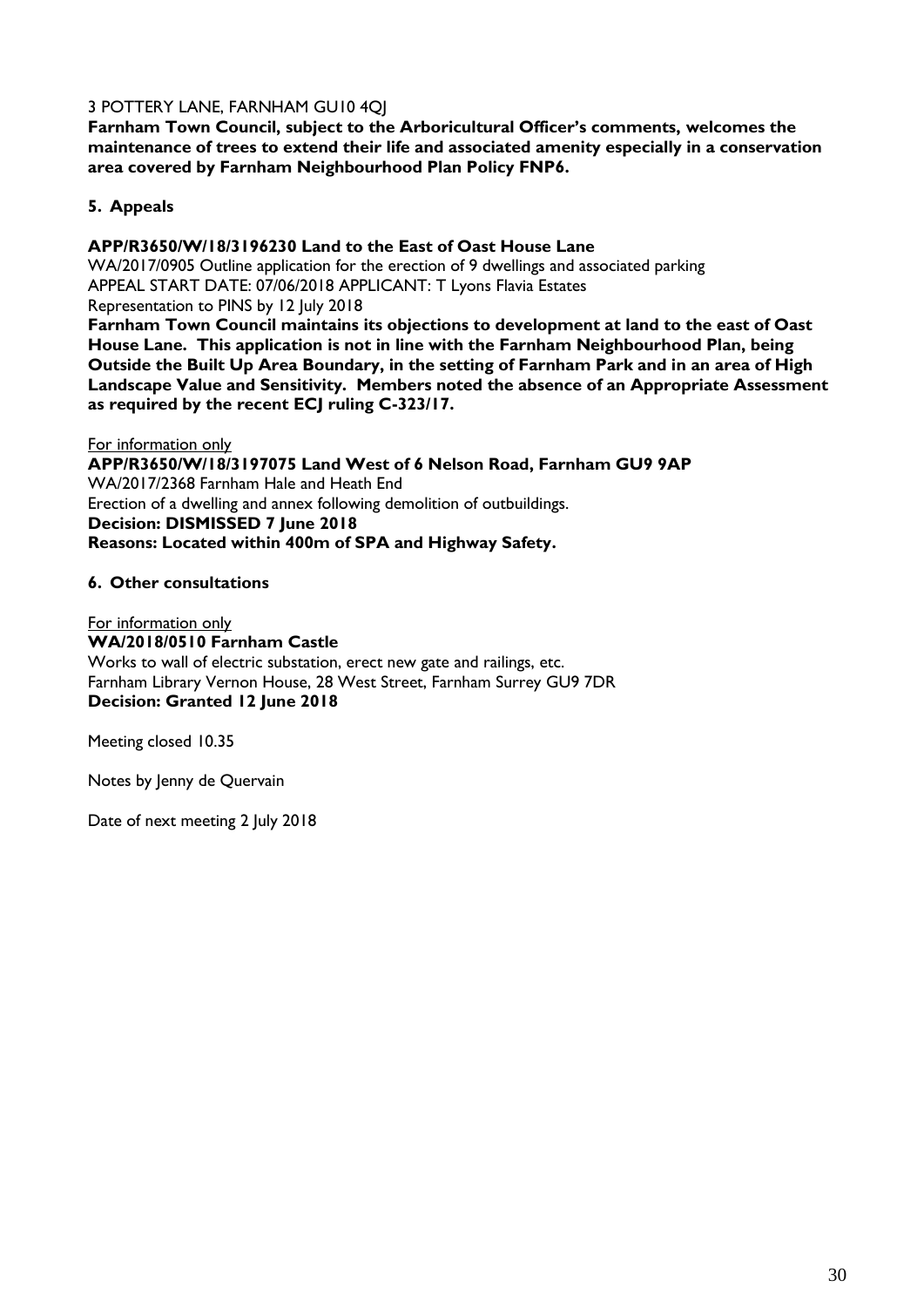



**Notes** Planning & Licensing Consultative Group

**Time and date 9.30am** on Monday 2 July 2018

**Place** Council Chamber, South Street, Farnham

#### **Planning & Licensing Consultative Group Members Present**

Councillor M Hyman – Chair Councillor D Beaman Councillor J Fraser

**Officers in attendance:** Jenny de Quervain **Observer in attendance:** Councillor G Hesse

**NOTE: The comments and observations from Waverley Borough Councillors are preliminary ones prior to consideration at Borough Council level and are based on the evidence and representations to the Town Council.**

**1. Apologies** Councillors C Cockburn, A Macleod, J Ricketts, J Ward

**2. Declarations of Interest** None were received.

#### **3. Applications considered**

#### **Farnham Bourne**

#### **AG/2018/0004 Farnham Bourne Mr Chris Turner**

General Permitted Development Order 2015, Schedule 2 Part 6 - Application for prior notification of agricultural development - proposed building.

REDHILL HOUSE, TILFORD ROAD LOWER BOURNE GU9 8HS

**Farnham Town Council has no objections subject to the Farm Barn being for agricultural use only and no future residential occupation be allowed.**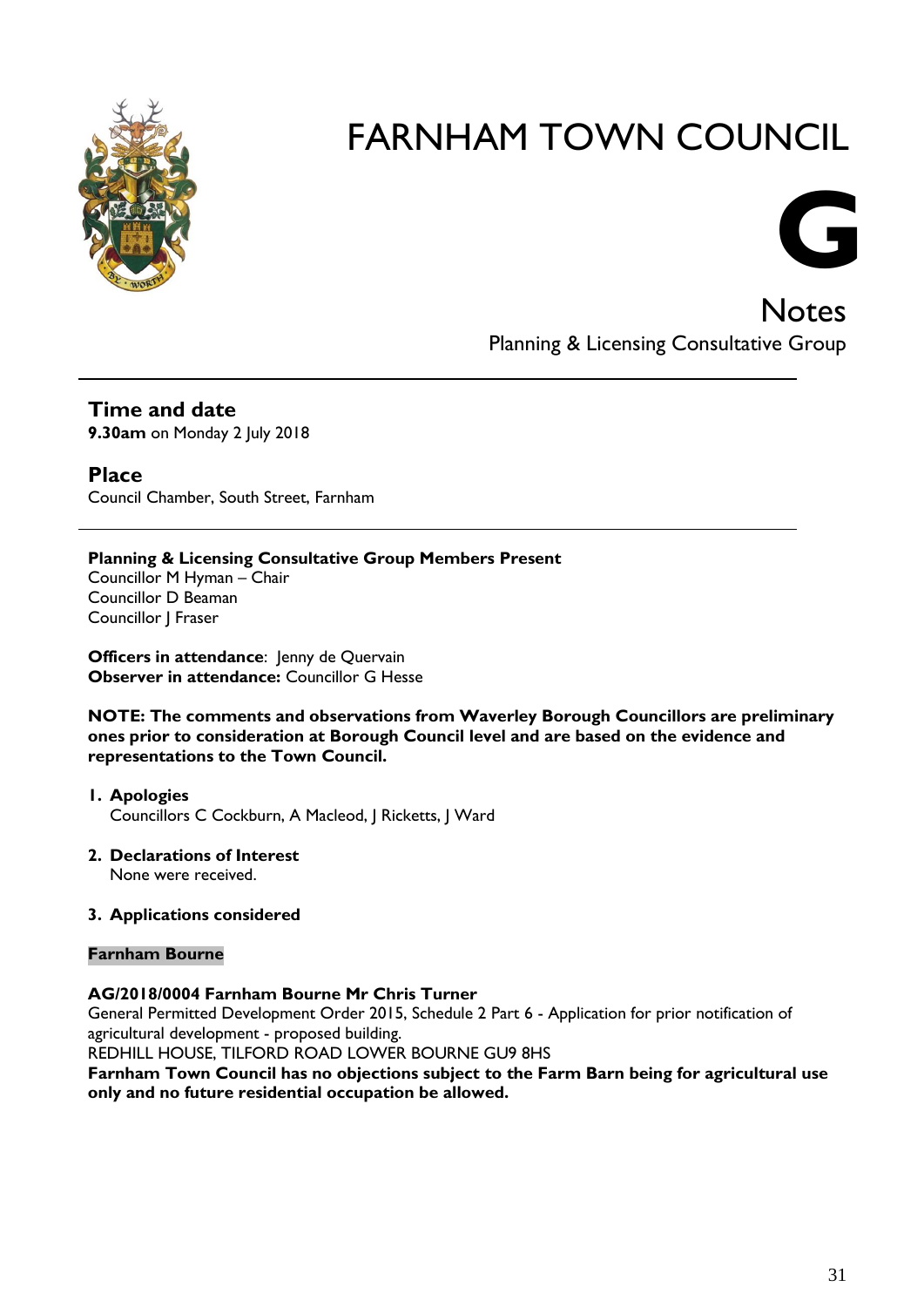#### **WA/2018/1016 Farnham Bourne Mr Chris Turner**

Erection of single storey rear extension together with alterations to elevations.

14 LONGDOWN ROAD, LOWER BOURNE GU10 3JS

**Farnham Town Council has no objections subject to the extension and alterations being in line with the Farnham Design Statement and Farnham Neighbourhood Plan Policy FNP16 and all materials be in keeping with existing.**

#### **WA/2018/1045 Farnham Bourne Ruth Dovey**

Application under Section 73 to vary Conditions 1,6 of WA/2017/1953 Plan numbers and final site levels) to allow a change to the orientation and final levels of the dwelling.

LAND AT 73 FRENSHAM ROAD FARNHAM

**Farnham Town Council has no objections subject to no further loss of green boundaries and trees with the change to the orientation and levels.**

#### **CA/2018/0074 Farnham Bourne Mr A Clout**

GREAT AUSTINS CONSERVATION AREA REMOVAL OF TREES

5 LITTLE AUSTINS ROAD, FARNHAM GU9 8JR

**Farnham Town Council, subject to the Arboricultural Officer's comments, will leave to the Arboricultural Officer to advise appropriate action if removal is necessary, especially in a conservation area covered by Farnham Neighbourhood Plan Policy FNP5.**

#### **CA/2018/0082 Farnham Bourne Mr A Clout**

OLD CHURCH LANE CONSERVATION AREA

WORKS AND REMOVAL OF TREES

KENDAL COTTAGE, 14 OLD CHURCH LANE, FARNHAM GU9 8HQ

**Farnham Town Council, subject to the Arboricultural Officer's comments, welcomes the maintenance of trees to extend their life and associated amenity. The Arboricultural Officer to advise appropriate action if removal is necessary, especially in a conservation area covered by Farnham Neighbourhood Plan Policy FNP7.**

#### **Farnham Castle**

#### **WA/2018/1017 Farnham Castle Jane McMullan**

Erection of a storage shed.

MEADOW VIEW, 31 THREE STILES ROAD, FARNHAM GU9 7DE

**Farnham Town Council strongly objects to the erection of a storage building being inappropriate on land Outside the Built Up Area Boundary of the Farnham Neighbourhood Plan, not being in line with Policy FNP10 Protect and Enhance the Countryside, in the Historic Old Park's very sensitive landscape and in an area of Great Landscape Value.**

#### **WA/2018/1032 Farnham Castle Gemma Paterson**

Change of use from Use Class A1 (Shops) to Use Class A3 (Restaurants and Cafes).

#### 24 – 25 DOWNING STREET, FARNHAM GU9 7PD

**Farnham Town Council notes 24-25 Downing Street was recently operating as a Cocktail Bar and is now closed. Farnham Town Council has no objections to the change of use to Class A3 but questions the proposed opening hours of 07.00-00.30.**

#### **CA/2018/0078 Farnham Castle Mr A Clout**

FARNHAM CONSERVATION AREA WORKS TO TREE

SUB STATION ADJACENT TO 49 WEST STREET FARNHAM GU9 7DX

**Farnham Town Council, subject to the Arboricultural Officer's comments, welcomes the maintenance of trees to extend their life and associated amenity, especially in a conservation area covered by Farnham Neighbourhood Plan Policy FNP2.**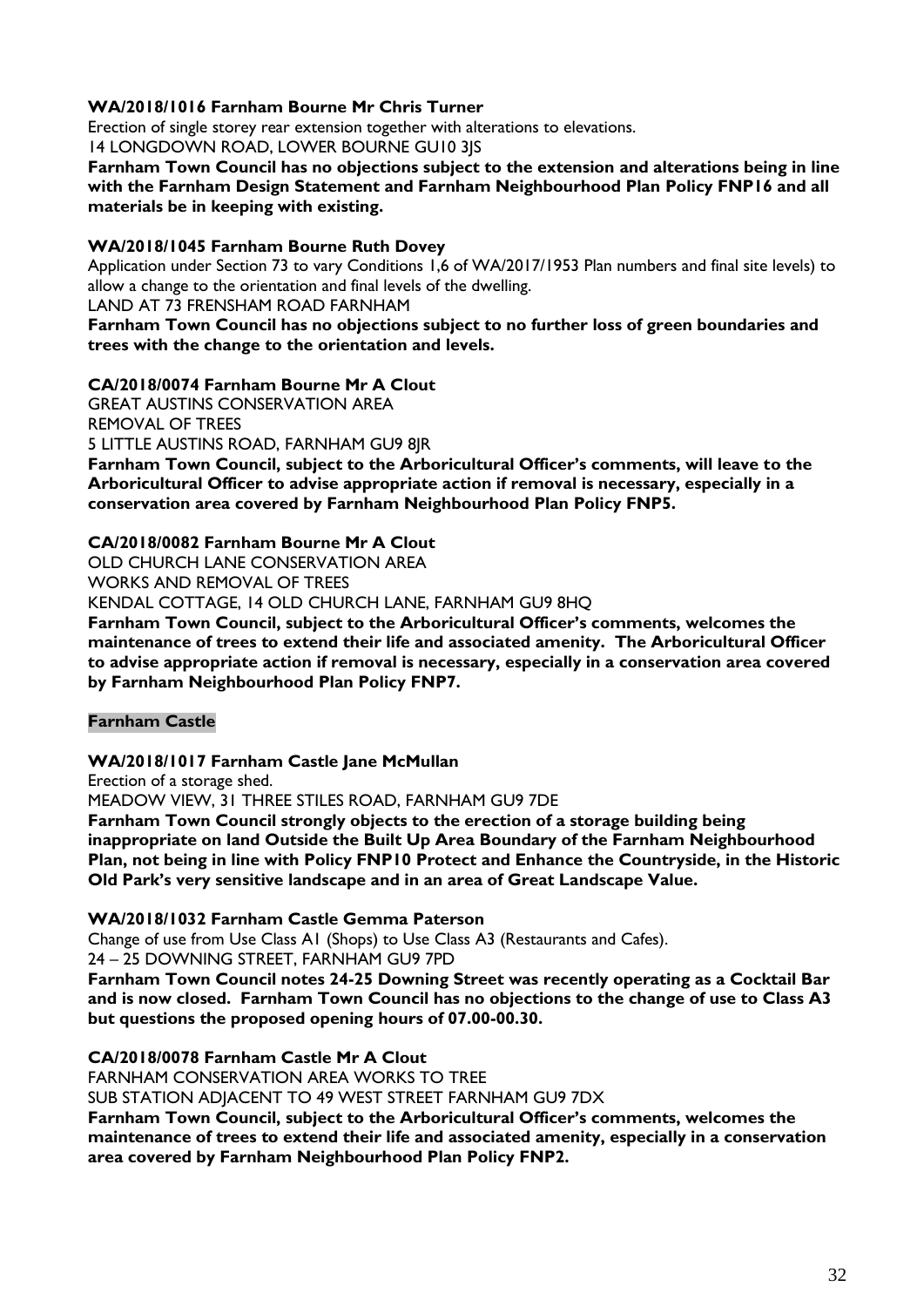#### **CA/2018/0081 Farnham Castle Mr A Clout**

FARNHAM CONSERVATION AREA REMOVAL OF TREE COBGATES FALKNER ROAD FARNHAM GU9 7HG **Farnham Town Council, subject to the Arboricultural Officer's comments, will leave to the Arboricultural Officer to advise appropriate action if removal is necessary, especially on the edge of a conservation area covered by Farnham Neighbourhood Plan Policy FNP2.**

#### **WA/2018/0992 Farnham Castle Jane McMullan**

Erection of two storey extension following demolition of existing single storey extension. MEADOW VIEW, 2 RIDGEWAY COTTAGES RUNWICK LANE, RUNWICK GU10 5EE **Farnham Town Council has no objections subject to the extension being in line with the Farnham Design Statement and Farnham Neighbourhood Plan Policy FNP16 and all materials be in keeping with existing.**

#### **Farnham Firgrove**

**WA/2018/0975 Farnham Firgrove Mr Chris Turner** Single storey rear extension (revision of WA/2017/2203). 4 SHORTHEATH ROAD, FARNHAM GU9 8SR **Farnham Town Council has no objections subject to the extension being in line with the Farnham Design Statement and Farnham Neighbourhood Plan Policy FNP16.**

#### **WA/2018/0981 Farnham Firgrove Jane McMullan**

Erection of a single storey rear extension (revision of WA/2017/1946). 8 RIDGWAY ROAD, FARNHAM GU9 8NW

**Farnham Town Council has no objections subject to the extension being in line with the Farnham Design Statement and Farnham Neighbourhood Plan Policy FNP16.**

#### **WA/2018/0982 Farnham Firgrove Ross Leal**

Erection of extensions and alterations to existing bungalow to provide a two storey dwelling. 11 TREBOR AVENUE, FARNHAM GU9 8JH

**Farnham Town Council regrets the loss of another single storey property. Farnham Town Council has no objections subject to the extensions and alterations being in line with the Farnham Design Statement and Farnham Neighbourhood Plan Policy FNP16 and no negative impact on the neighbour's amenity.**

#### **Farnham Moor Park**

**WA/2018/1006 Farnham Moor Park Jane McMullan**

Alterations to provide replacement roof to existing rear extension. 70 EAST STREET, FARNHAM GU9 7TP

**Farnham Town Council has no objections subject to the replacement roof being in line with the Farnham Design Statement and Farnham Neighbourhood Plan Policy FNP16.**

#### **WA/2018/1019 Farnham Moor Park Gemma Paterson**

Erection of a dwelling with associated car parking and landscaping following demolition of existing dwelling. RAMSBURY, OLD COMPTON LANE, FARNHAM GU9 8EG

**Farnham Town Council has no objections subject to the replacement dwelling being in line with the Farnham Design Statement and Farnham Neighbourhood Plan Policy FNP1. All green boundary should be preserved in an area of high landscape value and sensitivity to retain its semi-rural character.**

#### **NMA/2018/0080 Farnham Moor Park Mr Chris Turner**

Amendment to WA/2017/1185 to provide alterations to elevations and 2 additional roof lights.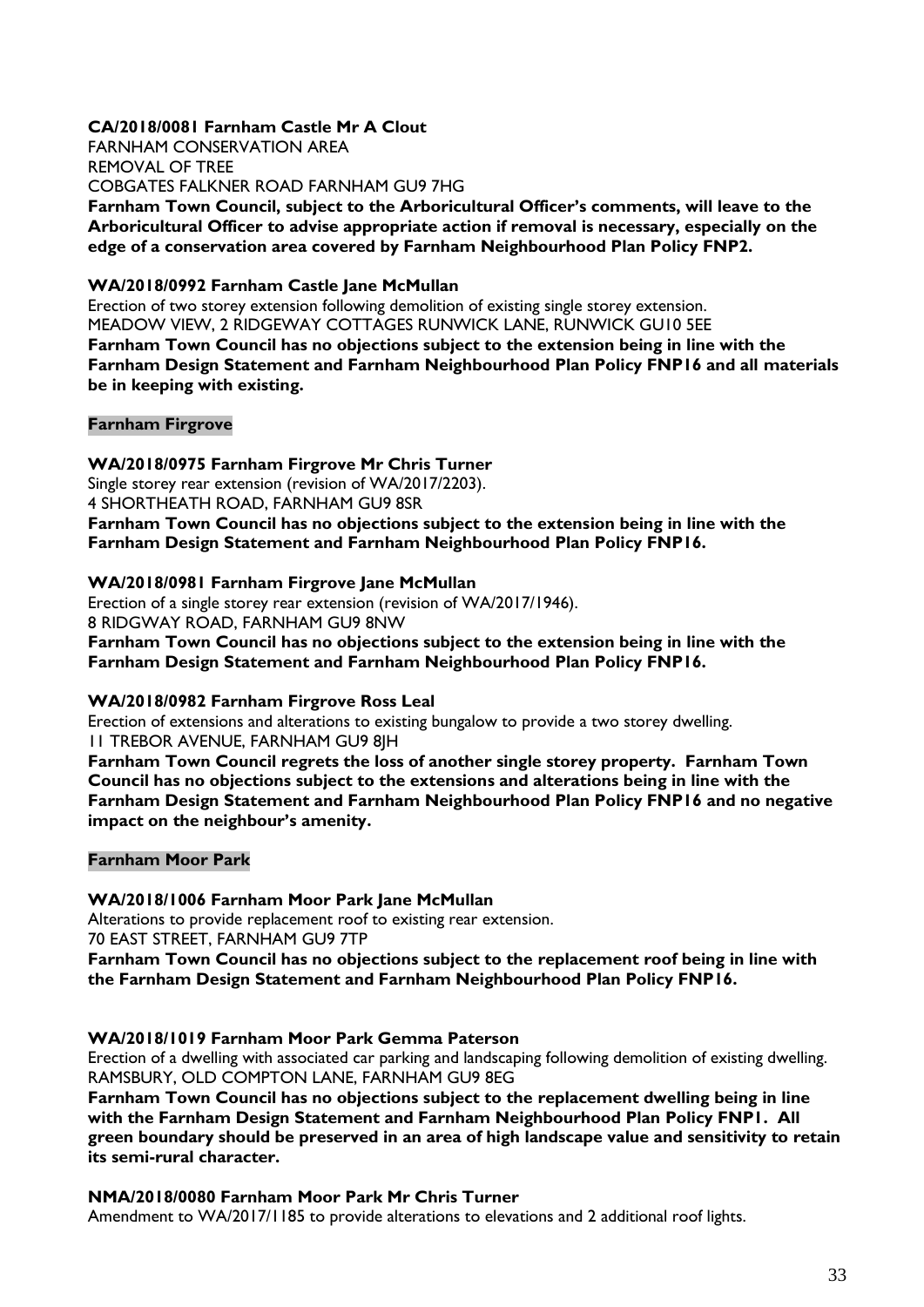#### 2 STONEYFIELDS, FARNHAM GU9 8DX

**Farnham Town Council has no objections.**

#### **TM/2018/0079 Farnham Moor Park Steve Tester**

APPLICATION FOR WORKS TO TREES SUBJECT TO TREE PRESERVATION ORDER WA302 23 LYNCH ROAD FARNHAM GU9 8BZ

**Farnham Town Council, subject to the Arboricultural Officer's comments, welcomes the maintenance of trees to extend their life and associated amenity.**

#### **Farnham Shortheath and Boundstone**

#### **WA/2018/0986 Farnham Shortheath and Boundstone Jane McMullan**

Erection of extension following demolition of an existing outbuilding. 32 WEYDON LANE, FARNHAM GU9 8UP

**Farnham Town Council has no objections subject to the extension being in line with the Farnham Design Statement and Farnham Neighbourhood Plan Policy FNP16.**

#### **WA/2018/0995 Farnham Shortheath and Boundstone Jane McMullan**

Application under Section 73 to vary Condition 1 of WA/2017/2241 (plan numbers) to allow for the insertion of roof lights to serve habitable accommodation in the roof space. LAND AT 68 BOUNDSTONE ROAD FARNHAM **Farnham Town Council has no objections subject to the protection of the neighbour's amenity.**

#### **WA/2018/1022 Farnham Shortheath and Boundstone Jane McMullan**

Erection of two storey rear extension and alterations; installation of rear dormer window and erection of replacement porch (revision of WA/2017/2376).

GORSE COTTAGE, 10 GORSE LANE, WRECCLESHAM GU10 4SD

**Farnham Town Council has no objections subject to the extension and alterations being in line with the Farnham Design Statement and Farnham Neighbourhood Plan Policy FNP16 and all materials be in keeping with existing.**

**TM/2018/0077 Farnham Shortheath and Boundstone Steve Tester**

APPLICATION FOR WORKS TO TREES SUBJECT OF TREE PRESERVATION ORDER 32/07 1 BOUNDSTONE ROAD, FARNHAM GU10 4TH

**Farnham Town Council, subject to the Arboricultural Officer's comments, welcomes the maintenance of trees to extend their life and associated amenity. The Arboricultural Officer to advise appropriate action if removal is necessary.**

**TM/2018/0078 Farnham Shortheath and Boundstone Steve Tester**

APPLICATION FOR WORKS TO TREES SUBJECT OF TREE PRESERVATION ORDER 05/99 11A LONGHOPE DRIVE, FARNHAM GU10 4SN

**Farnham Town Council, subject to the Arboricultural Officer's comments, welcomes the maintenance of trees to extend their life and associated amenity.**

#### **Farnham Upper Hale**

#### **WA/2018/0984 Farnham Upper Hale Jane McMullan**

Erection of single storey rear extension and alterations. 3 DUKES CLOSE, FARNHAM GU9 0DR

**Farnham Town Council has no objections subject to the extension and alterations being in line with the Farnham Design Statement and Farnham Neighbourhood Plan Policy FNP16.**

#### **WA/2018/1014 Farnham Upper Hale Ross Leal**

Erection of extension and alterations.

20 FOLLY HILL, FARNHAM GU9 0BD

**Farnham Town Council has no objections subject to the extension and alterations being in line with the Farnham Design Statement and Farnham Neighbourhood Plan Policy**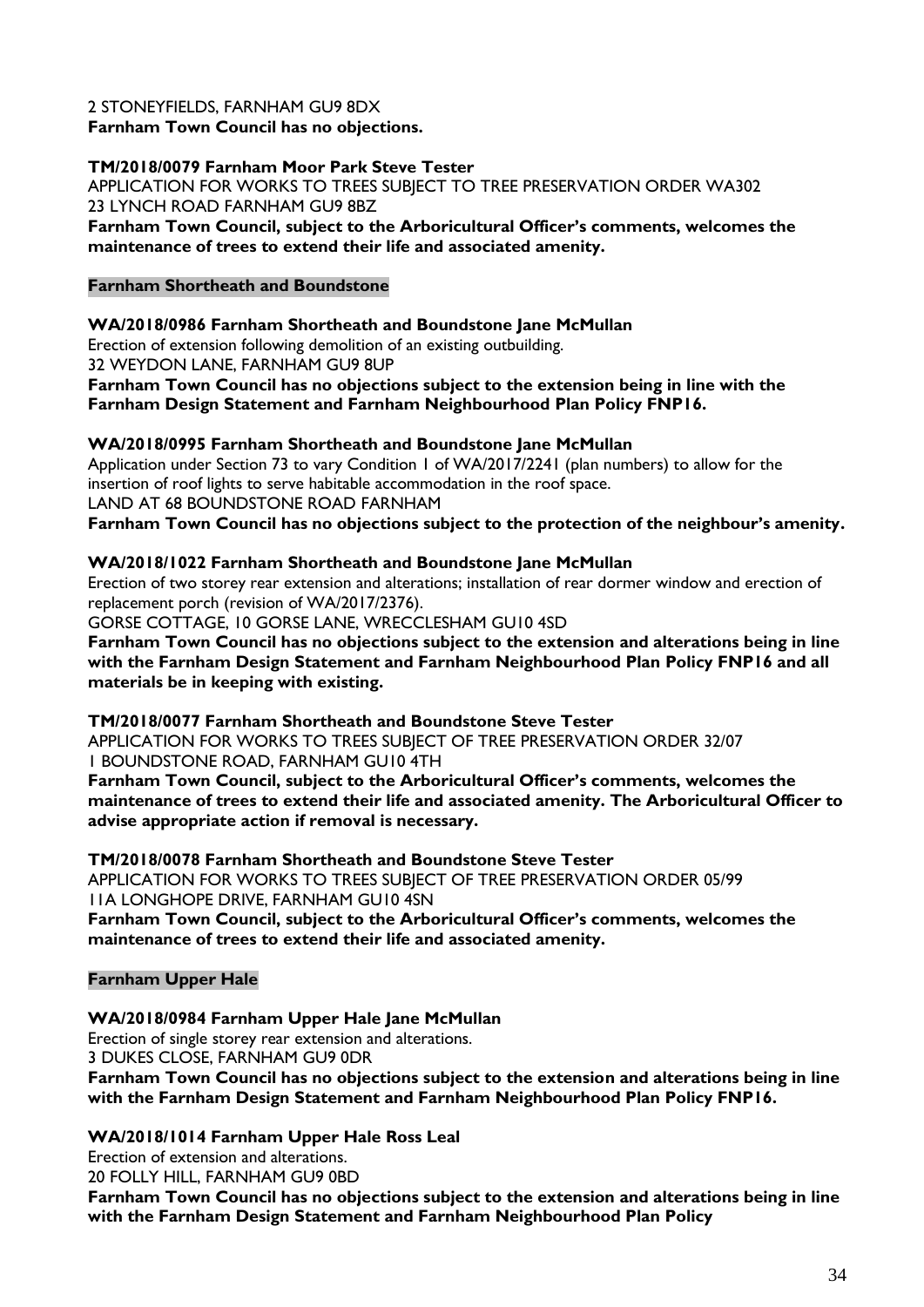#### **Farnham Weybourne and Badshot Lea**

**WA/2018/1037 Farnham Weybourne and Badshot Lea Ross Leal** Demolition of boundary wall. FLAT 2, THE CHAPTERS,107 BADSHOT LEA ROAD, BADSHOT LEA GU9 9LP **Farnham Town Council has no objections subject to the road access being unaltered.**

#### **WA/2018/1025 Farnham Weybourne and Badshot Lea Mr Chris Turner**

Certificate of Lawfulness under Section 192 for erection of extension and alterations following partial demolition of existing extension.

LAVENDER COTTAGE, 26 WEYBOURNE ROAD, FARNHAM GU9 9HG

**Farnham Town Council has no objections subject to the extension and alterations being in line with the Farnham Design Statement and Farnham Neighbourhood Plan Policy FNP16.**

#### **NMA/2018/0083 Farnham Weybourne and Badshot Lea Jane McMullan**

Amendment to WA/2017/2108 for alterations to porch roof. 4 HOLBROOK CLOSE, FARNHAM GU9 9HS

**Farnham Town Council has no objections subject to the alterations being in line with the Farnham Design Statement and Farnham Neighbourhood Plan Policy FNP16.**

#### **4. Appeals**

#### **APP/R3650/W/17/3192424**

#### **WA/2017/2043 Land at 17 & 19 Hope Lane**

Appeal Start date: 19/06/18 Applicant: P Redwood (Mark Leedale)

Note. FTC objected 13/11/17 to the erection of a dwelling being overdevelopment, out of character, not in keeping with street scene, negative impact on the amenity of future occupiers and neighbours' and not in line with FNP1, D1 and D4.

Representation to the Secretary of State by 24 July 2018

**Farnham Town Council to reiterate objections to the Secretary of State.**

#### **APP/R3650/W/18/3198568**

#### **WA/2017/2360 Land at 5 Leigh Lane, Farnham**

Appeal Start date: 19/06/18 Applicant: Mr & Mrs G Millar (Mark Leedale) Note. FTC objected 22/01/18 to the erection of a dwelling to the front of 5 Leigh Lane not being in line with FNP8 and a negative impact of street scene and character of the area. Representation to the Secretary of State by 24 July 2018

#### **Farnham Town Council to reiterate objections to the Secretary of State.**

#### **For information only APP/R3650/W/17/3193019**

#### **7 Chartwell, Farnham, Surrey GU9 8SU**

Erection of dormer window and alterations (revision of WA/2017/0717) (as amended by drawings received 13/11/2017). The appeal was PART ALLOWED insofar as it relates to the proposed dormer window in the front roof pitch and the windows in the side elevations and PART DISMISSED insofar as it relates to the addition and replacement of windows to the rear roof pitch.

Meeting closed 10.55am

Notes by Jenny de Quervain

Date of next meeting 16 July 2018 *Please note: Councillors M Hyman and J Fraser will be away, a Chair for this meeting will need to be nominated on the day.*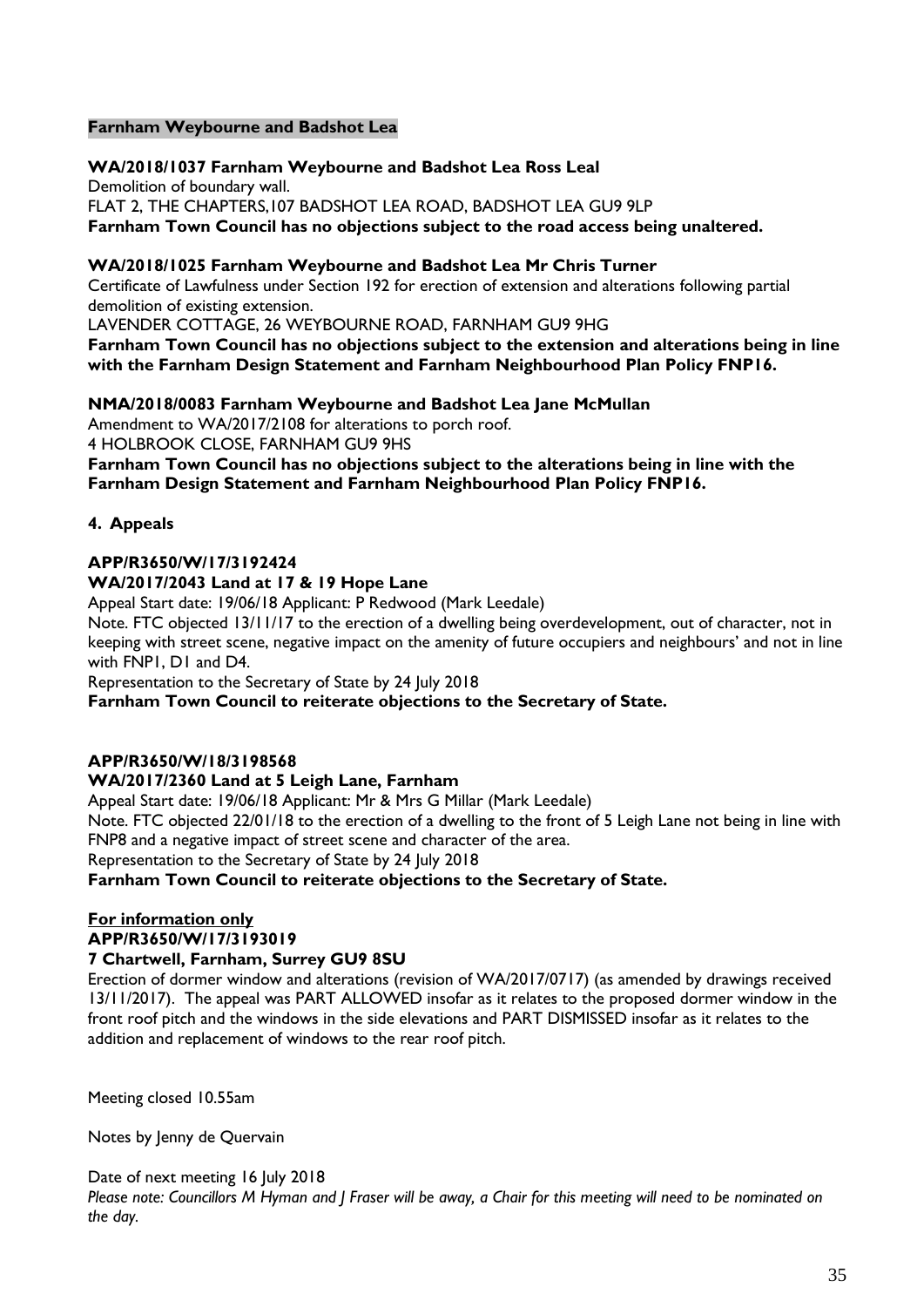

# **H**

**Notes** Planning & Licensing Consultative Group

### **Time and date**

**9.30am** on Monday 16 July 2018

### **Place**

Council Chamber, South Street, Farnham

#### **Planning & Licensing Consultative Group Members Present**

Councillor A Macleod – Chair for this meeting Councillor D Beaman Councillor C Cockburn

**Officers in attendance: Jenny de Quervain** 

**Observer in attendance:** Councillor G Hesse

**NOTE: The comments and observations from Waverley Borough Councillors are preliminary ones prior to consideration at Borough Council level and are based on the evidence and representations to the Town Council.**

- **5. Apologies** Councillors M Hyman, J Fraser
- **6. Declarations of Interest** None were received.

#### **7. Applications considered**

#### **Farnham Bourne**

#### **WA/2018/1067 Farnham Bourne Jane McMullan**

Erection of carport with log store. GROVE HOUSE, 37 LODGE HILL ROAD, LOWER BOURNE GU10 3RE **Farnham Town Council has no objections to the timber carport and log store.**

#### **WA/2018/1092 Farnham Bourne Ross Leal**

Erection of extensions and alterations. 37 AVELEY LANE, FARNHAM GU9 8PR **Farnham Town Council has no objections subject to the extensions and alterations being in line with the Farnham Design Statement and Farnham Neighbourhood Plan Policy FNP16 and all materials be in keeping with existing.**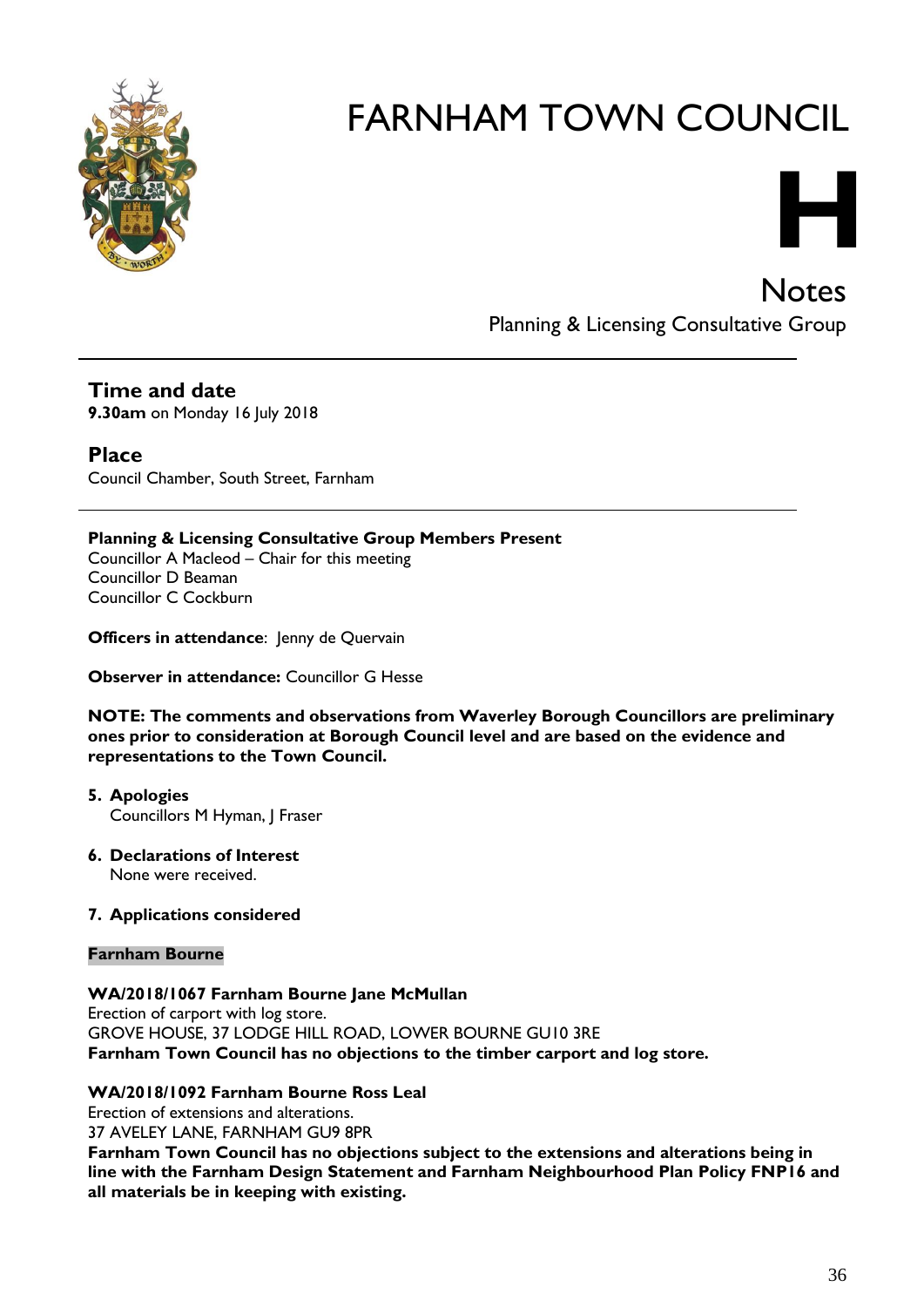#### **WA/2018/1098 Farnham Bourne Mr Chris Turner**

Certificate of Lawfulness under Section 192 for erection of an outbuilding to house a swimming pool. SPRINGFIELD, 30 FRENSHAM VALE, LOWER BOURNE GU10 3HT **Farnham Town Council has no objections to the outbuilding housing a swimming pool.**

#### **WA/2018/1129 Farnham Bourne Jane McMullan**

Certificate of Lawfulness under Section 192 for extensions and alterations. ASHDOWN HOUSE, 18 LONGDOWN ROAD, LOWER BOURNE GU10 3JT **Farnham Town Council has no objections subject to the extensions and alterations being in line with the Farnham Design Statement and Farnham Neighbourhood Plan Policy FNP16 and** 

#### **all materials be in keeping with existing.**

#### **TM/2018/0090 Farnham Bourne Mr A Clout**

APPLICATION FOR WORKS TO TREE SUBJECT OF TREE PRESERVATION ORDER 28/03 4 ANNANDALE DRIVE, FARNHAM GU10 3JD **Farnham Town Council, subject to the Arboricultural Officer's comments, welcomes the maintenance of trees to extend their life and associated amenity.**

#### **Farnham Castle**

**WA/2018/1063 Farnham Castle Jane McMullan** Listed Building consent for internal alterations. 5 CASTLE STREET, FARNHAM GU9 7HR Brasserie Blanc **Farnham Town Council has no objections subject to the approval of the Heritage Officer.**

#### **Farnham Firgrove**

#### **WA/2018/1062 Farnham Firgrove Jane McMullan**

Erection of single storey extension (revision of WA/2017/2382). 62A FIRGROVE HILL, FARNHAM GU9 8LL

**Farnham Town Council has no objections subject to the extension being in line with the Farnham Design Statement and Farnham Neighbourhood Plan Policy FNP16 and all materials be in keeping with existing.**

#### **WA/2018/1079 Farnham Firgrove Ross Leal**

Erection of extensions and alterations.

51 SOUTHERN WAY, FARNHAM GU9 8DF

**Farnham Town Council objects to overdevelopment of the property and the negative impact on the neighbours' amenity not being in line with the Farnham Neighbourhood Plan Policy FNP16.**

#### **WA/2018/1091 Farnham Firgrove Ross Leal**

Erection of extensions.

26 WAVERLEY LANE, FARNHAM GU9 8BJ

**Farnham Town Council objects to overdevelopment of the property and the negative impact on the neighbours' amenity not being in line with the Farnham Neighbourhood Plan Policy FNP16.**

#### **WA/2018/1101 Farnham Firgrove Mr Chris Turner**

Erection of extensions following demolition of garage and alterations to roof space to create habitable accommodation.

1 SEARLE ROAD, FARNHAM GU9 8LJ

**Farnham Town Council has no objections subject to the extensions and alterations being in line with the Farnham Design Statement and Farnham Neighbourhood Plan Policy FNP16, all materials be in keeping with existing and sufficient parking being available within the boundary.**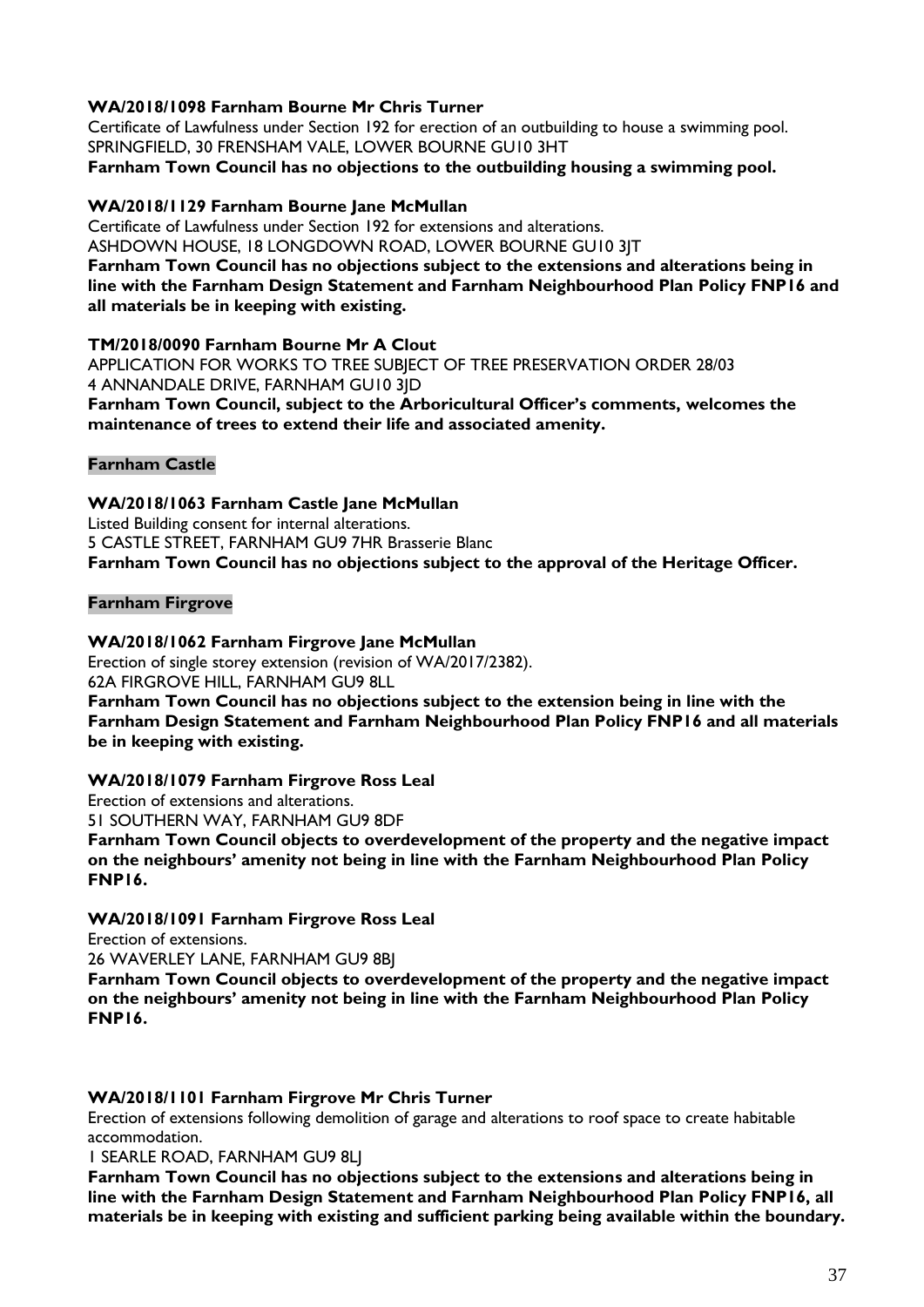#### **WA/2018/1120 Farnham Firgrove Mr Chris Turner**

Erection of extensions and alterations following demolition of front two storey bay window. 29 WAVERLEY LANE, FARNHAM GU9 8BB

**Farnham Town Council has no objections subject to the extensions and alterations being in line with the Farnham Design Statement and Farnham Neighbourhood Plan Policy FNP16 and all materials be in keeping with existing.**

#### **Farnham Hale and Heath End**

#### **WA/2018/1090 Farnham Hale and Heath End Jane McMullan**

Erection of extensions and alterations.

6 WEST CLOSE, FARNHAM GU9 0RF

**Farnham Town Council objects to extensions and alterations and their negative impact on the neighbours' amenity not being in line with the Farnham Neighbourhood Plan Policy FNP16.**

#### **TM/2018/0082 Farnham Hale and Heath End Steve Tester**

APPLICATION FOR WORKS TO TREES SUBJECT OF TREE PRESERVATION ORDER FAR83 3 NETTLECOMBE CLOSE, FARNHAM GU9 0AQ

**Farnham Town Council, subject to the Arboricultural Officer's comments, welcomes the maintenance of trees to extend their life and associated amenity.**

#### **Farnham Moor Park**

#### **WA/2018/1115 Farnham Moor Park Jane McMullan**

Erection of extensions and alterations to roof to provide habitable accommodation following demolition of attached garage and outbuildings.

BROOKLEY COTTAGE, 20 CROOKSBURY ROAD, FARNHAM GU10 1QE

**Farnham Town Council has no objections subject to the extensions and alterations being in line with the Farnham Design Statement and Farnham Neighbourhood Plan Policy FNP16, all materials be in keeping with existing and sufficient parking being available within the boundary.**

#### **WA/2018/1137 Farnham Moor Park Mr Chris Turner**

Alterations to existing extension to include replacement roof and amended fenestration. 6A HIGH PARK ROAD, FARNHAM GU9 7JL

**Farnham Town Council has no objections subject to the extensions and alterations being in line with the Farnham Design Statement and Farnham Neighbourhood Plan Policy FNP16.**

#### **TM/2018/0081 Farnham Moor Park Steve Tester**

APPLICATION FOR WORKS TO AND REMOVAL OF TREES SUBJECT OF TREE PRESERVATION ORDERS 13/15 AND 11/15

THE WALLED GARDEN, FARNHAM GU10 1FA

**Farnham Town Council, subject to the Arboricultural Officer's comments, objects to the removal of trees. If removal is necessary, replacement with an approved species in an appropriate location is expected.**

#### **Farnham Shortheath and Boundstone**

#### **WA/2018/1078 Farnham Shortheath and Boundstone Ross Leal**

Erection of extensions and alterations following demolition of existing conservatory; alterations to garage. 15 VINE LANE, WRECCLESHAM GU10 4TD

**Farnham Town Council has no objections subject to the extensions and alterations being in line with the Farnham Design Statement and Farnham Neighbourhood Plan Policy FNP16 and all materials be in keeping with existing.**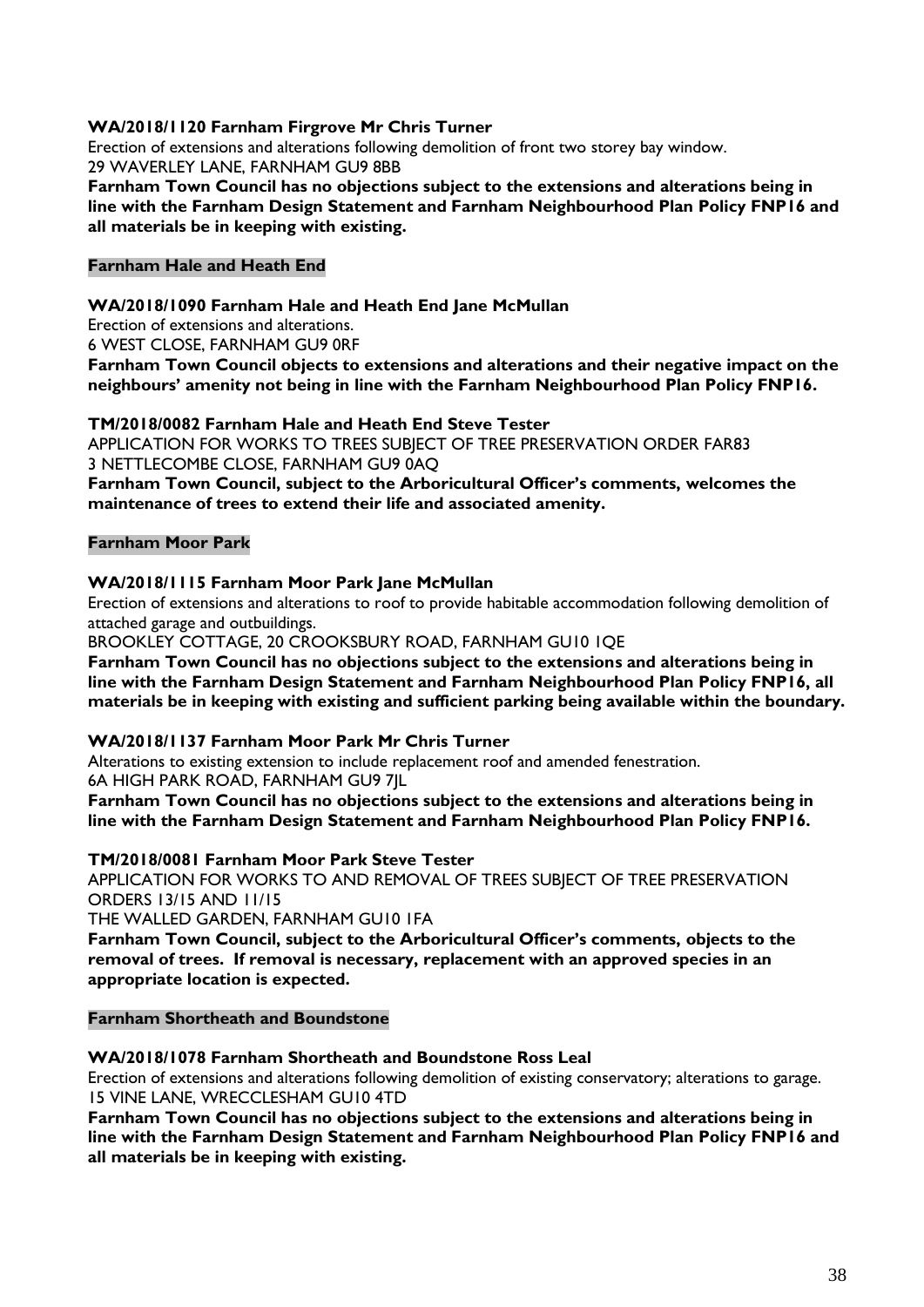#### **Farnham Upper Hale**

#### **WA/2018/1082 Farnham Upper Hale Kayleigh Taylor**

Erection of a dwelling and detached annexe following demolition of existing dwelling and annexe. HEATH HILL, OLD PARK LANE, FARNHAM GU10 5AA

**Farnham Town Council objects to the erection of a dwelling with detached annex. Whilst it is appreciated permission has been previously granted, the annex should remain ancillary to the main dwelling.**

#### **WA/2018/1128 Farnham Upper Hale Mr Chris Turner**

Erection of extension and alterations.

1 HIGH COPSE, FARNHAM GU9 0BL

**Farnham Town Council has no objections subject to the extensions and alterations being in line with the Farnham Design Statement and Farnham Neighbourhood Plan Policy FNP16 and all materials be in keeping with existing.**

#### **Farnham Weybourne and Badshot Lea**

#### **DM/2018/0004 Farnham Weybourne and Badshot Lea Kayleigh Taylor**

Demolition notification: G.P.D.O. Schedule 2 of Part 11. Demolition of tearoom, bungalow, container with loft, polytunnels, and derelict sheds.

LITTLE ACRES NURSERY, ST GEORGES ROAD, BADSHOT LEA GU9 9NT

**Farnham Town Council has no objections.**

#### **WA/2018/1111 Farnham Weybourne and Badshot Lea Jane McMullan**

Certificate of Lawfulness under Section 192 for roof extensions and alterations to provide habitable accommodation.

65 LOWER WEYBOURNE LANE, FARNHAM GU9 9HW

**Farnham Town Council has no objections subject to the extensions and alterations being in line with the Farnham Design Statement and Farnham Neighbourhood Plan Policy FNP16 and all materials be in keeping with existing.**

#### **TM/2018/0083 Farnham Weybourne and Badshot Lea Steve Tester**

APPLICATION FOR WORKS TO TREES SUBJECT OF TREE PRESERVATION ORDER WA313 ALL HALLOWS ROMAN CATHOLIC SECONDARY SCHOOL, WEYBOURNE ROAD, FARNHAM GU9 9HF

**Farnham Town Council, subject to the Arboricultural Officer's comments, welcomes the maintenance of trees to extend their life and associated amenity.**

#### **Farnham Wrecclesham and Rowledge**

#### **PC/2018/0009 Farnham Wrecclesham and Rowledge Jane McMullan**

Consultation from a neighbouring authority for a two storey side extension following demolition of utility room, single storey rear extension with first floor balcony following demolition of conservatory, dormer/ 3 roof lights to front, 6 roof lights to roof

Tanglewood Church Lane Rowledge GU10 4EL

**Although the property is in East Hampshire, the Farnham Design Statement and Neighbourhood Plan note Rowledge as a distinctive character area. Consideration should be given to the character of the wider village.** 

**TM/2018/0084 Farnham Wrecclesham and Rowledge Steve Tester**

APPLICATION FOR REMOVAL OF TREE SUBJECT OF TREE PRESERVATION ORDER 08/07 BRYHER, 22A LICKFOLDS ROAD, FARNHAM GU10 4AE

**Farnham Town Council, subject to the Arboricultural Officer's comments, welcomes the replanting of a standard Beech following the removal of the Ash with die back.**